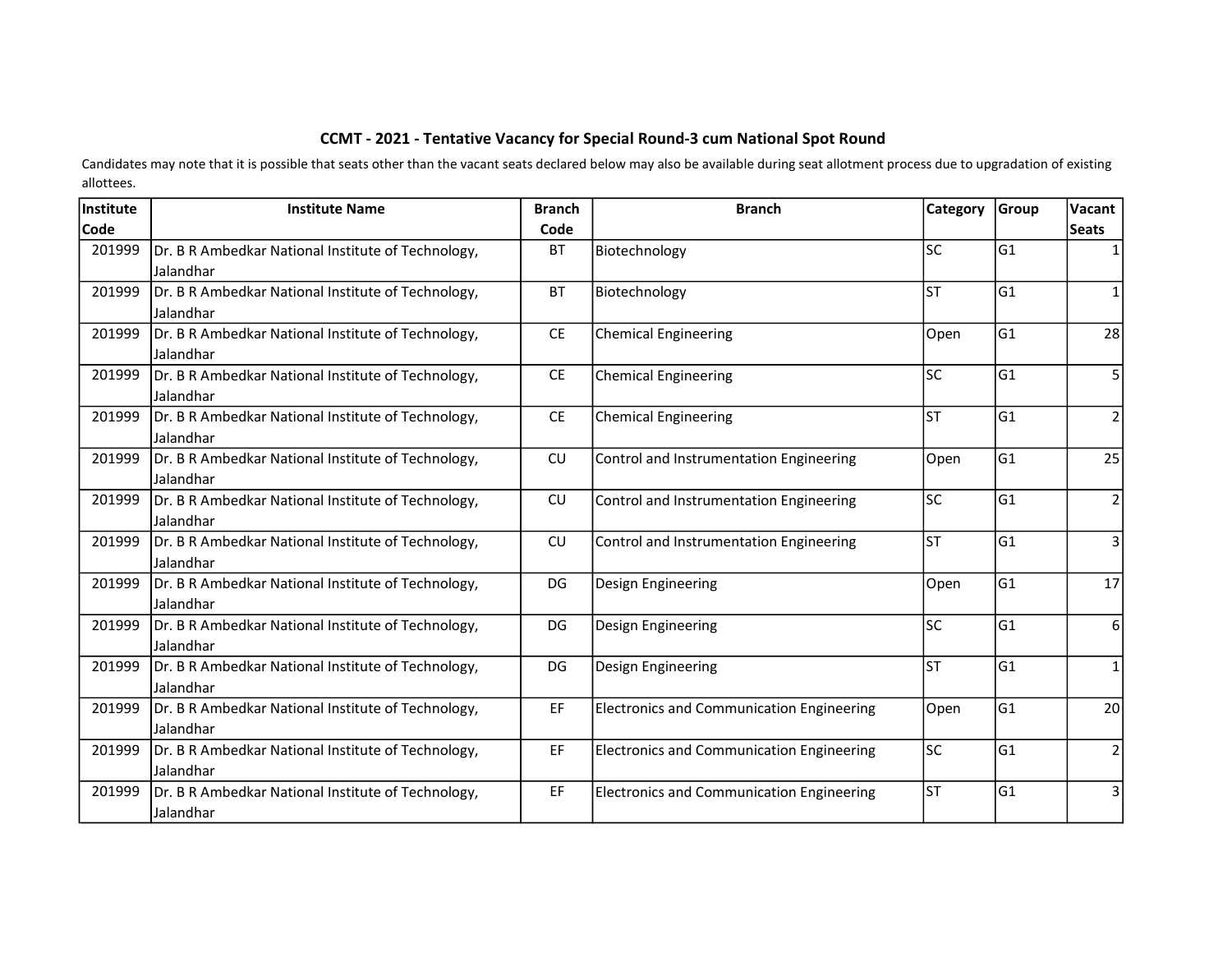| 201999 | Dr. B R Ambedkar National Institute of Technology, | IG             | Industrial Engineering                         | Open           | lG1            | 7            |
|--------|----------------------------------------------------|----------------|------------------------------------------------|----------------|----------------|--------------|
|        | Jalandhar                                          |                |                                                |                |                |              |
| 201999 | Dr. B R Ambedkar National Institute of Technology, | IG             | Industrial Engineering                         | lsc            | G1             | 2            |
|        | Jalandhar                                          |                |                                                |                |                |              |
| 201999 | Dr. B R Ambedkar National Institute of Technology, | IG             | Industrial Engineering                         | lst            | lG1            | $\mathbf{1}$ |
|        | Jalandhar                                          |                |                                                |                |                |              |
| 201999 | Dr. B R Ambedkar National Institute of Technology, | <b>MF</b>      | <b>Manufacturing Technology</b>                | Open           | G1             | 24           |
|        | Jalandhar                                          |                |                                                |                |                |              |
| 201999 | Dr. B R Ambedkar National Institute of Technology, | <b>MF</b>      | <b>Manufacturing Technology</b>                | lsc            | G1             | 4            |
|        | Jalandhar                                          |                |                                                |                |                |              |
| 201999 | Dr. B R Ambedkar National Institute of Technology, | <b>MF</b>      | <b>Manufacturing Technology</b>                | lst            | lG1            | 3            |
|        | Jalandhar                                          |                |                                                |                |                |              |
| 201999 | Dr. B R Ambedkar National Institute of Technology, | <b>RE</b>      | Renewable Energy                               | Open           | G1             | 9            |
|        | Jalandhar                                          |                |                                                |                |                |              |
| 201999 | Dr. B R Ambedkar National Institute of Technology, | <b>RE</b>      | Renewable Energy                               | lsc            | lG1            | $\mathbf{1}$ |
|        | Jalandhar                                          |                |                                                |                |                |              |
| 201999 | Dr. B R Ambedkar National Institute of Technology, | <b>RE</b>      | Renewable Energy                               | lsт            | lG1            | $\mathbf{1}$ |
|        | Jalandhar                                          |                |                                                |                |                |              |
| 201999 | Dr. B R Ambedkar National Institute of Technology, | SG             | <b>Structural and Construction Engineering</b> | <b>EWS</b>     | G1             | 1            |
|        | Jalandhar                                          |                |                                                |                |                |              |
| 201999 | Dr. B R Ambedkar National Institute of Technology, | SG             | <b>Structural and Construction Engineering</b> | <b>OBC-NCL</b> | G <sub>1</sub> | 1            |
|        | Jalandhar                                          |                |                                                |                |                |              |
| 201999 | Dr. B R Ambedkar National Institute of Technology, | T1             | <b>Thermal Engineering</b>                     | Open           | G1             | 8            |
|        | Jalandhar                                          |                |                                                |                |                |              |
| 201999 | Dr. B R Ambedkar National Institute of Technology, | T <sub>1</sub> | <b>Thermal Engineering</b>                     | lsc            | lG1            | $\mathbf{1}$ |
|        | Jalandhar                                          |                |                                                |                |                |              |
| 201999 | Dr. B R Ambedkar National Institute of Technology, | <b>TI</b>      | <b>Thermal Engineering</b>                     | lsт            | G1             | 1            |
|        | Jalandhar                                          |                |                                                |                |                |              |
| 201999 | Dr. B R Ambedkar National Institute of Technology, | <b>TX</b>      | Textile Engineering and Management             | Open           | G1             | 17           |
|        | Jalandhar                                          |                |                                                |                |                |              |
| 201999 | Dr. B R Ambedkar National Institute of Technology, | <b>TX</b>      | <b>Textile Engineering and Management</b>      | lsc            | G1             | 4            |
|        | Jalandhar                                          |                |                                                |                |                |              |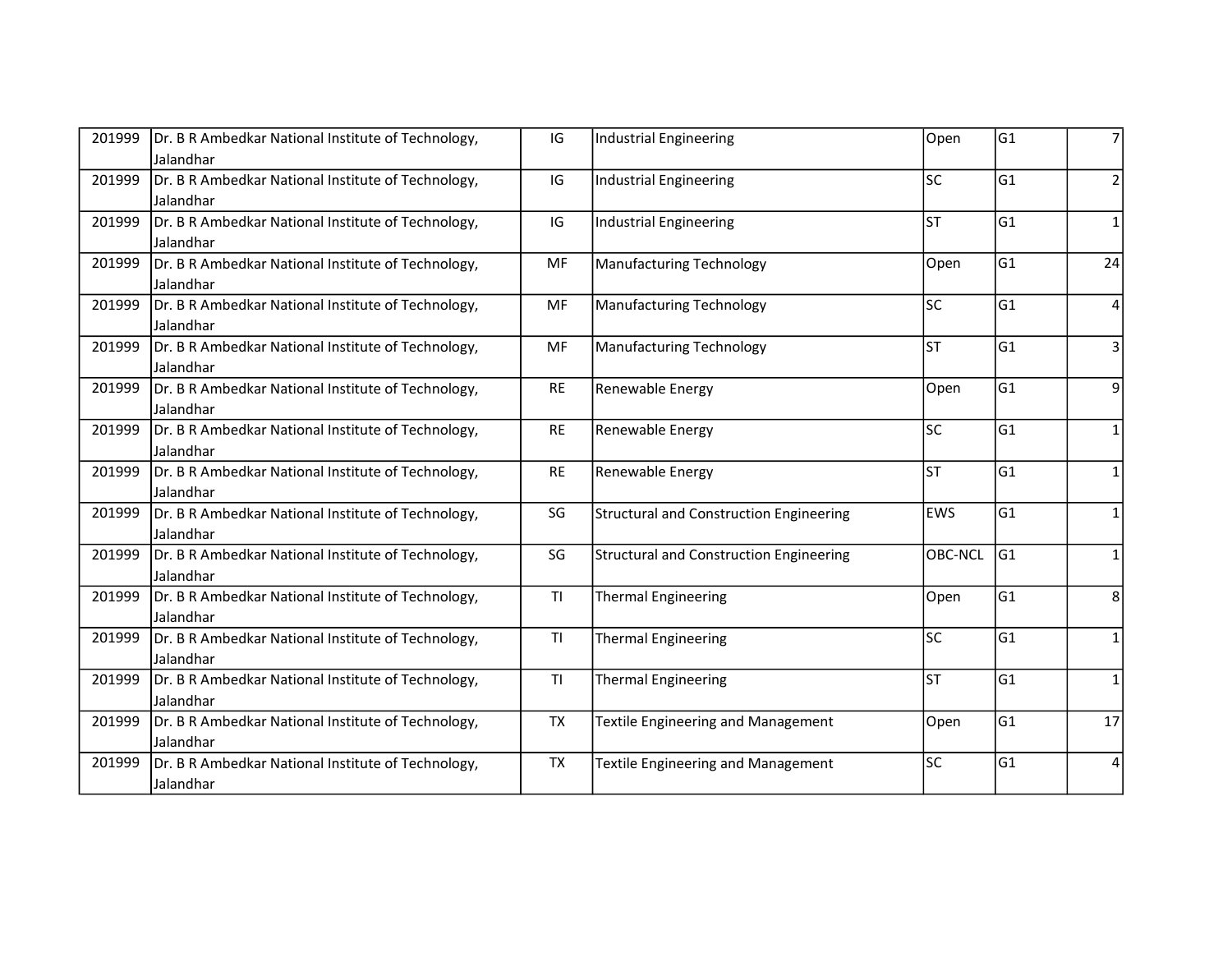| 201999 | Dr. B R Ambedkar National Institute of Technology, | <b>TX</b>      | <b>Textile Engineering and Management</b>        | lst            | G1             | 2                       |
|--------|----------------------------------------------------|----------------|--------------------------------------------------|----------------|----------------|-------------------------|
|        | Jalandhar                                          |                |                                                  |                |                |                         |
| 201999 | Dr. B R Ambedkar National Institute of Technology, | VN             | <b>VLSI Design</b>                               | lst            | lG1            | 1                       |
|        | Jalandhar                                          |                |                                                  |                |                |                         |
| 201999 | Dr. B R Ambedkar National Institute of Technology, | XF             | Computer Science & Engineering (Information      | lsc            | lG1            | 1                       |
|        | Jalandhar                                          |                | Security)                                        |                |                |                         |
| 201999 | Dr. B R Ambedkar National Institute of Technology, | XF             | Computer Science & Engineering (Information      | lsт            | G1             | $\mathbf{1}$            |
|        | Jalandhar                                          |                | Security)                                        |                |                |                         |
| 201999 | Dr. B R Ambedkar National Institute of Technology, | XG             | Computer Science & Engineering                   | OBC-NCL        | G1             | 1                       |
|        | Jalandhar                                          |                |                                                  |                |                |                         |
| 201999 | Dr. B R Ambedkar National Institute of Technology, | XG             | Computer Science & Engineering                   | Open           | G1             | 1                       |
|        | Jalandhar                                          |                |                                                  |                |                |                         |
| 201999 | Dr. B R Ambedkar National Institute of Technology, | XG             | Computer Science & Engineering                   | lsт            | lG1            | $\overline{2}$          |
|        | Jalandhar                                          |                |                                                  |                |                |                         |
| 202999 | Malaviya National Institute of Technology Jaipur   | <b>CE</b>      | <b>Chemical Engineering</b>                      | Open           | G1             | 5                       |
| 202999 | Malaviya National Institute of Technology Jaipur   | <b>CE</b>      | <b>Chemical Engineering</b>                      | lsc            | G <sub>1</sub> |                         |
| 202999 | Malaviya National Institute of Technology Jaipur   | <b>CE</b>      | <b>Chemical Engineering</b>                      | lst            | G <sub>1</sub> | 1                       |
| 202999 | Malaviya National Institute of Technology Jaipur   | CE             | <b>Chemical Engineering</b>                      | Open           | G2             | 1                       |
| 202999 | Malaviya National Institute of Technology Jaipur   | CQ             | Computer Science & Information Security          | Open           | G <sub>1</sub> | $\mathbf{1}$            |
| 202999 | Malaviya National Institute of Technology Jaipur   | CQ             | Computer Science & Information Security          | lst            | G <sub>1</sub> |                         |
| 202999 | Malaviya National Institute of Technology Jaipur   | D <sub>4</sub> | Civil Engineering (Disaster Assessment and       | Open           | G1             | 10                      |
|        |                                                    |                | Mitigation)                                      |                |                |                         |
| 202999 | Malaviya National Institute of Technology Jaipur   | D <sub>4</sub> | Civil Engineering (Disaster Assessment and       | lsc            | G1             | $\mathbf{1}$            |
|        |                                                    |                | Mitigation)                                      |                |                |                         |
| 202999 | Malaviya National Institute of Technology Jaipur   | DG             | Design Engineering                               | lsc            | G1             | $\mathbf{1}$            |
| 202999 | Malaviya National Institute of Technology Jaipur   | DG             | Design Engineering                               | lst            | G <sub>1</sub> | $\mathbf{1}$            |
| 202999 | Malaviya National Institute of Technology Jaipur   | EB             | <b>Embedded Systems</b>                          | <b>ST</b>      | G <sub>1</sub> | $\mathbf 2$             |
| 202999 | Malaviya National Institute of Technology Jaipur   | EE             | <b>Earthquake Engineering</b>                    | Open           | G1             | 8                       |
| 202999 | Malaviya National Institute of Technology Jaipur   | EF             | <b>Electronics and Communication Engineering</b> | <b>OBC-NCL</b> | G1             | $\mathbf{1}$            |
| 202999 | Malaviya National Institute of Technology Jaipur   | EF             | <b>Electronics and Communication Engineering</b> | Open           | G1             | $\overline{2}$          |
| 202999 | Malaviya National Institute of Technology Jaipur   | EF             | <b>Electronics and Communication Engineering</b> | lst            | G1             | $\mathbf 1$             |
| 202999 | Malaviya National Institute of Technology Jaipur   | <b>GM</b>      | Metallurgical & Materials Engineering            | Open           | G <sub>1</sub> | 16                      |
| 202999 | Malaviya National Institute of Technology Jaipur   | GM             | Metallurgical & Materials Engineering            | <b>SC</b>      | G1             | $\overline{\mathbf{4}}$ |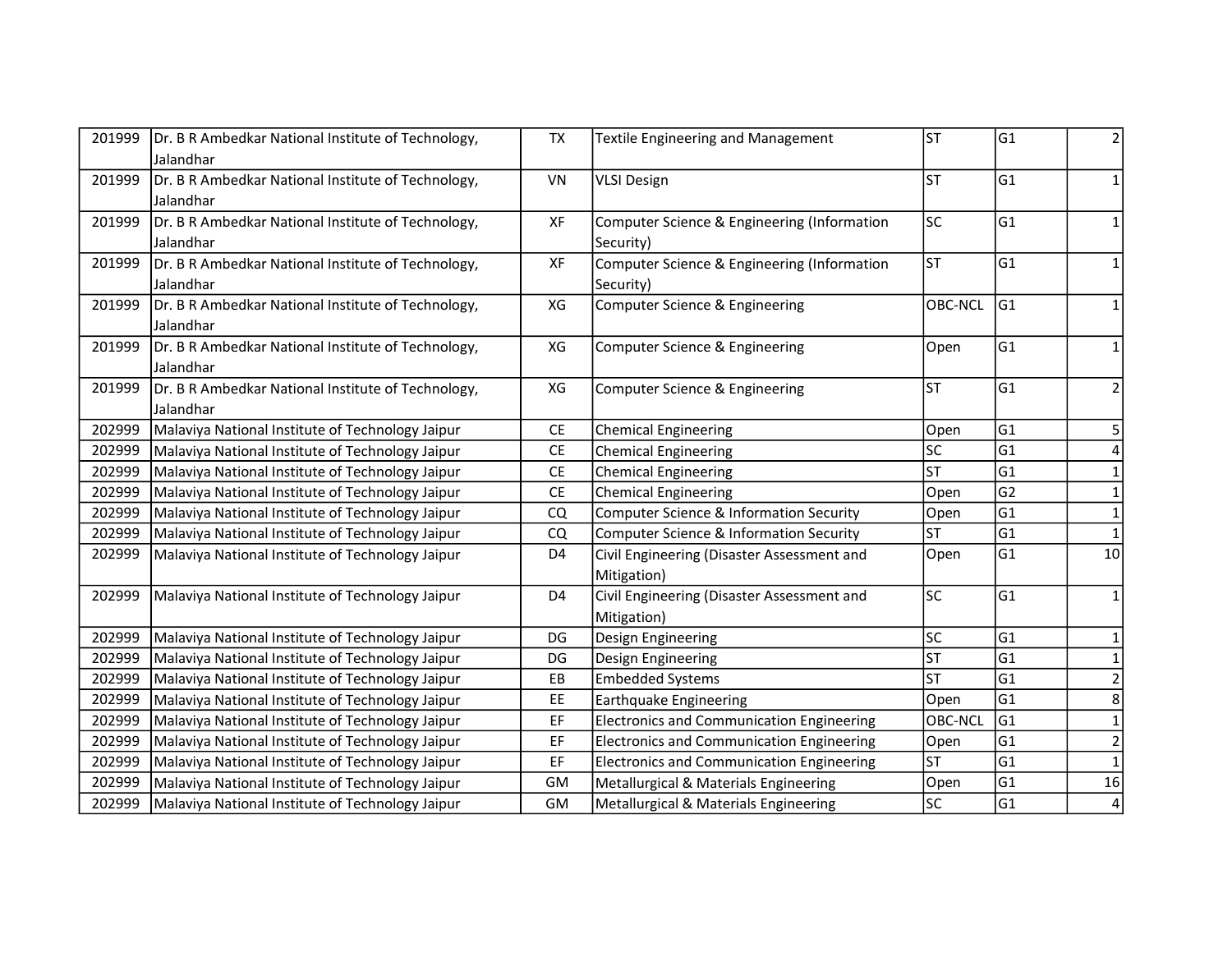| G1<br>Malaviya National Institute of Technology Jaipur<br>Open<br>202999<br>IG<br>Industrial Engineering<br>G1<br>IG<br>lsc<br>202999<br>Malaviya National Institute of Technology Jaipur<br><b>Industrial Engineering</b><br>lG1<br>202999<br>Malaviya National Institute of Technology Jaipur<br><b>MS</b><br>Material Science & Engineering<br>Open<br>lsc<br>G1<br>202999<br>Malaviya National Institute of Technology Jaipur<br><b>MS</b><br>Material Science & Engineering<br><b>ST</b><br>G1<br>202999<br>Malaviya National Institute of Technology Jaipur<br><b>MS</b><br>Material Science & Engineering<br>G1<br>202999<br>PD<br>Malaviya National Institute of Technology Jaipur<br>Power Electronics & Drives<br>Open<br>G1<br>202999<br>Malaviya National Institute of Technology Jaipur<br>PN<br>Power Systems Management<br>Open<br>lsc<br>G1<br>202999<br>Malaviya National Institute of Technology Jaipur<br>PN<br>Power Systems Management<br><b>ST</b><br>G1<br>202999<br>Malaviya National Institute of Technology Jaipur<br>PN<br>Power Systems Management<br>G1<br>202999<br>PU<br>Open<br>Malaviya National Institute of Technology Jaipur<br><b>Production Engineering</b><br>lsc<br>lG1<br>202999<br>Malaviya National Institute of Technology Jaipur<br>PU<br><b>Production Engineering</b><br><b>ST</b><br>G1<br>202999<br>PU<br>Malaviya National Institute of Technology Jaipur<br><b>Production Engineering</b><br>G1<br>202999<br>Malaviya National Institute of Technology Jaipur<br><b>RE</b><br>Renewable Energy<br>Open<br>G1<br>lsт<br>202999<br><b>RE</b><br>Malaviya National Institute of Technology Jaipur<br>Renewable Energy<br>G1<br>202999<br><b>ST</b><br>Malaviya National Institute of Technology Jaipur<br><b>Steel Technology</b><br>Open<br>lsc<br>G1<br>202999<br><b>ST</b><br>Malaviya National Institute of Technology Jaipur<br><b>Steel Technology</b><br>lsт<br>lG1<br>202999<br><b>ST</b><br>Malaviya National Institute of Technology Jaipur<br><b>Steel Technology</b><br><b>ST</b><br>lG1<br><b>TI</b><br>202999<br>Malaviya National Institute of Technology Jaipur<br>Thermal Engineering<br>lsт<br>G2<br>202999<br>Malaviya National Institute of Technology Jaipur<br>UP<br><b>Urban Planning</b><br>G1<br>202999<br><b>WO</b><br>Open<br>Malaviya National Institute of Technology Jaipur<br>Wireless & Optical Communication<br>G1<br>202999<br>lsc<br>Malaviya National Institute of Technology Jaipur<br><b>WO</b><br>Wireless & Optical Communication | 5<br>19<br>4<br>1<br>$\mathbf 1$<br>4<br>1<br>5<br>$\overline{2}$<br>$\mathbf 2$<br>$\overline{2}$ |
|---------------------------------------------------------------------------------------------------------------------------------------------------------------------------------------------------------------------------------------------------------------------------------------------------------------------------------------------------------------------------------------------------------------------------------------------------------------------------------------------------------------------------------------------------------------------------------------------------------------------------------------------------------------------------------------------------------------------------------------------------------------------------------------------------------------------------------------------------------------------------------------------------------------------------------------------------------------------------------------------------------------------------------------------------------------------------------------------------------------------------------------------------------------------------------------------------------------------------------------------------------------------------------------------------------------------------------------------------------------------------------------------------------------------------------------------------------------------------------------------------------------------------------------------------------------------------------------------------------------------------------------------------------------------------------------------------------------------------------------------------------------------------------------------------------------------------------------------------------------------------------------------------------------------------------------------------------------------------------------------------------------------------------------------------------------------------------------------------------------------------------------------------------------------------------------------------------------------------------------------------------------------------------------------------------------------------------------------------------------------------------------------------------------------------------------------------------------------------------------------------------------------------|----------------------------------------------------------------------------------------------------|
|                                                                                                                                                                                                                                                                                                                                                                                                                                                                                                                                                                                                                                                                                                                                                                                                                                                                                                                                                                                                                                                                                                                                                                                                                                                                                                                                                                                                                                                                                                                                                                                                                                                                                                                                                                                                                                                                                                                                                                                                                                                                                                                                                                                                                                                                                                                                                                                                                                                                                                                           |                                                                                                    |
|                                                                                                                                                                                                                                                                                                                                                                                                                                                                                                                                                                                                                                                                                                                                                                                                                                                                                                                                                                                                                                                                                                                                                                                                                                                                                                                                                                                                                                                                                                                                                                                                                                                                                                                                                                                                                                                                                                                                                                                                                                                                                                                                                                                                                                                                                                                                                                                                                                                                                                                           |                                                                                                    |
|                                                                                                                                                                                                                                                                                                                                                                                                                                                                                                                                                                                                                                                                                                                                                                                                                                                                                                                                                                                                                                                                                                                                                                                                                                                                                                                                                                                                                                                                                                                                                                                                                                                                                                                                                                                                                                                                                                                                                                                                                                                                                                                                                                                                                                                                                                                                                                                                                                                                                                                           |                                                                                                    |
|                                                                                                                                                                                                                                                                                                                                                                                                                                                                                                                                                                                                                                                                                                                                                                                                                                                                                                                                                                                                                                                                                                                                                                                                                                                                                                                                                                                                                                                                                                                                                                                                                                                                                                                                                                                                                                                                                                                                                                                                                                                                                                                                                                                                                                                                                                                                                                                                                                                                                                                           |                                                                                                    |
|                                                                                                                                                                                                                                                                                                                                                                                                                                                                                                                                                                                                                                                                                                                                                                                                                                                                                                                                                                                                                                                                                                                                                                                                                                                                                                                                                                                                                                                                                                                                                                                                                                                                                                                                                                                                                                                                                                                                                                                                                                                                                                                                                                                                                                                                                                                                                                                                                                                                                                                           |                                                                                                    |
|                                                                                                                                                                                                                                                                                                                                                                                                                                                                                                                                                                                                                                                                                                                                                                                                                                                                                                                                                                                                                                                                                                                                                                                                                                                                                                                                                                                                                                                                                                                                                                                                                                                                                                                                                                                                                                                                                                                                                                                                                                                                                                                                                                                                                                                                                                                                                                                                                                                                                                                           |                                                                                                    |
|                                                                                                                                                                                                                                                                                                                                                                                                                                                                                                                                                                                                                                                                                                                                                                                                                                                                                                                                                                                                                                                                                                                                                                                                                                                                                                                                                                                                                                                                                                                                                                                                                                                                                                                                                                                                                                                                                                                                                                                                                                                                                                                                                                                                                                                                                                                                                                                                                                                                                                                           |                                                                                                    |
|                                                                                                                                                                                                                                                                                                                                                                                                                                                                                                                                                                                                                                                                                                                                                                                                                                                                                                                                                                                                                                                                                                                                                                                                                                                                                                                                                                                                                                                                                                                                                                                                                                                                                                                                                                                                                                                                                                                                                                                                                                                                                                                                                                                                                                                                                                                                                                                                                                                                                                                           |                                                                                                    |
|                                                                                                                                                                                                                                                                                                                                                                                                                                                                                                                                                                                                                                                                                                                                                                                                                                                                                                                                                                                                                                                                                                                                                                                                                                                                                                                                                                                                                                                                                                                                                                                                                                                                                                                                                                                                                                                                                                                                                                                                                                                                                                                                                                                                                                                                                                                                                                                                                                                                                                                           |                                                                                                    |
|                                                                                                                                                                                                                                                                                                                                                                                                                                                                                                                                                                                                                                                                                                                                                                                                                                                                                                                                                                                                                                                                                                                                                                                                                                                                                                                                                                                                                                                                                                                                                                                                                                                                                                                                                                                                                                                                                                                                                                                                                                                                                                                                                                                                                                                                                                                                                                                                                                                                                                                           |                                                                                                    |
|                                                                                                                                                                                                                                                                                                                                                                                                                                                                                                                                                                                                                                                                                                                                                                                                                                                                                                                                                                                                                                                                                                                                                                                                                                                                                                                                                                                                                                                                                                                                                                                                                                                                                                                                                                                                                                                                                                                                                                                                                                                                                                                                                                                                                                                                                                                                                                                                                                                                                                                           |                                                                                                    |
|                                                                                                                                                                                                                                                                                                                                                                                                                                                                                                                                                                                                                                                                                                                                                                                                                                                                                                                                                                                                                                                                                                                                                                                                                                                                                                                                                                                                                                                                                                                                                                                                                                                                                                                                                                                                                                                                                                                                                                                                                                                                                                                                                                                                                                                                                                                                                                                                                                                                                                                           |                                                                                                    |
|                                                                                                                                                                                                                                                                                                                                                                                                                                                                                                                                                                                                                                                                                                                                                                                                                                                                                                                                                                                                                                                                                                                                                                                                                                                                                                                                                                                                                                                                                                                                                                                                                                                                                                                                                                                                                                                                                                                                                                                                                                                                                                                                                                                                                                                                                                                                                                                                                                                                                                                           |                                                                                                    |
|                                                                                                                                                                                                                                                                                                                                                                                                                                                                                                                                                                                                                                                                                                                                                                                                                                                                                                                                                                                                                                                                                                                                                                                                                                                                                                                                                                                                                                                                                                                                                                                                                                                                                                                                                                                                                                                                                                                                                                                                                                                                                                                                                                                                                                                                                                                                                                                                                                                                                                                           | $\mathbf{1}$                                                                                       |
|                                                                                                                                                                                                                                                                                                                                                                                                                                                                                                                                                                                                                                                                                                                                                                                                                                                                                                                                                                                                                                                                                                                                                                                                                                                                                                                                                                                                                                                                                                                                                                                                                                                                                                                                                                                                                                                                                                                                                                                                                                                                                                                                                                                                                                                                                                                                                                                                                                                                                                                           | 15                                                                                                 |
|                                                                                                                                                                                                                                                                                                                                                                                                                                                                                                                                                                                                                                                                                                                                                                                                                                                                                                                                                                                                                                                                                                                                                                                                                                                                                                                                                                                                                                                                                                                                                                                                                                                                                                                                                                                                                                                                                                                                                                                                                                                                                                                                                                                                                                                                                                                                                                                                                                                                                                                           | 3                                                                                                  |
|                                                                                                                                                                                                                                                                                                                                                                                                                                                                                                                                                                                                                                                                                                                                                                                                                                                                                                                                                                                                                                                                                                                                                                                                                                                                                                                                                                                                                                                                                                                                                                                                                                                                                                                                                                                                                                                                                                                                                                                                                                                                                                                                                                                                                                                                                                                                                                                                                                                                                                                           | $\mathbf{1}$                                                                                       |
|                                                                                                                                                                                                                                                                                                                                                                                                                                                                                                                                                                                                                                                                                                                                                                                                                                                                                                                                                                                                                                                                                                                                                                                                                                                                                                                                                                                                                                                                                                                                                                                                                                                                                                                                                                                                                                                                                                                                                                                                                                                                                                                                                                                                                                                                                                                                                                                                                                                                                                                           | $\mathbf{1}$                                                                                       |
|                                                                                                                                                                                                                                                                                                                                                                                                                                                                                                                                                                                                                                                                                                                                                                                                                                                                                                                                                                                                                                                                                                                                                                                                                                                                                                                                                                                                                                                                                                                                                                                                                                                                                                                                                                                                                                                                                                                                                                                                                                                                                                                                                                                                                                                                                                                                                                                                                                                                                                                           | $\mathbf{1}$                                                                                       |
|                                                                                                                                                                                                                                                                                                                                                                                                                                                                                                                                                                                                                                                                                                                                                                                                                                                                                                                                                                                                                                                                                                                                                                                                                                                                                                                                                                                                                                                                                                                                                                                                                                                                                                                                                                                                                                                                                                                                                                                                                                                                                                                                                                                                                                                                                                                                                                                                                                                                                                                           | 8                                                                                                  |
|                                                                                                                                                                                                                                                                                                                                                                                                                                                                                                                                                                                                                                                                                                                                                                                                                                                                                                                                                                                                                                                                                                                                                                                                                                                                                                                                                                                                                                                                                                                                                                                                                                                                                                                                                                                                                                                                                                                                                                                                                                                                                                                                                                                                                                                                                                                                                                                                                                                                                                                           | $\overline{\mathbf{c}}$                                                                            |
| <b>ST</b><br>G1<br>202999<br><b>Wireless &amp; Optical Communication</b><br>Malaviya National Institute of Technology Jaipur<br><b>WO</b>                                                                                                                                                                                                                                                                                                                                                                                                                                                                                                                                                                                                                                                                                                                                                                                                                                                                                                                                                                                                                                                                                                                                                                                                                                                                                                                                                                                                                                                                                                                                                                                                                                                                                                                                                                                                                                                                                                                                                                                                                                                                                                                                                                                                                                                                                                                                                                                 | $\overline{2}$                                                                                     |
| OBC-NCL<br>G1<br>202999<br>Malaviya National Institute of Technology Jaipur<br>XG<br>Computer Science & Engineering                                                                                                                                                                                                                                                                                                                                                                                                                                                                                                                                                                                                                                                                                                                                                                                                                                                                                                                                                                                                                                                                                                                                                                                                                                                                                                                                                                                                                                                                                                                                                                                                                                                                                                                                                                                                                                                                                                                                                                                                                                                                                                                                                                                                                                                                                                                                                                                                       | $\mathbf{1}$                                                                                       |
| lG1<br>Maulana Azad National Institute of Technology Bhopal<br>AC<br><b>Advanced Computing</b><br><b>OBC-NCL</b><br>203999                                                                                                                                                                                                                                                                                                                                                                                                                                                                                                                                                                                                                                                                                                                                                                                                                                                                                                                                                                                                                                                                                                                                                                                                                                                                                                                                                                                                                                                                                                                                                                                                                                                                                                                                                                                                                                                                                                                                                                                                                                                                                                                                                                                                                                                                                                                                                                                                | 1                                                                                                  |
|                                                                                                                                                                                                                                                                                                                                                                                                                                                                                                                                                                                                                                                                                                                                                                                                                                                                                                                                                                                                                                                                                                                                                                                                                                                                                                                                                                                                                                                                                                                                                                                                                                                                                                                                                                                                                                                                                                                                                                                                                                                                                                                                                                                                                                                                                                                                                                                                                                                                                                                           |                                                                                                    |
| lG1<br>Maulana Azad National Institute of Technology Bhopal<br>203999<br>AC<br><b>Advanced Computing</b><br>Open                                                                                                                                                                                                                                                                                                                                                                                                                                                                                                                                                                                                                                                                                                                                                                                                                                                                                                                                                                                                                                                                                                                                                                                                                                                                                                                                                                                                                                                                                                                                                                                                                                                                                                                                                                                                                                                                                                                                                                                                                                                                                                                                                                                                                                                                                                                                                                                                          | $\mathbf{1}$                                                                                       |
| <b>ST</b><br>G1<br>AC<br>203999<br>Maulana Azad National Institute of Technology Bhopal<br><b>Advanced Computing</b>                                                                                                                                                                                                                                                                                                                                                                                                                                                                                                                                                                                                                                                                                                                                                                                                                                                                                                                                                                                                                                                                                                                                                                                                                                                                                                                                                                                                                                                                                                                                                                                                                                                                                                                                                                                                                                                                                                                                                                                                                                                                                                                                                                                                                                                                                                                                                                                                      | 1                                                                                                  |
|                                                                                                                                                                                                                                                                                                                                                                                                                                                                                                                                                                                                                                                                                                                                                                                                                                                                                                                                                                                                                                                                                                                                                                                                                                                                                                                                                                                                                                                                                                                                                                                                                                                                                                                                                                                                                                                                                                                                                                                                                                                                                                                                                                                                                                                                                                                                                                                                                                                                                                                           |                                                                                                    |
| G1<br>Maulana Azad National Institute of Technology Bhopal<br>Artificial Intelligence<br>lst<br>203999<br>Al                                                                                                                                                                                                                                                                                                                                                                                                                                                                                                                                                                                                                                                                                                                                                                                                                                                                                                                                                                                                                                                                                                                                                                                                                                                                                                                                                                                                                                                                                                                                                                                                                                                                                                                                                                                                                                                                                                                                                                                                                                                                                                                                                                                                                                                                                                                                                                                                              | 1                                                                                                  |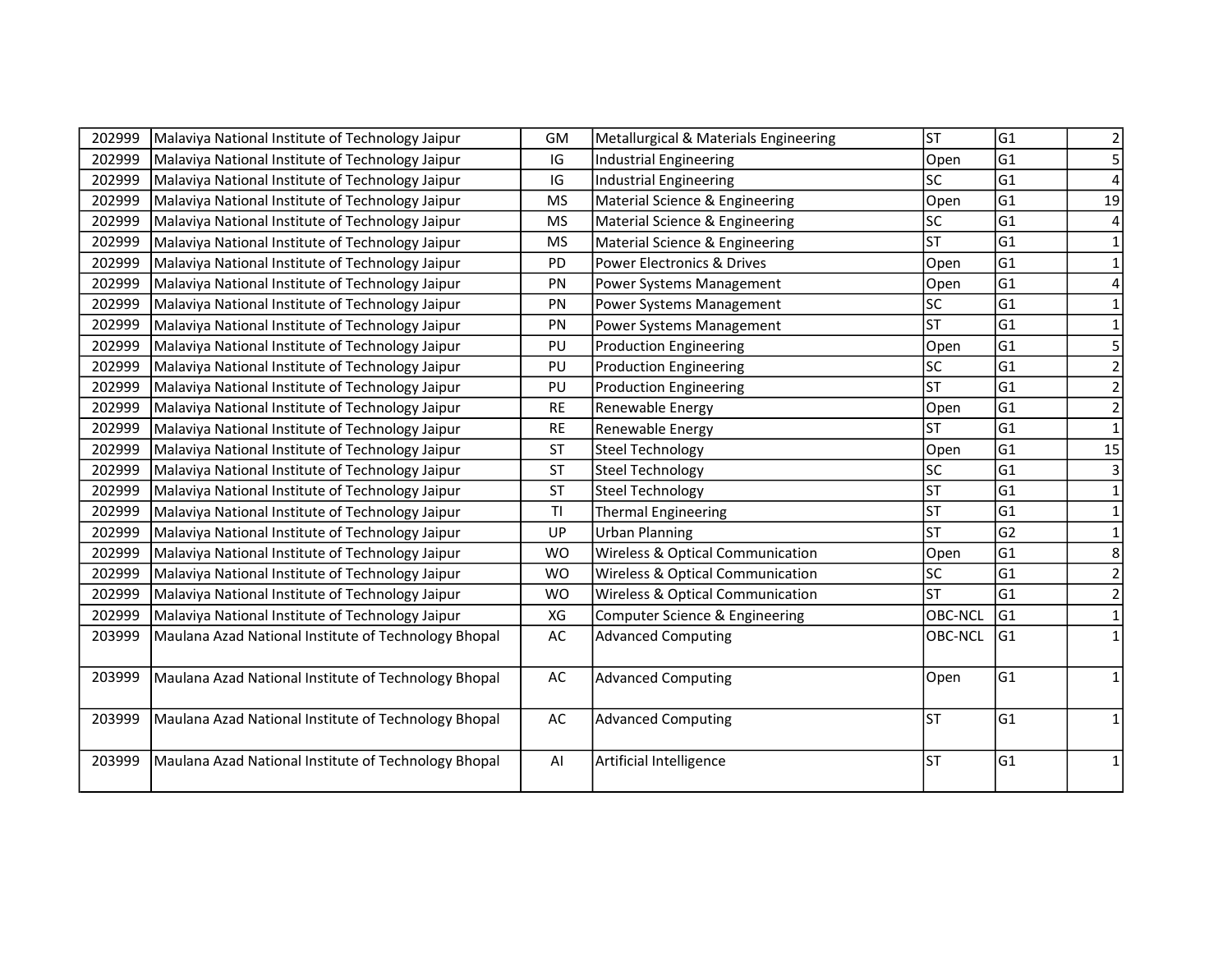| 203999 | Maulana Azad National Institute of Technology Bhopal | <b>B6</b> | <b>Energy System Management</b>            | Open      | G1  | 8              |
|--------|------------------------------------------------------|-----------|--------------------------------------------|-----------|-----|----------------|
| 203999 | Maulana Azad National Institute of Technology Bhopal | <b>B6</b> | <b>Energy System Management</b>            | lsc       | G1  | $\mathbf{1}$   |
| 203999 | Maulana Azad National Institute of Technology Bhopal | <b>B6</b> | <b>Energy System Management</b>            | lst       | lG1 | $\overline{2}$ |
| 203999 | Maulana Azad National Institute of Technology Bhopal | BN        | Bioinformatics                             | Open      | G1  | 9              |
| 203999 | Maulana Azad National Institute of Technology Bhopal | <b>BN</b> | <b>Bioinformatics</b>                      | lsc       | G1  | $\overline{2}$ |
| 203999 | Maulana Azad National Institute of Technology Bhopal | BN        | Bioinformatics                             | lst       | G1  | $\mathbf{1}$   |
| 203999 | Maulana Azad National Institute of Technology Bhopal | <b>BT</b> | Biotechnology                              | Open      | lG1 | 1              |
| 203999 | Maulana Azad National Institute of Technology Bhopal | <b>BT</b> | Biotechnology                              | lsc       | G1  | $\mathbf{1}$   |
| 203999 | Maulana Azad National Institute of Technology Bhopal | <b>BT</b> | Biotechnology                              | <b>ST</b> | G1  | $\mathbf{1}$   |
| 203999 | Maulana Azad National Institute of Technology Bhopal | CB        | <b>Computational &amp; Systems Biology</b> | Open      | G1  | $11\,$         |
| 203999 | Maulana Azad National Institute of Technology Bhopal | CB        | <b>Computational &amp; Systems Biology</b> | lsc       | G1  | 3              |
| 203999 | Maulana Azad National Institute of Technology Bhopal | CB        | <b>Computational &amp; Systems Biology</b> | lsт       | lG1 | $\overline{2}$ |
| 203999 | Maulana Azad National Institute of Technology Bhopal | DC        | <b>Digital Communication</b>               | Open      | lG1 | 8              |
| 203999 | Maulana Azad National Institute of Technology Bhopal | DC        | <b>Digital Communication</b>               | lsc       | lG1 | $\overline{3}$ |
| 203999 | Maulana Azad National Institute of Technology Bhopal | DC        | <b>Digital Communication</b>               | lsт       | G1  | 1              |
| 203999 | Maulana Azad National Institute of Technology Bhopal | <b>ED</b> | <b>Electrical Drives</b>                   | lst       | G1  | $\mathbf{1}$   |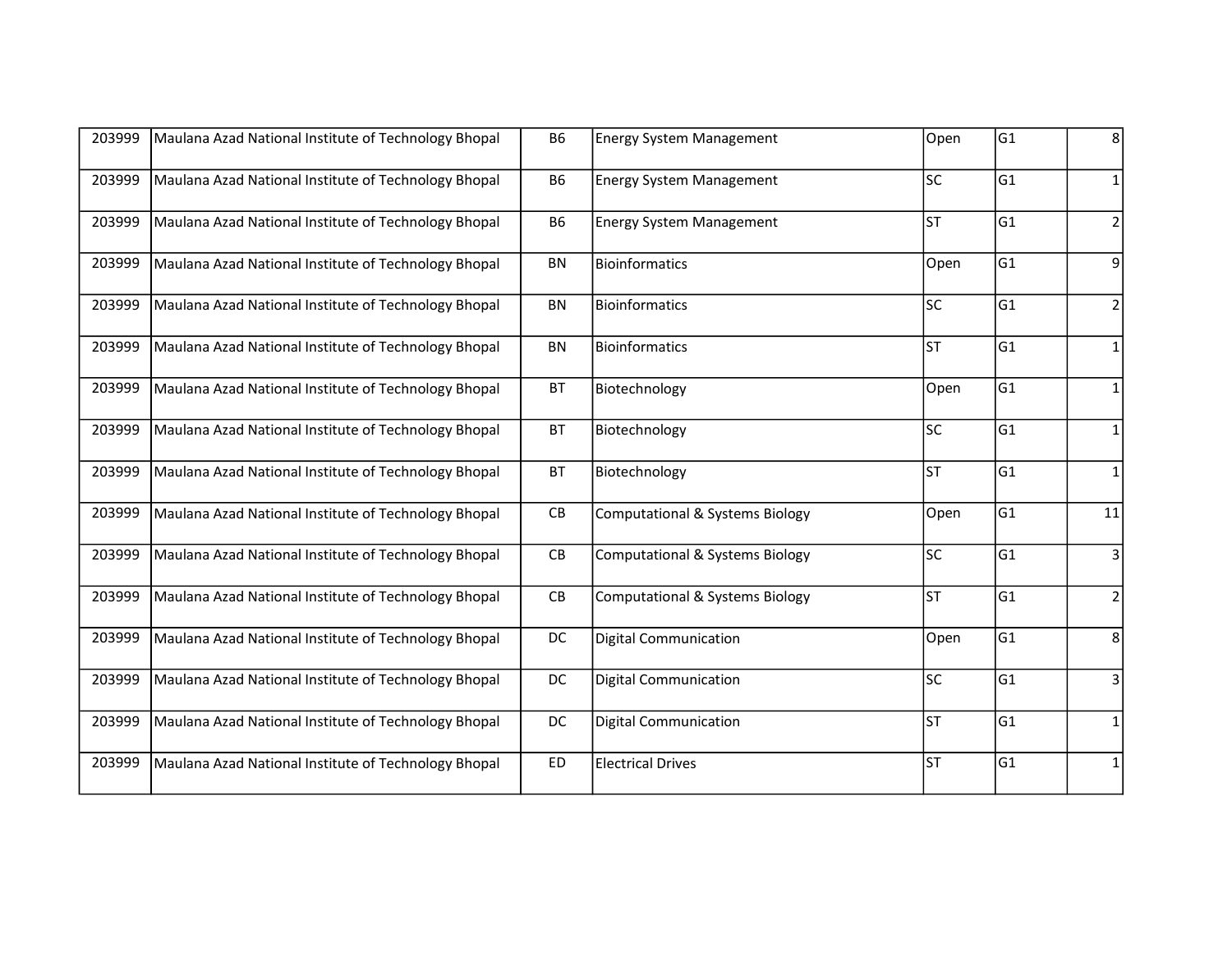| 203999 | Maulana Azad National Institute of Technology Bhopal | <b>GE</b>     | <b>Geotechnical Engineering</b>              | lsc  | G1  | 1              |
|--------|------------------------------------------------------|---------------|----------------------------------------------|------|-----|----------------|
| 203999 | Maulana Azad National Institute of Technology Bhopal | <b>GE</b>     | <b>Geotechnical Engineering</b>              | lsт  | G1  | $\overline{2}$ |
| 203999 | Maulana Azad National Institute of Technology Bhopal | GI            | <b>Geoinformatics &amp; Its Applications</b> | Open | G1  | 16             |
| 203999 | Maulana Azad National Institute of Technology Bhopal | GI            | <b>Geoinformatics &amp; Its Applications</b> | lsc  | lG1 | 1              |
| 203999 | Maulana Azad National Institute of Technology Bhopal | GI            | <b>Geoinformatics &amp; Its Applications</b> | lsт  | lG1 | $\mathbf{1}$   |
| 203999 | Maulana Azad National Institute of Technology Bhopal | HE            | <b>Hydro Power Engineering</b>               | Open | G1  | 16             |
| 203999 | Maulana Azad National Institute of Technology Bhopal | HE            | <b>Hydro Power Engineering</b>               | lsc  | lG1 | 1              |
| 203999 | Maulana Azad National Institute of Technology Bhopal | HE            | <b>Hydro Power Engineering</b>               | lst  | G1  | $\mathbf 1$    |
| 203999 | Maulana Azad National Institute of Technology Bhopal | HO            | Housing                                      | Open | lG1 | $\overline{7}$ |
| 203999 | Maulana Azad National Institute of Technology Bhopal | HO            | Housing                                      | lsc  | lG1 | 3              |
| 203999 | Maulana Azad National Institute of Technology Bhopal | HO            | Housing                                      | lsт  | G1  | $\mathbf 1$    |
| 203999 | Maulana Azad National Institute of Technology Bhopal | ID            | <b>Industrial Design</b>                     | Open | lG1 | $\overline{7}$ |
| 203999 | Maulana Azad National Institute of Technology Bhopal | $\mathsf{ID}$ | <b>Industrial Design</b>                     | lsc  | G1  | $\mathbf 2$    |
| 203999 | Maulana Azad National Institute of Technology Bhopal | ID            | <b>Industrial Design</b>                     | lsт  | G1  | $\mathbf{1}$   |
| 203999 | Maulana Azad National Institute of Technology Bhopal | IS.           | <b>Information Security</b>                  | lsc  | G1  | $\mathbf{1}$   |
| 203999 | Maulana Azad National Institute of Technology Bhopal | IS.           | <b>Information Security</b>                  | lsт  | G1  | $\overline{2}$ |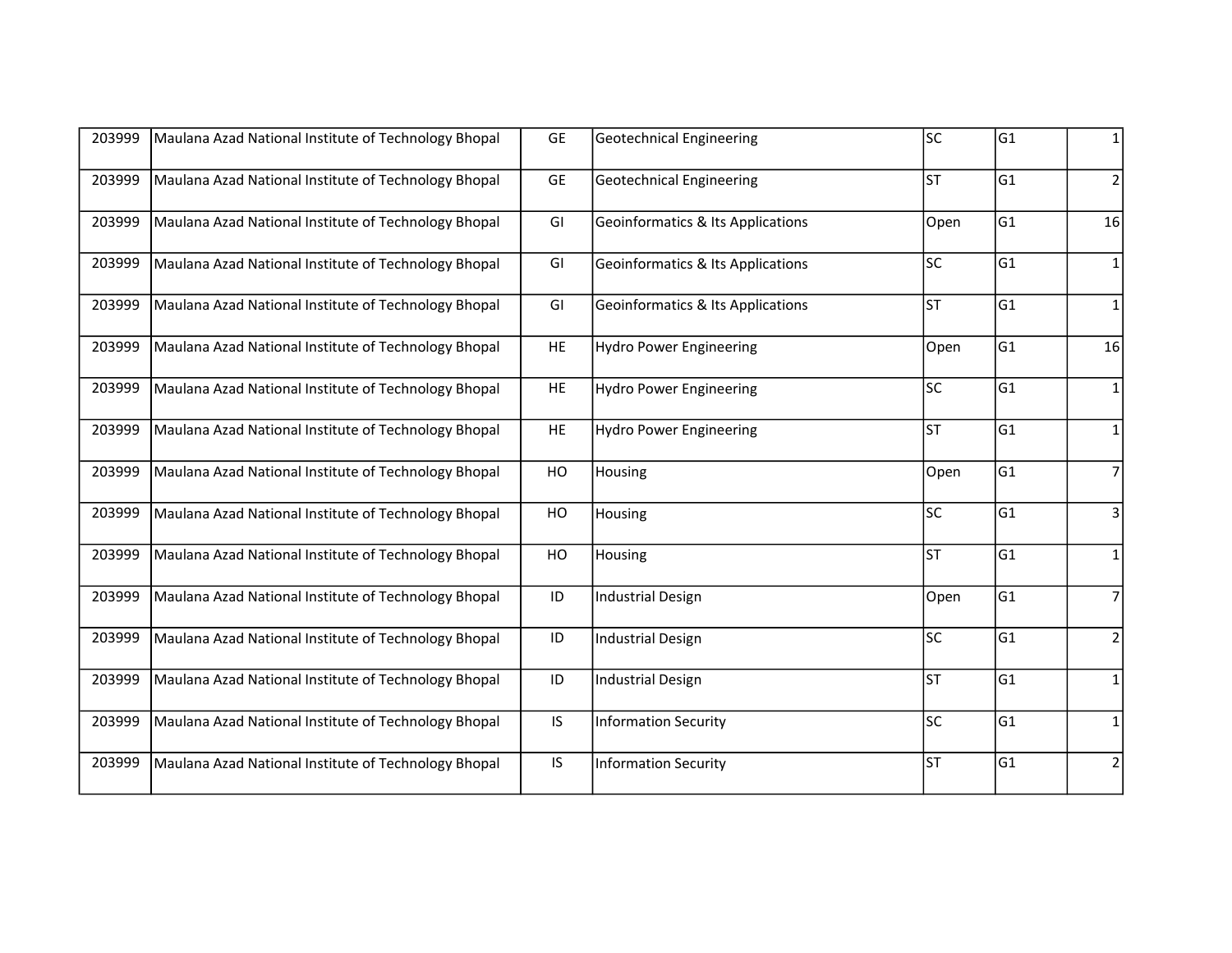| 203999 | Maulana Azad National Institute of Technology Bhopal | MH        | Materials Science & Technology            | Open      | lG1 | 12             |
|--------|------------------------------------------------------|-----------|-------------------------------------------|-----------|-----|----------------|
| 203999 | Maulana Azad National Institute of Technology Bhopal | MH        | Materials Science & Technology            | lsc       | lG1 | 4              |
| 203999 | Maulana Azad National Institute of Technology Bhopal | MH        | Materials Science & Technology            | lsт       | lG1 | $\mathbf{1}$   |
| 203999 | Maulana Azad National Institute of Technology Bhopal | <b>NT</b> | Nanotechnology                            | OBC-NCL   | lG1 | 1              |
| 203999 | Maulana Azad National Institute of Technology Bhopal | <b>NT</b> | Nanotechnology                            | Open      | G1  | 13             |
| 203999 | Maulana Azad National Institute of Technology Bhopal | <b>NT</b> | Nanotechnology                            | lsc       | G1  | $\overline{2}$ |
| 203999 | Maulana Azad National Institute of Technology Bhopal | <b>NT</b> | Nanotechnology                            | lsт       | G1  | $\mathbf{1}$   |
| 203999 | Maulana Azad National Institute of Technology Bhopal | QR        | Industrial Safety and Pollution Abatement | Open      | lG1 | 14             |
| 203999 | Maulana Azad National Institute of Technology Bhopal | QR        | Industrial Safety and Pollution Abatement | <b>SC</b> | G1  | 3              |
| 203999 | Maulana Azad National Institute of Technology Bhopal | QR        | Industrial Safety and Pollution Abatement | lsт       | lG1 | $\overline{2}$ |
| 203999 | Maulana Azad National Institute of Technology Bhopal | QT        | <b>Advanced Material Technology</b>       | Open      | G1  | 16             |
| 203999 | Maulana Azad National Institute of Technology Bhopal | QT        | <b>Advanced Material Technology</b>       | lsc       | G1  | $\overline{2}$ |
| 203999 | Maulana Azad National Institute of Technology Bhopal | QT        | <b>Advanced Material Technology</b>       | lst       | lG1 | $\mathbf 2$    |
| 203999 | Maulana Azad National Institute of Technology Bhopal | <b>RE</b> | Renewable Energy                          | Open      | lG1 | 10             |
| 203999 | Maulana Azad National Institute of Technology Bhopal | <b>RE</b> | Renewable Energy                          | lsт       | G1  | $\mathbf{1}$   |
| 203999 | Maulana Azad National Institute of Technology Bhopal | <b>SV</b> | <b>Stress &amp; Vibration Analysis</b>    | Open      | G1  | 14             |
|        |                                                      |           |                                           |           |     |                |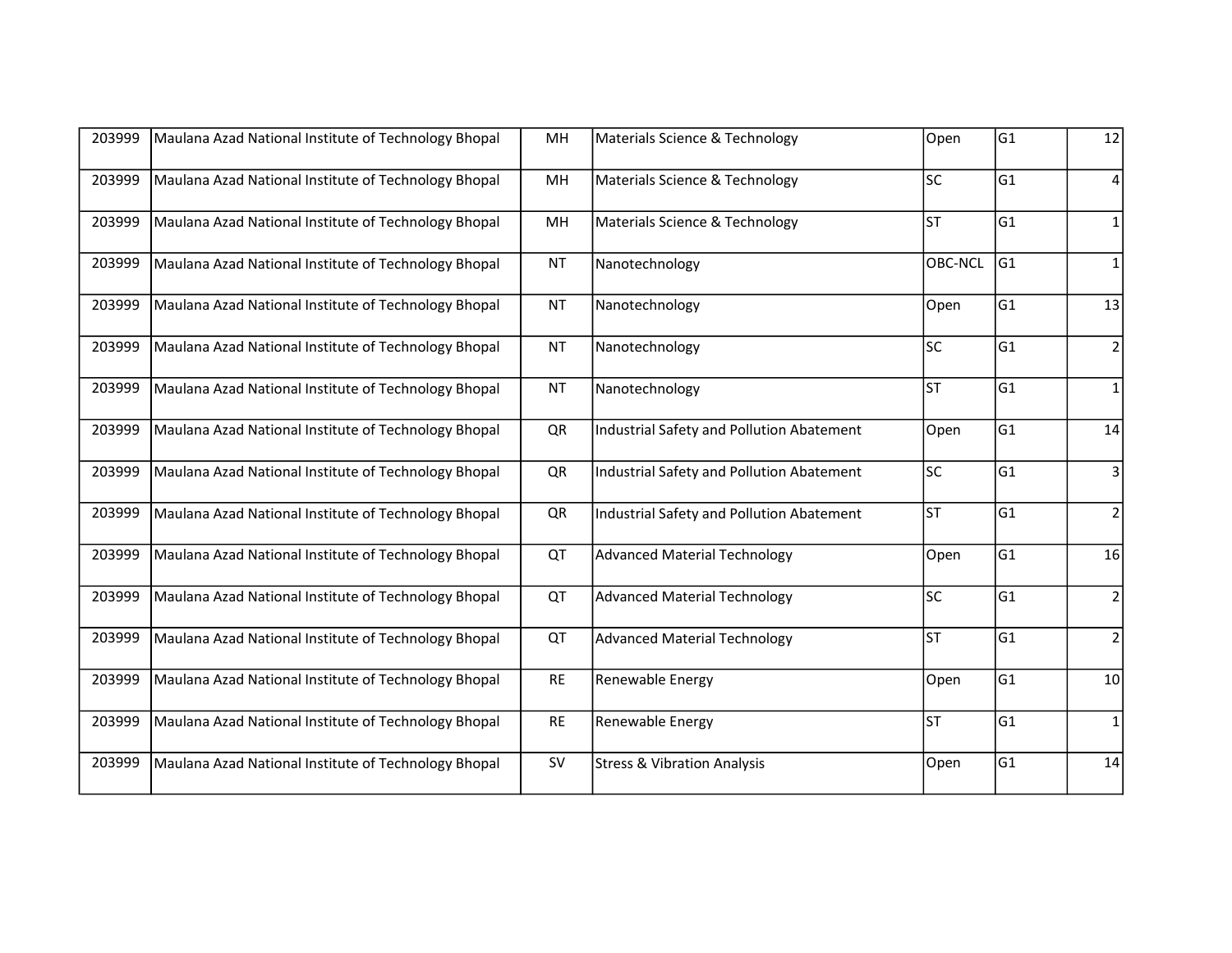| Maulana Azad National Institute of Technology Bhopal | <b>SV</b> | <b>Stress &amp; Vibration Analysis</b>                   | lsc        | lG1 | 3              |
|------------------------------------------------------|-----------|----------------------------------------------------------|------------|-----|----------------|
| Maulana Azad National Institute of Technology Bhopal | <b>SV</b> | <b>Stress &amp; Vibration Analysis</b>                   | lst        | G1  | 2              |
| Maulana Azad National Institute of Technology Bhopal | <b>TE</b> | <b>Transportation Engineering</b>                        | lst        | lG1 | 1              |
| Maulana Azad National Institute of Technology Bhopal | TI        | <b>Thermal Engineering</b>                               | lsc        | G1  | $\mathbf 2$    |
| Maulana Azad National Institute of Technology Bhopal | TI        | <b>Thermal Engineering</b>                               | lsт        | lG1 | $\mathbf 1$    |
| Maulana Azad National Institute of Technology Bhopal | <b>TJ</b> | Power System                                             | lst        | G1  | $\mathbf{1}$   |
| Maulana Azad National Institute of Technology Bhopal | VE        | VLSI Design & Embedded Systems                           | Open       | lG1 | 1              |
| Maulana Azad National Institute of Technology Bhopal | VE        | VLSI Design & Embedded Systems                           | lsт        | G1  | 2              |
| Maulana Azad National Institute of Technology Bhopal | <b>WM</b> | Water Resources Engineering & Management                 | Open       | G1  | $\overline{7}$ |
| Maulana Azad National Institute of Technology Bhopal | <b>WM</b> | Water Resources Engineering & Management                 | lsc        | G1  | 1              |
| Maulana Azad National Institute of Technology Bhopal | XW        | <b>Computer Networking</b>                               | <b>EWS</b> | G1  | $\mathbf{1}$   |
| Maulana Azad National Institute of Technology Bhopal | XW        | <b>Computer Networking</b>                               | lsт        | G1  | $\overline{2}$ |
| Maulana Azad National Institute of Technology Bhopal | ZH        | <b>Smart Manufacturing</b>                               | Open       | lG1 | 8              |
| Maulana Azad National Institute of Technology Bhopal | ZH        | <b>Smart Manufacturing</b>                               | lsc        | lG1 | $\overline{3}$ |
| Maulana Azad National Institute of Technology Bhopal | ZH        | <b>Smart Manufacturing</b>                               | lsт        | G1  | 3              |
|                                                      | BE        | <b>Biomedical Engineering</b>                            | Open       | G1  | 13             |
|                                                      |           | Motilal Nehru National Institute of Technology Allahabad |            |     |                |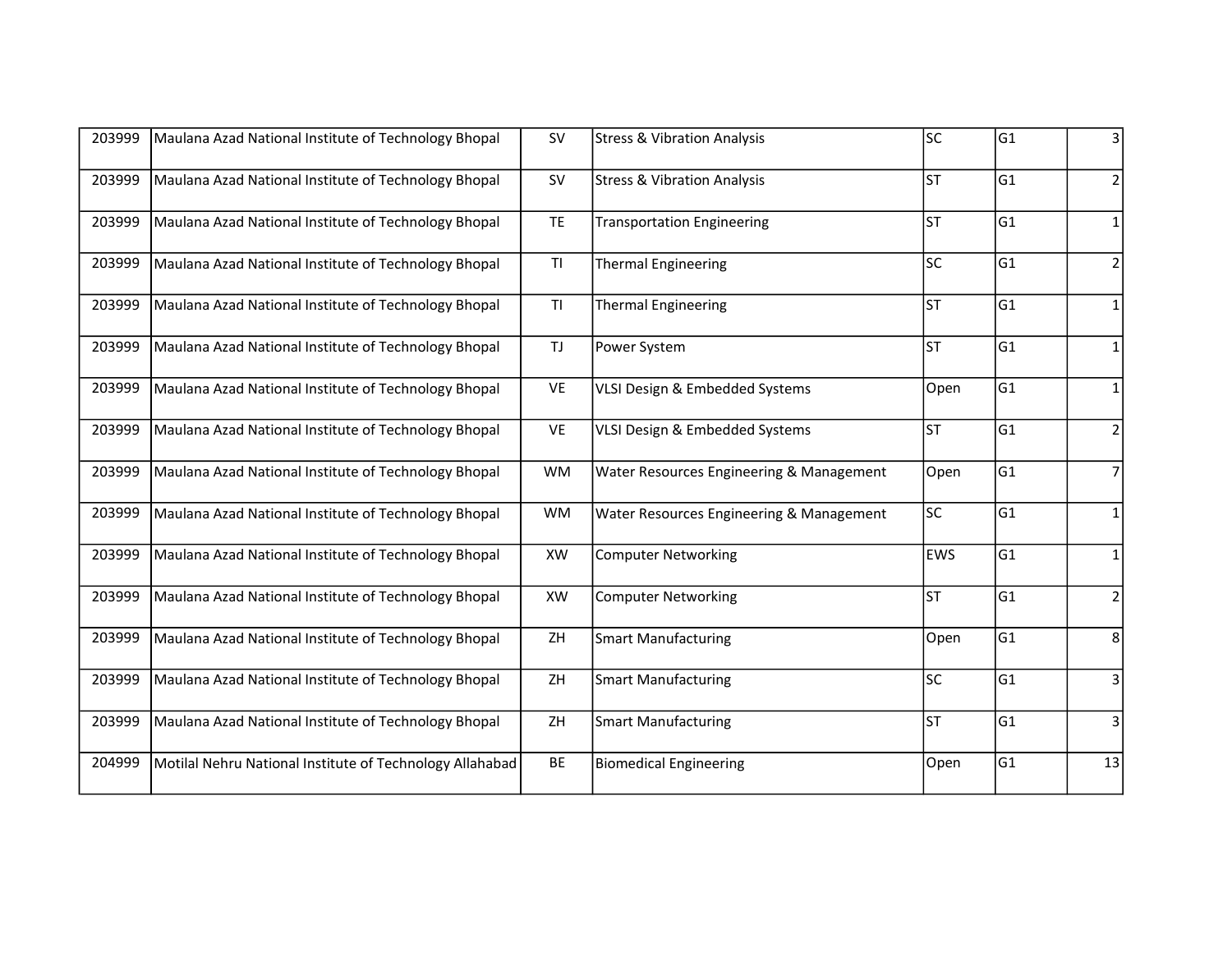| 204999 | Motilal Nehru National Institute of Technology Allahabad | <b>BE</b>                     | <b>Biomedical Engineering</b>           | lsc            | G1  | 3              |
|--------|----------------------------------------------------------|-------------------------------|-----------------------------------------|----------------|-----|----------------|
| 204999 | Motilal Nehru National Institute of Technology Allahabad | BE                            | <b>Biomedical Engineering</b>           | lsт            | G1  | $\overline{2}$ |
| 204999 | Motilal Nehru National Institute of Technology Allahabad | CE                            | <b>Chemical Engineering</b>             | Open           | lG1 | 19             |
| 204999 | Motilal Nehru National Institute of Technology Allahabad | CE                            | <b>Chemical Engineering</b>             | lsc            | lG1 | 3              |
| 204999 | Motilal Nehru National Institute of Technology Allahabad | $\mathsf{CE}% _{\mathcal{A}}$ | <b>Chemical Engineering</b>             | lsт            | G1  | $\overline{2}$ |
| 204999 | Motilal Nehru National Institute of Technology Allahabad | CF                            | Control & Instrumentation               | lsт            | G1  | $\overline{2}$ |
| 204999 | Motilal Nehru National Institute of Technology Allahabad | <b>CY</b>                     | <b>Communication Systems</b>            | <b>OBC-NCL</b> | G1  | 1              |
| 204999 | Motilal Nehru National Institute of Technology Allahabad | <b>CY</b>                     | <b>Communication Systems</b>            | lsт            | G1  | $\overline{2}$ |
| 204999 | Motilal Nehru National Institute of Technology Allahabad | DG                            | Design Engineering                      | lsт            | G1  | $\overline{2}$ |
| 204999 | Motilal Nehru National Institute of Technology Allahabad | $\mathsf{FG}$                 | <b>Fluids Engineering</b>               | Open           | G1  | $\mathbf 2$    |
| 204999 | Motilal Nehru National Institute of Technology Allahabad | $\mathsf{FG}$                 | <b>Fluids Engineering</b>               | lsт            | G1  | $\mathbf{1}$   |
| 204999 | Motilal Nehru National Institute of Technology Allahabad | GF                            | Geoinformatics                          | Open           | G1  | 8              |
| 204999 | Motilal Nehru National Institute of Technology Allahabad | GF                            | Geoinformatics                          | lst            | lG1 | $\overline{2}$ |
| 204999 | Motilal Nehru National Institute of Technology Allahabad | IS.                           | <b>Information Security</b>             | lsc            | lG1 | $\mathbf 1$    |
| 204999 | Motilal Nehru National Institute of Technology Allahabad | IS.                           | <b>Information Security</b>             | lsт            | G1  | $\overline{2}$ |
| 204999 | Motilal Nehru National Institute of Technology Allahabad | <b>MC</b>                     | <b>Engineering Mechanics and Design</b> | Open           | G1  | $\mathbf{1}$   |
|        |                                                          |                               |                                         |                |     |                |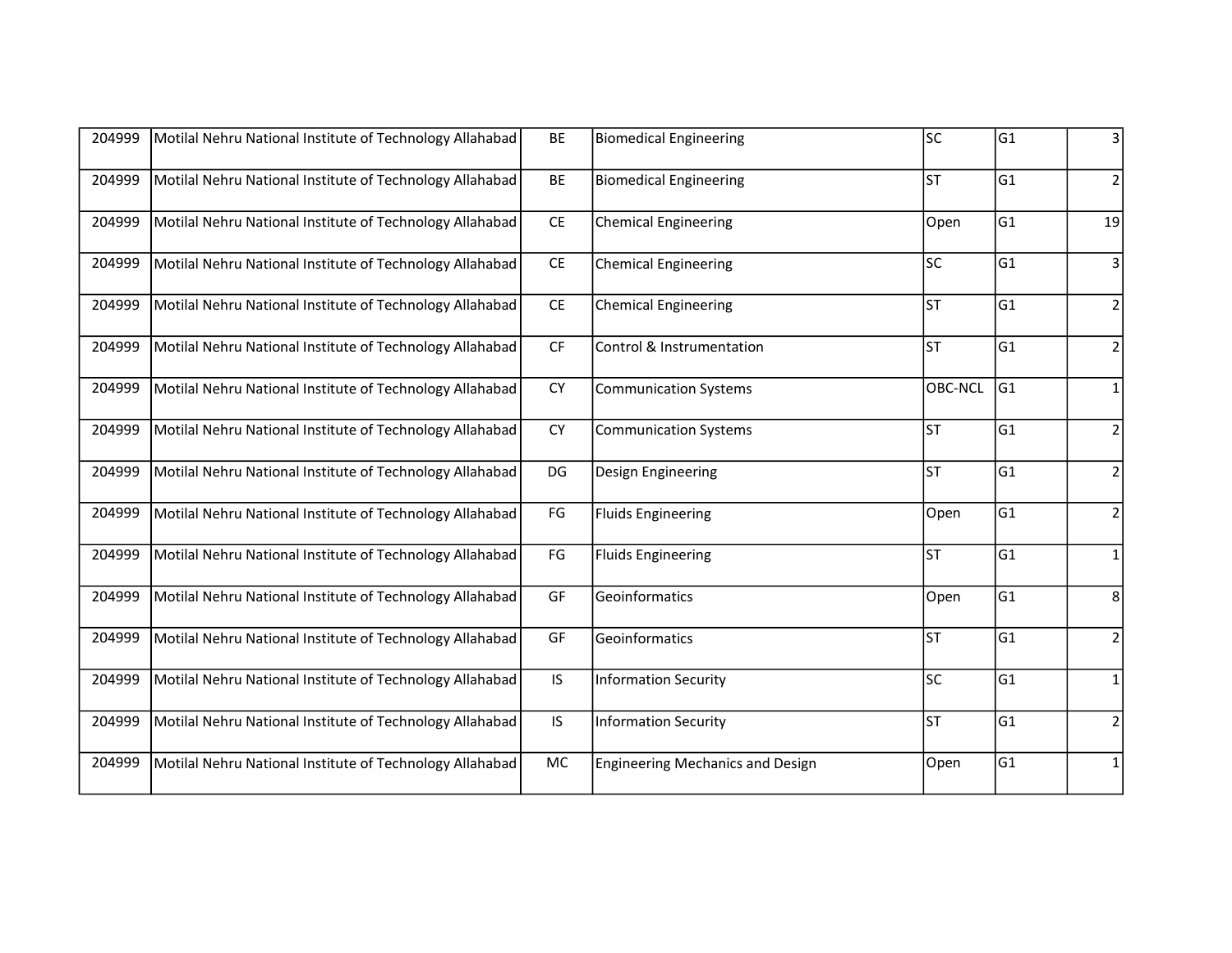| 204999 | Motilal Nehru National Institute of Technology Allahabad | <b>MC</b> | <b>Engineering Mechanics and Design</b> | lsт  | G1  | 2              |
|--------|----------------------------------------------------------|-----------|-----------------------------------------|------|-----|----------------|
| 204999 | Motilal Nehru National Institute of Technology Allahabad | MG        | Microelectronics & VLSI Design          | Open | G1  | $\mathbf{1}$   |
| 204999 | Motilal Nehru National Institute of Technology Allahabad | <b>MS</b> | Material Science & Engineering          | Open | G1  | 15             |
| 204999 | Motilal Nehru National Institute of Technology Allahabad | <b>MS</b> | Material Science & Engineering          | lsc  | G1  | $\overline{4}$ |
| 204999 | Motilal Nehru National Institute of Technology Allahabad | <b>MS</b> | Material Science & Engineering          | lst  | G1  | $\mathbf 2$    |
| 204999 | Motilal Nehru National Institute of Technology Allahabad | PU        | <b>Production Engineering</b>           | Open | G1  | 3              |
| 204999 | Motilal Nehru National Institute of Technology Allahabad | PU        | <b>Production Engineering</b>           | lsc  | lG1 | $\mathbf 2$    |
| 204999 | Motilal Nehru National Institute of Technology Allahabad | PU        | <b>Production Engineering</b>           | lsт  | G1  | $\mathbf 2$    |
| 204999 | Motilal Nehru National Institute of Technology Allahabad | PV        | <b>Product Design and Development</b>   | Open | G1  | $\overline{7}$ |
| 204999 | Motilal Nehru National Institute of Technology Allahabad | PV        | Product Design and Development          | lsc  | G1  | 4              |
| 204999 | Motilal Nehru National Institute of Technology Allahabad | PV        | <b>Product Design and Development</b>   | lsт  | G1  | $\mathbf 2$    |
| 204999 | Motilal Nehru National Institute of Technology Allahabad | <b>SE</b> | Software Engineering                    | Open | G1  | $\mathbf{1}$   |
| 204999 | Motilal Nehru National Institute of Technology Allahabad | <b>SE</b> | Software Engineering                    | lst  | G1  | $\mathbf 2$    |
| 204999 | Motilal Nehru National Institute of Technology Allahabad | SP        | <b>Signal Processing</b>                | lsc  | G1  | $\mathbf 2$    |
| 204999 | Motilal Nehru National Institute of Technology Allahabad | SP        | <b>Signal Processing</b>                | lsт  | G1  | $\overline{2}$ |
| 204999 | Motilal Nehru National Institute of Technology Allahabad | T1        | <b>Thermal Engineering</b>              | lst  | G1  | $\overline{2}$ |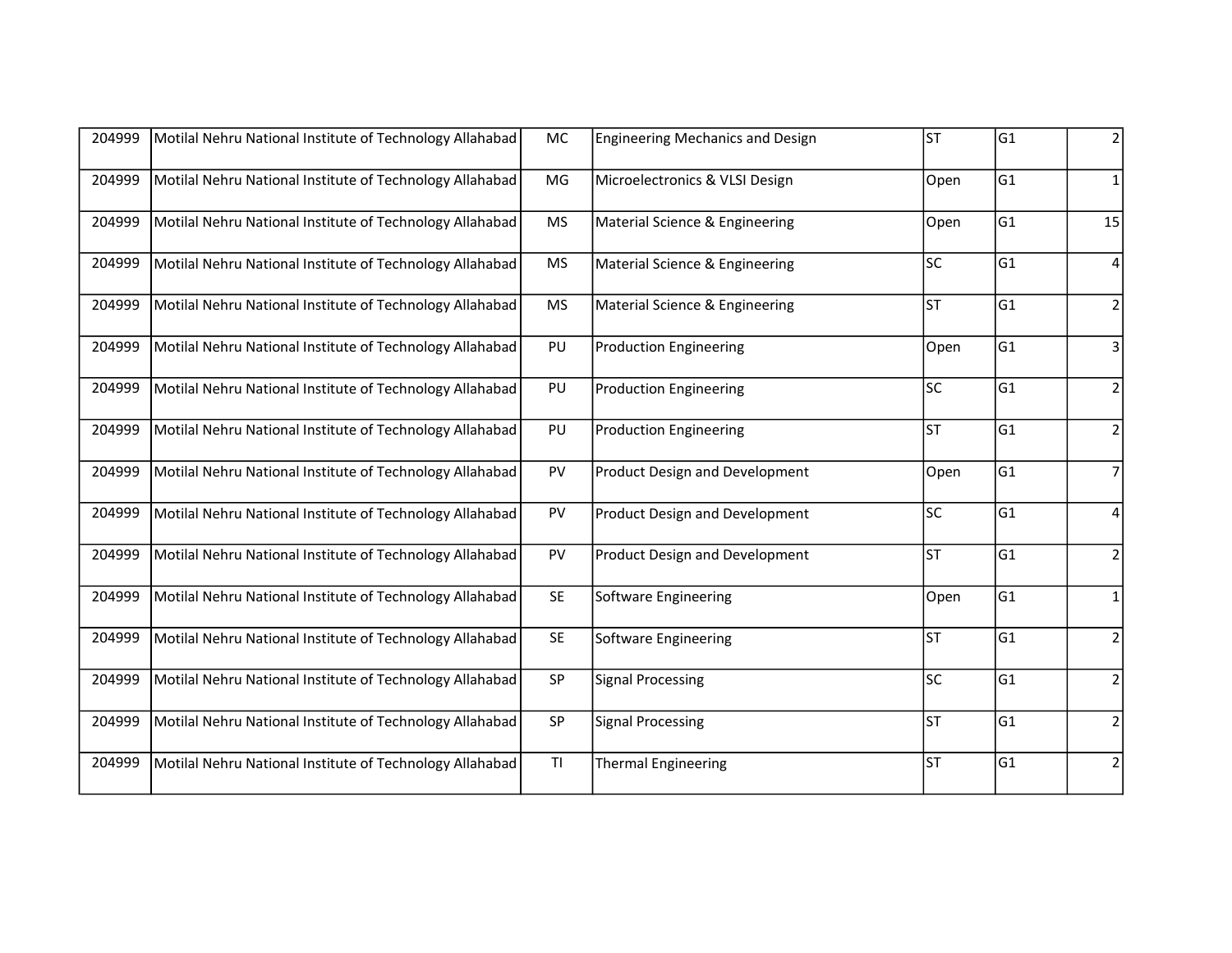| 204999 | Motilal Nehru National Institute of Technology Allahabad | XD                           | Computer Aided Design & Manufacturing   | Open                   | G1              | 4              |
|--------|----------------------------------------------------------|------------------------------|-----------------------------------------|------------------------|-----------------|----------------|
| 204999 | Motilal Nehru National Institute of Technology Allahabad | XD                           | Computer Aided Design & Manufacturing   | lsc                    | G1              | $\overline{2}$ |
| 204999 | Motilal Nehru National Institute of Technology Allahabad | XD                           | Computer Aided Design & Manufacturing   | <b>ST</b>              | G1              | $\overline{2}$ |
| 205999 | National Institute of Technology Agartala                | Al                           | Artificial Intelligence                 | Open                   | G1              | 2              |
| 205999 | National Institute of Technology Agartala                | $\mathsf{Al}\hspace{0.04cm}$ | Artificial Intelligence                 | lsc                    | G <sub>1</sub>  | 1              |
| 205999 | National Institute of Technology Agartala                | Al                           | Artificial Intelligence                 | lsт                    | G1              | $\mathbf 1$    |
| 205999 | National Institute of Technology Agartala                | AU                           | Automotive Engineering                  | Open                   | lG1             | 3              |
| 205999 | National Institute of Technology Agartala                | AU                           | <b>Automotive Engineering</b>           | lsc                    | G <sub>1</sub>  | $\mathbf{1}$   |
| 205999 | National Institute of Technology Agartala                | <b>BH</b>                    | Biotechnology & Biochemical Engineering | Open                   | G1              | $\mathbf{1}$   |
| 205999 | National Institute of Technology Agartala                | BH                           | Biotechnology & Biochemical Engineering | lsc                    | G <sub>1</sub>  | $\mathbf{1}$   |
| 205999 | National Institute of Technology Agartala                | BH                           | Biotechnology & Biochemical Engineering | lst                    | G1              | 1              |
| 205999 | National Institute of Technology Agartala                | CE                           | <b>Chemical Engineering</b>             | Open                   | G1              | 6              |
| 205999 | National Institute of Technology Agartala                | CE                           | <b>Chemical Engineering</b>             | lsc                    | G1              | $\mathbf 2$    |
| 205999 | National Institute of Technology Agartala                | <b>CE</b>                    | <b>Chemical Engineering</b>             | lsт                    | G <sub>1</sub>  | $\mathbf{1}$   |
| 205999 | National Institute of Technology Agartala                | CG                           | <b>Communication Engineering</b>        | Open                   | G1              | 12             |
| 205999 | National Institute of Technology Agartala                | CG                           | Communication Engineering               | lsc                    | G <sub>1</sub>  | $\overline{2}$ |
| 205999 | National Institute of Technology Agartala                | CG                           | Communication Engineering               | <b>ST</b>              | G1              | $\mathbf 1$    |
| 205999 | National Institute of Technology Agartala                | EV                           | <b>Environmental Engineering</b>        | Open                   | G1              | 8              |
| 205999 | National Institute of Technology Agartala                | EV                           | <b>Environmental Engineering</b>        | lsc                    | G1              | $\mathbf 1$    |
| 205999 | National Institute of Technology Agartala                | <b>GE</b>                    | <b>Geotechnical Engineering</b>         | Open                   | G1              | 9              |
| 205999 | National Institute of Technology Agartala                | <b>GE</b>                    | <b>Geotechnical Engineering</b>         | lsт                    | G1              | $\mathbf 1$    |
| 205999 | National Institute of Technology Agartala                | H <sub>l</sub>               | <b>Hydro Informatics Engineering</b>    | Open                   | lG1             | 6              |
| 205999 | National Institute of Technology Agartala                | H <sub>l</sub>               | <b>Hydro Informatics Engineering</b>    | lsc                    | G <sub>1</sub>  | $\mathbf{1}$   |
| 205999 | National Institute of Technology Agartala                | H <sub>l</sub>               | <b>Hydro Informatics Engineering</b>    | lst                    | G1              | $\mathbf{1}$   |
| 205999 | National Institute of Technology Agartala                | IE.                          | Instrumentation Engineering             | Open                   | lG1             | $\overline{7}$ |
| 205999 | National Institute of Technology Agartala                | IE.                          | Instrumentation Engineering             | <b>SC</b>              | G1              | $\mathbf{1}$   |
| 205999 | National Institute of Technology Agartala                | IE                           | Instrumentation Engineering             | $\overline{\text{ST}}$ | $\overline{G1}$ | $\mathbf{1}$   |
| 205999 | National Institute of Technology Agartala                | IJ                           | Integrated Energy System                | Open                   | G1              | 4              |
| 205999 | National Institute of Technology Agartala                | IJ                           | <b>Integrated Energy System</b>         | SC                     | G1              | $\mathbf 1$    |
| 205999 | National Institute of Technology Agartala                | <b>MD</b>                    | Machine Design                          | Open                   | G1              | 3              |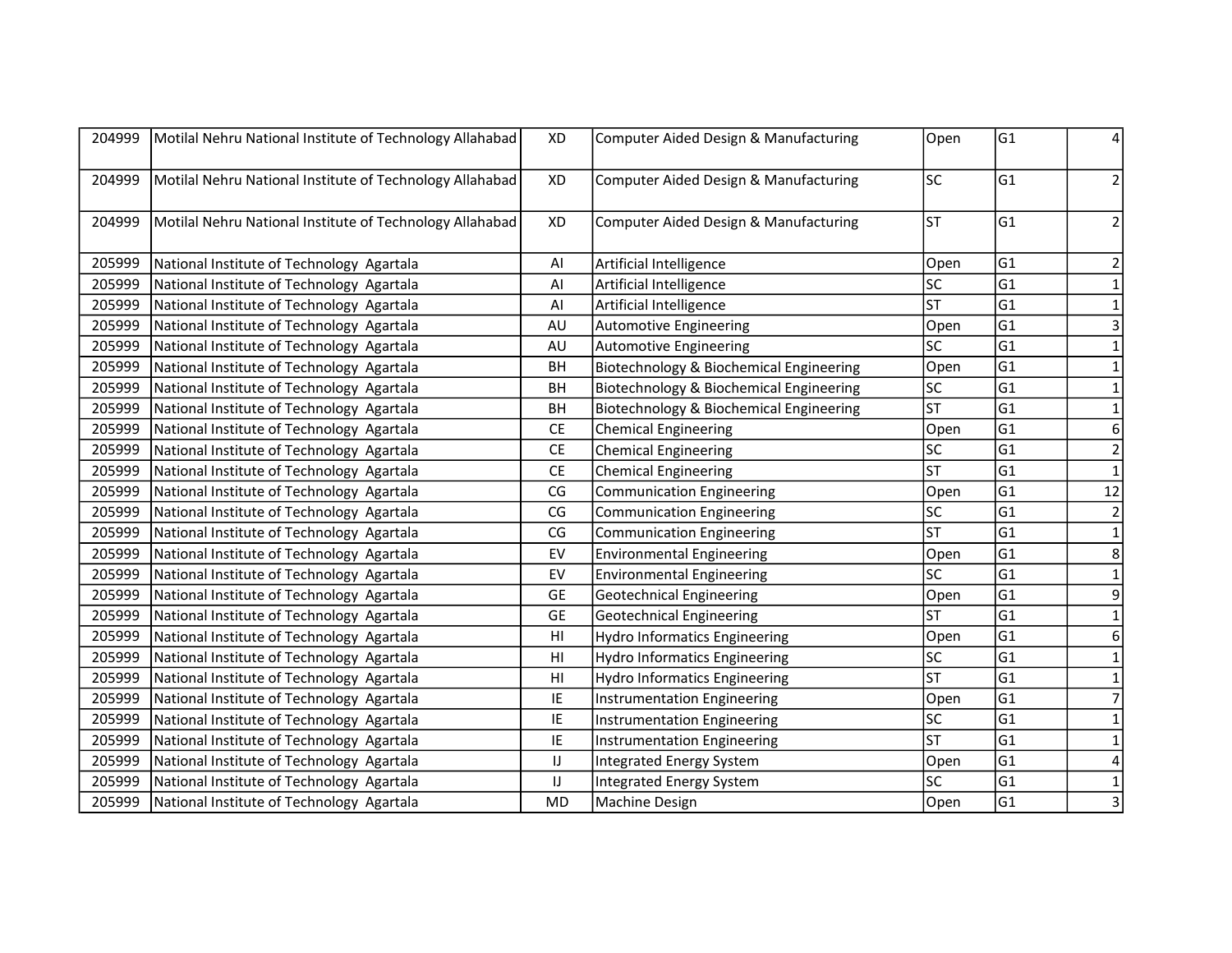| 205999 | National Institute of Technology Agartala | MD        | Machine Design                             | lsc                    | G1             | 1                       |
|--------|-------------------------------------------|-----------|--------------------------------------------|------------------------|----------------|-------------------------|
| 205999 | National Institute of Technology Agartala | <b>MD</b> | Machine Design                             | <b>ST</b>              | G1             | $\mathbf{1}$            |
| 205999 | National Institute of Technology Agartala | MF        | <b>Manufacturing Technology</b>            | Open                   | lG1            | 12                      |
| 205999 | National Institute of Technology Agartala | MF        | <b>Manufacturing Technology</b>            | SC                     | G <sub>1</sub> | $\mathbf 2$             |
| 205999 | National Institute of Technology Agartala | MF        | <b>Manufacturing Technology</b>            | <b>ST</b>              | G1             | $\mathbf{1}$            |
| 205999 | National Institute of Technology Agartala | <b>MS</b> | Material Science & Engineering             | Open                   | G1             | 8                       |
| 205999 | National Institute of Technology Agartala | <b>MS</b> | Material Science & Engineering             | lsc                    | lG1            | $\mathbf{1}$            |
| 205999 | National Institute of Technology Agartala | <b>MS</b> | Material Science & Engineering             | lsт                    | G1             | $\mathbf 1$             |
| 205999 | National Institute of Technology Agartala | PD        | Power Electronics & Drives                 | Open                   | G1             | $10$                    |
| 205999 | National Institute of Technology Agartala | PD        | Power Electronics & Drives                 | <b>ST</b>              | lG1            | $\mathbf 1$             |
| 205999 | National Institute of Technology Agartala | PT        | Power System Engineering                   | Open                   | lG1            | 9                       |
| 205999 | National Institute of Technology Agartala | PT        | Power System Engineering                   | lsc                    | G <sub>1</sub> | $\mathbf 2$             |
| 205999 | National Institute of Technology Agartala | PT        | Power System Engineering                   | <b>ST</b>              | lG1            | $\mathbf 1$             |
| 205999 | National Institute of Technology Agartala | SA        | Seismic Science and Engineering            | Open                   | lG1            | $\mathbf{3}$            |
| 205999 | National Institute of Technology Agartala | SA        | Seismic Science and Engineering            | lsc                    | lG1            | $\mathbf 1$             |
| 205999 | National Institute of Technology Agartala | <b>TC</b> | Thermal Science & Engineering              | Open                   | G1             | 12                      |
| 205999 | National Institute of Technology Agartala | TC        | Thermal Science & Engineering              | SC                     | G1             | $\mathbf 2$             |
| 205999 | National Institute of Technology Agartala | <b>TC</b> | Thermal Science & Engineering              | <b>ST</b>              | G1             | $\mathbf{1}$            |
| 205999 | National Institute of Technology Agartala | TE        | <b>Transportation Engineering</b>          | Open                   | G1             |                         |
| 205999 | National Institute of Technology Agartala | VN        | <b>VLSI Design</b>                         | Open                   | G1             | 3                       |
| 205999 | National Institute of Technology Agartala | VN        | <b>VLSI Design</b>                         | SC                     | G1             | $\overline{c}$          |
| 205999 | National Institute of Technology Agartala | VN        | <b>VLSI Design</b>                         | <b>ST</b>              | G1             | $\overline{\mathbf{c}}$ |
| 205999 | National Institute of Technology Agartala | <b>WR</b> | <b>Water Resources Engineering</b>         | Open                   | G1             | $\overline{\mathbf{3}}$ |
| 205999 | National Institute of Technology Agartala | <b>WR</b> | <b>Water Resources Engineering</b>         | <b>SC</b>              | G1             | $\mathbf{1}$            |
| 205999 | National Institute of Technology Agartala | XG        | Computer Science & Engineering             | Open                   | G1             | $\overline{7}$          |
| 205999 | National Institute of Technology Agartala | XG        | Computer Science & Engineering             | lsт                    | G1             | $\mathbf{1}$            |
| 205999 | National Institute of Technology Agartala | XI        | Computer Integrated Manufacturing          | Open                   | G1             | 9                       |
| 205999 | National Institute of Technology Agartala | XI        | <b>Computer Integrated Manufacturing</b>   | lsc                    | lG1            | $\mathbf{1}$            |
| 206999 | National Institute of Technology Calicut  | CE        | <b>Chemical Engineering</b>                | Open                   | G1             | $11\,$                  |
| 206999 | National Institute of Technology Calicut  | <b>CE</b> | <b>Chemical Engineering</b>                | $\overline{\text{sc}}$ | G1             | $\mathbf 1$             |
| 206999 | National Institute of Technology Calicut  | <b>CE</b> | <b>Chemical Engineering</b>                | lst                    | G1             | $\mathbf{1}$            |
| 206999 | National Institute of Technology Calicut  | ER        | <b>Energy Engineering &amp; Management</b> | lsc                    | G1             | $\mathbf 2$             |
| 206999 | National Institute of Technology Calicut  | ER        | <b>Energy Engineering &amp; Management</b> | <b>ST</b>              | G1             | $\overline{2}$          |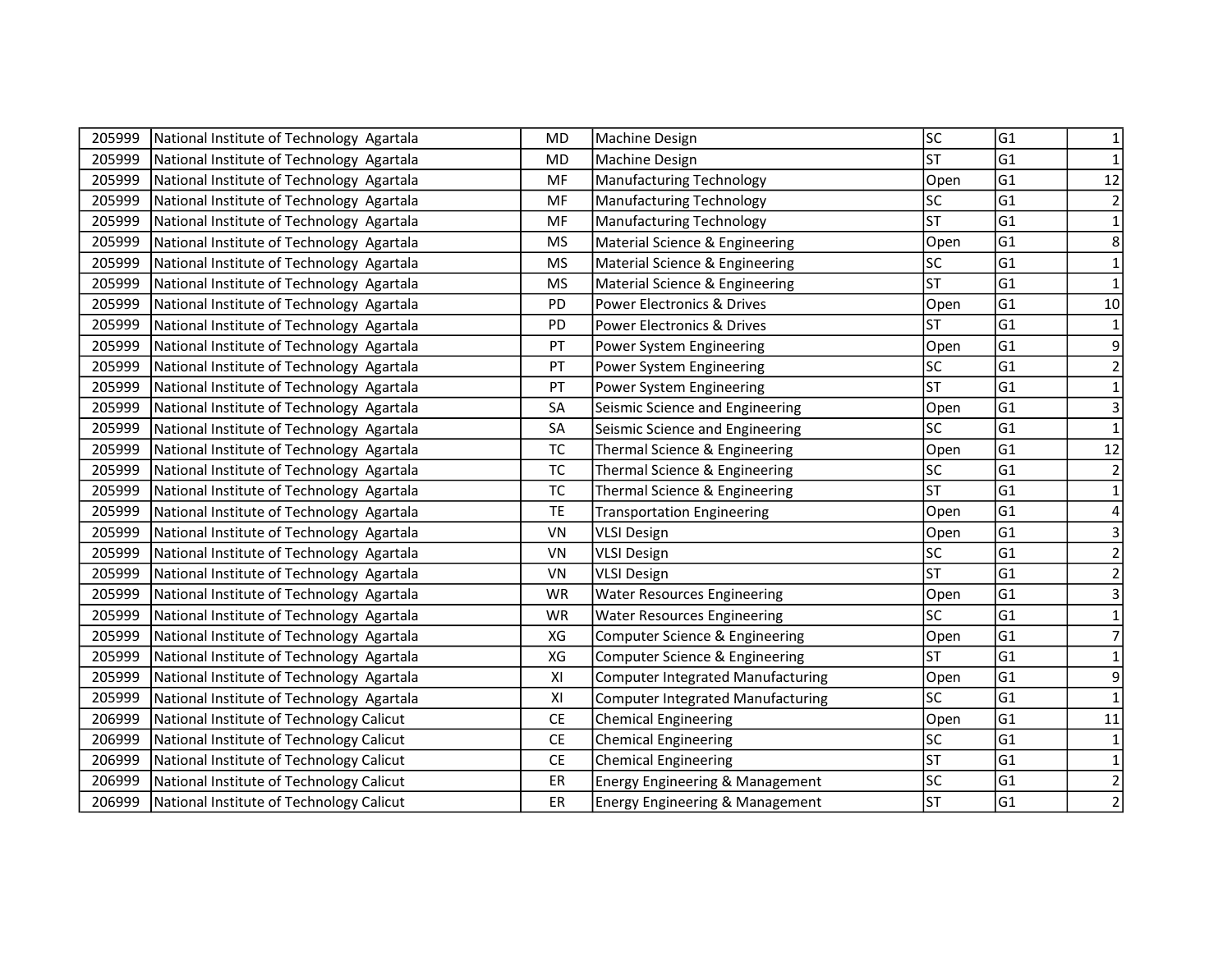| 206999 | National Institute of Technology Calicut | ET        | Electronics Design & Technology                  | Open           | G1             | 1                       |
|--------|------------------------------------------|-----------|--------------------------------------------------|----------------|----------------|-------------------------|
| 206999 | National Institute of Technology Calicut | ET        | Electronics Design & Technology                  | SC             | G1             | 1                       |
| 206999 | National Institute of Technology Calicut | <b>HV</b> | <b>High Voltage Engineering</b>                  | lst            | lG1            | 1                       |
| 206999 | National Institute of Technology Calicut | IA        | <b>Industrial Power &amp; Automation</b>         | <b>ST</b>      | G <sub>1</sub> | $\overline{2}$          |
| 206999 | National Institute of Technology Calicut | IO        | Instrumentation & Control Systems                | <b>ST</b>      | G1             | 1                       |
| 206999 | National Institute of Technology Calicut | IU        | Industrial Engineering & Management              | Open           | G1             | $\mathbf{1}$            |
| 206999 | National Institute of Technology Calicut | IU        | Industrial Engineering & Management              | lsc            | lG1            | $\overline{2}$          |
| 206999 | National Institute of Technology Calicut | IU        | Industrial Engineering & Management              | <b>ST</b>      | G1             | $\overline{\mathbf{c}}$ |
| 206999 | National Institute of Technology Calicut | <b>MD</b> | Machine Design                                   | <b>EWS</b>     | G1             | $\mathbf{1}$            |
| 206999 | National Institute of Technology Calicut | MF        | <b>Manufacturing Technology</b>                  | <b>EWS</b>     | lG1            | $\mathbf{1}$            |
| 206999 | National Institute of Technology Calicut | MF        | <b>Manufacturing Technology</b>                  | Open           | G1             | $\mathbf{1}$            |
| 206999 | National Institute of Technology Calicut | MF        | <b>Manufacturing Technology</b>                  | SC             | G <sub>1</sub> | $\mathbf{1}$            |
| 206999 | National Institute of Technology Calicut | MF        | <b>Manufacturing Technology</b>                  | <b>ST</b>      | lG1            | $\overline{2}$          |
| 206999 | National Institute of Technology Calicut | MH        | Materials Science & Technology                   | Open           | lG1            | 5                       |
| 206999 | National Institute of Technology Calicut | MH        | Materials Science & Technology                   | SC             | lG1            | $\overline{2}$          |
| 206999 | National Institute of Technology Calicut | MH        | Materials Science & Technology                   | <b>ST</b>      | G1             | $\mathbf 2$             |
| 206999 | National Institute of Technology Calicut | <b>NT</b> | Nanotechnology                                   | Open           | G1             | 9                       |
| 206999 | National Institute of Technology Calicut | <b>NT</b> | Nanotechnology                                   | lsc            | G1             | $\overline{2}$          |
| 206999 | National Institute of Technology Calicut | <b>NT</b> | Nanotechnology                                   | <b>ST</b>      | G <sub>1</sub> | $\mathbf 1$             |
| 206999 | National Institute of Technology Calicut | <b>OS</b> | <b>Offshore Structures</b>                       | lst            | G1             | $\overline{2}$          |
| 206999 | National Institute of Technology Calicut | SU        | <b>Structural Engineering</b>                    | SC             | G1             | $\mathbf{1}$            |
| 206999 | National Institute of Technology Calicut | SU        | <b>Structural Engineering</b>                    | lst            | G1             | $\mathbf{1}$            |
| 206999 | National Institute of Technology Calicut | <b>TK</b> | Telecommunication                                | <b>OBC-NCL</b> | G1             | $\mathbf{1}$            |
| 206999 | National Institute of Technology Calicut | <b>WA</b> | <b>Water Resource Engineering</b>                | Open           | G1             | $\mathbf{1}$            |
| 206999 | National Institute of Technology Calicut | <b>WA</b> | <b>Water Resource Engineering</b>                | <b>ST</b>      | G1             | $\mathbf{1}$            |
| 206999 | National Institute of Technology Calicut | XF        | Computer Science & Engineering (Information      | Open           | G1             | $\mathbf{1}$            |
|        |                                          |           | Security)                                        |                |                |                         |
| 206999 | National Institute of Technology Calicut | XF        | Computer Science & Engineering (Information      | lsт            | G1             | $\mathbf{1}$            |
|        |                                          |           | Security)                                        |                |                |                         |
| 207999 | National Institute of Technology Delhi   | EF        | Electronics and Communication Engineering        | Open           | G1             | 8                       |
| 207999 | National Institute of Technology Delhi   | EF        | <b>Electronics and Communication Engineering</b> | lsc            | G1             | 1                       |
| 207999 | National Institute of Technology Delhi   | EF        | <b>Electronics and Communication Engineering</b> | <b>ST</b>      | G <sub>1</sub> | $\mathbf 1$             |
| 207999 | National Institute of Technology Delhi   | PD        | Power Electronics & Drives                       | <b>ST</b>      | G1             | 3                       |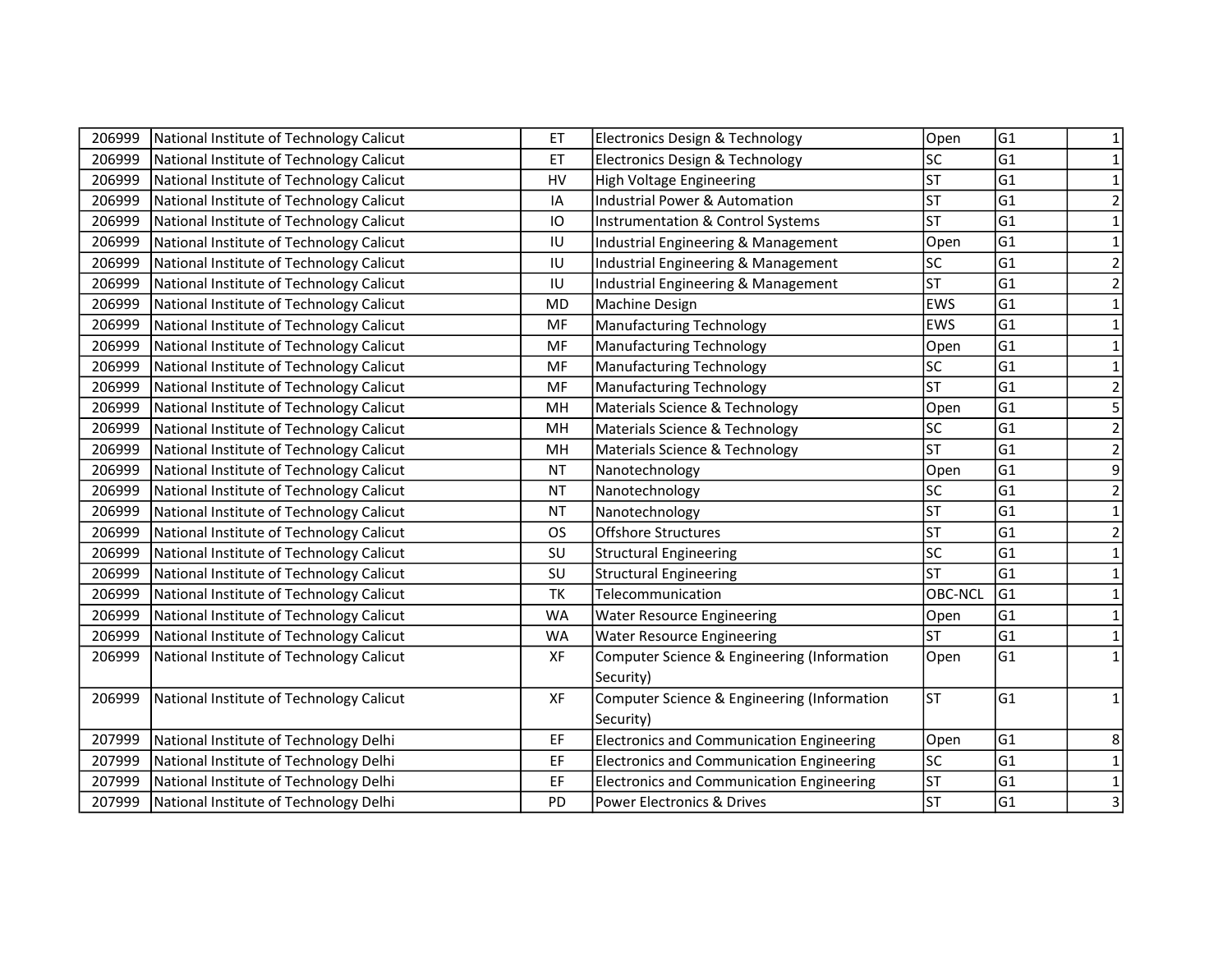| 207999 | National Institute of Technology Delhi    | VX        | Electronics and Communication Engineering with    | <b>OBC-NCL</b> | G1              | 1                       |
|--------|-------------------------------------------|-----------|---------------------------------------------------|----------------|-----------------|-------------------------|
|        |                                           |           | specialisation in VLSI                            |                |                 |                         |
| 207999 | National Institute of Technology Delhi    | <b>VX</b> | Electronics and Communication Engineering with    | Open           | lG1             | 1                       |
|        |                                           |           | specialisation in VLSI                            |                |                 |                         |
| 207999 | National Institute of Technology Delhi    | <b>VX</b> | Electronics and Communication Engineering with    | lsc            | G1              | 1                       |
|        |                                           |           | specialisation in VLSI                            |                |                 |                         |
| 207999 | National Institute of Technology Delhi    | <b>VX</b> | Electronics and Communication Engineering with    | ST             | G1              | 1                       |
|        |                                           |           | specialisation in VLSI                            |                |                 |                         |
| 207999 | National Institute of Technology Delhi    | XD        | Computer Aided Design & Manufacturing             | Open           | G1              | 4                       |
| 207999 | National Institute of Technology Delhi    | <b>XD</b> | Computer Aided Design & Manufacturing             | lsc            | lG1             | 3                       |
| 207999 | National Institute of Technology Delhi    | <b>XD</b> | Computer Aided Design & Manufacturing             | <b>ST</b>      | G1              | $\mathbf 1$             |
| 207999 | National Institute of Technology Delhi    | XT        | Computer Science & Engineering (Analytics)        | <b>EWS</b>     | G1              | 1                       |
| 207999 | National Institute of Technology Delhi    | <b>XT</b> | Computer Science & Engineering (Analytics)        | <b>ST</b>      | G1              | 1                       |
| 208999 | National Institute of Technology Durgapur | <b>BT</b> | Biotechnology                                     | Open           | lG1             | 1                       |
| 208999 | National Institute of Technology Durgapur | <b>BT</b> | Biotechnology                                     | SC             | G1              | $\mathbf{1}$            |
| 208999 | National Institute of Technology Durgapur | <b>BT</b> | Biotechnology                                     | <b>ST</b>      | G1              | $\overline{2}$          |
| 208999 | National Institute of Technology Durgapur | <b>CE</b> | <b>Chemical Engineering</b>                       | Open           | G1              | $11\,$                  |
| 208999 | National Institute of Technology Durgapur | CE        | <b>Chemical Engineering</b>                       | lsc            | G1              | $\overline{2}$          |
| 208999 | National Institute of Technology Durgapur | CE        | <b>Chemical Engineering</b>                       | <b>ST</b>      | G <sub>1</sub>  | $\mathbf{1}$            |
| 208999 | National Institute of Technology Durgapur | EH        | Environmental Science & Technology                | Open           | G1              | 5                       |
| 208999 | National Institute of Technology Durgapur | EH        | Environmental Science & Technology                | <b>ST</b>      | lG1             | $\mathbf{1}$            |
| 208999 | National Institute of Technology Durgapur | <b>FE</b> | Fluid Mechanics and Heat Transfer                 | Open           | G1              | $10\,$                  |
| 208999 | National Institute of Technology Durgapur | <b>FE</b> | <b>Fluid Mechanics and Heat Transfer</b>          | SC             | G1              | $\mathbf 2$             |
| 208999 | National Institute of Technology Durgapur | <b>FE</b> | <b>Fluid Mechanics and Heat Transfer</b>          | lsт            | lG1             | $\overline{2}$          |
| 208999 | National Institute of Technology Durgapur | <b>GE</b> | <b>Geotechnical Engineering</b>                   | lst            | lG1             | $\overline{2}$          |
| 208999 | National Institute of Technology Durgapur | <b>MD</b> | Machine Design                                    | Open           | G1              | $\overline{\mathbf{3}}$ |
| 208999 | National Institute of Technology Durgapur | <b>MD</b> | Machine Design                                    | lsc            | G1              | $\mathsf 3$             |
| 208999 | National Institute of Technology Durgapur | <b>MD</b> | Machine Design                                    | <b>ST</b>      | lG1             | $\mathbf 1$             |
| 208999 | National Institute of Technology Durgapur | МK        | Advanced Material Science & Technology            | Open           | G1              | 15                      |
| 208999 | National Institute of Technology Durgapur | MK        | <b>Advanced Material Science &amp; Technology</b> | SC             | $\overline{G1}$ | $\mathbf 1$             |
| 208999 | National Institute of Technology Durgapur | МK        | <b>Advanced Material Science &amp; Technology</b> | <b>ST</b>      | G1              | $\mathbf{1}$            |
| 208999 | National Institute of Technology Durgapur | MT        | Metallurgy and Materials Technology               | Open           | G1              | 12                      |
| 208999 | National Institute of Technology Durgapur | MT        | Metallurgy and Materials Technology               | lsc            | G1              | $\mathbf 2$             |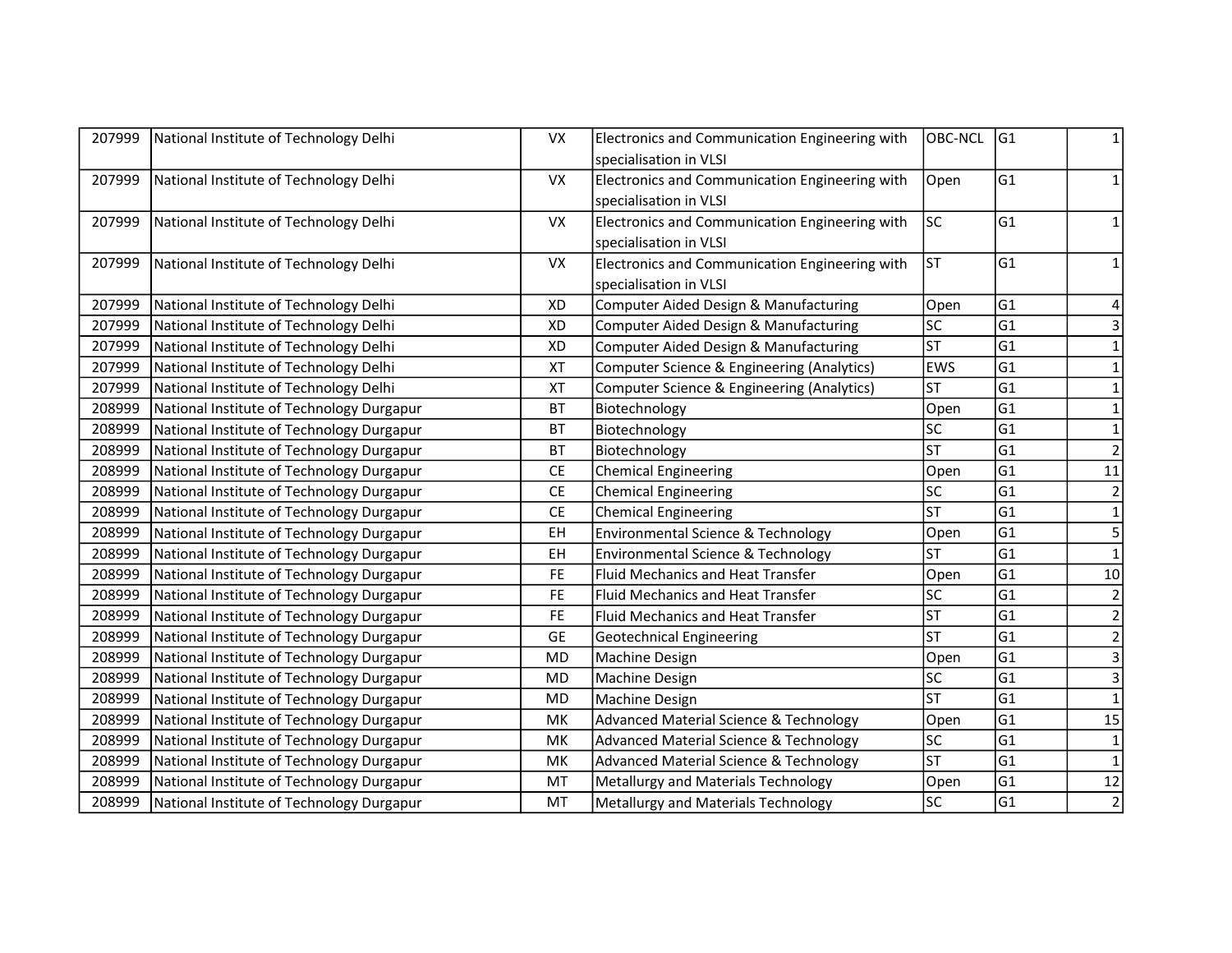| 208999 | National Institute of Technology Durgapur | MT            | Metallurgy and Materials Technology         | <b>ST</b>              | G1  | $\overline{2}$ |
|--------|-------------------------------------------|---------------|---------------------------------------------|------------------------|-----|----------------|
| 208999 | National Institute of Technology Durgapur | OR            | <b>Operations Research</b>                  | Open                   | lG1 | 5              |
| 208999 | National Institute of Technology Durgapur | OR            | <b>Operations Research</b>                  | SC                     | G1  | $\mathbf 2$    |
| 208999 | National Institute of Technology Durgapur | OR            | <b>Operations Research</b>                  | ST                     | G1  | $\overline{2}$ |
| 208999 | National Institute of Technology Durgapur | PB            | Power Electronics & Machine Drives          | <b>OBC-NCL</b>         | G1  | $\mathbf{1}$   |
| 208999 | National Institute of Technology Durgapur | PB            | Power Electronics & Machine Drives          | Open                   | G1  | $\mathbf 1$    |
| 208999 | National Institute of Technology Durgapur | PB            | Power Electronics & Machine Drives          | <b>ST</b>              | G1  | $\mathbf{1}$   |
| 208999 | National Institute of Technology Durgapur | QX            | Chemical Engineering (Energy Resources and  | Open                   | G1  | 15             |
|        |                                           |               | Sustainable Environmental Engineering)      |                        |     |                |
| 208999 | National Institute of Technology Durgapur | QX            | Chemical Engineering (Energy Resources and  | <b>SC</b>              | G1  | 3              |
|        |                                           |               | Sustainable Environmental Engineering)      |                        |     |                |
| 208999 | National Institute of Technology Durgapur | QX            | Chemical Engineering (Energy Resources and  | <b>ST</b>              | G1  | $\mathbf{1}$   |
|        |                                           |               | Sustainable Environmental Engineering)      |                        |     |                |
| 208999 | National Institute of Technology Durgapur | T1            | <b>Thermal Engineering</b>                  | Open                   | G1  | 4              |
| 208999 | National Institute of Technology Durgapur | T1            | <b>Thermal Engineering</b>                  | lsc                    | lG1 | 3              |
| 208999 | National Institute of Technology Durgapur | TI            | <b>Thermal Engineering</b>                  | <b>ST</b>              | lG1 | $\mathbf 2$    |
| 208999 | National Institute of Technology Durgapur | TJ            | Power System                                | Open                   | G1  | $\overline{2}$ |
| 208999 | National Institute of Technology Durgapur | TJ            | Power System                                | <b>ST</b>              | lG1 | $\overline{2}$ |
| 208999 | National Institute of Technology Durgapur | <b>TL</b>     | <b>Telecommunication Engineering</b>        | Open                   | lG1 | 10             |
| 208999 | National Institute of Technology Durgapur | <b>TL</b>     | <b>Telecommunication Engineering</b>        | <b>SC</b>              | G1  | $\mathsf 3$    |
| 208999 | National Institute of Technology Durgapur | $\mathsf{TL}$ | <b>Telecommunication Engineering</b>        | ST                     | G1  | $\mathbf 2$    |
| 208999 | National Institute of Technology Durgapur | XG            | Computer Science & Engineering              | <b>SC</b>              | lG1 | $\mathbf{1}$   |
| 208999 | National Institute of Technology Durgapur | XG            | Computer Science & Engineering              | $\overline{\text{ST}}$ | G1  | $\mathsf{3}$   |
| 208999 | National Institute of Technology Durgapur | YI            | Electrical Engineering (Instrumentation and | Open                   | G1  | 9              |
|        |                                           |               | Control)                                    |                        |     |                |
| 208999 | National Institute of Technology Durgapur | YI            | Electrical Engineering (Instrumentation and | <b>SC</b>              | G1  | $\mathbf 2$    |
|        |                                           |               | Control)                                    |                        |     |                |
| 208999 | National Institute of Technology Durgapur | YI            | Electrical Engineering (Instrumentation and | <b>ST</b>              | lG1 | 1              |
|        |                                           |               | Control)                                    |                        |     |                |
| 209999 | National Institute of Technology Goa      | PZ            | Power Electronics & Power Systems           | Open                   | G1  | 5              |
| 209999 | National Institute of Technology Goa      | VL            | VLSI                                        | <b>ST</b>              | G1  | $\overline{2}$ |
| 209999 | National Institute of Technology Goa      | XG            | Computer Science & Engineering              | Open                   | G1  | $\overline{2}$ |
| 209999 | National Institute of Technology Goa      | XG            | Computer Science & Engineering              | <b>ST</b>              | G1  | $\overline{1}$ |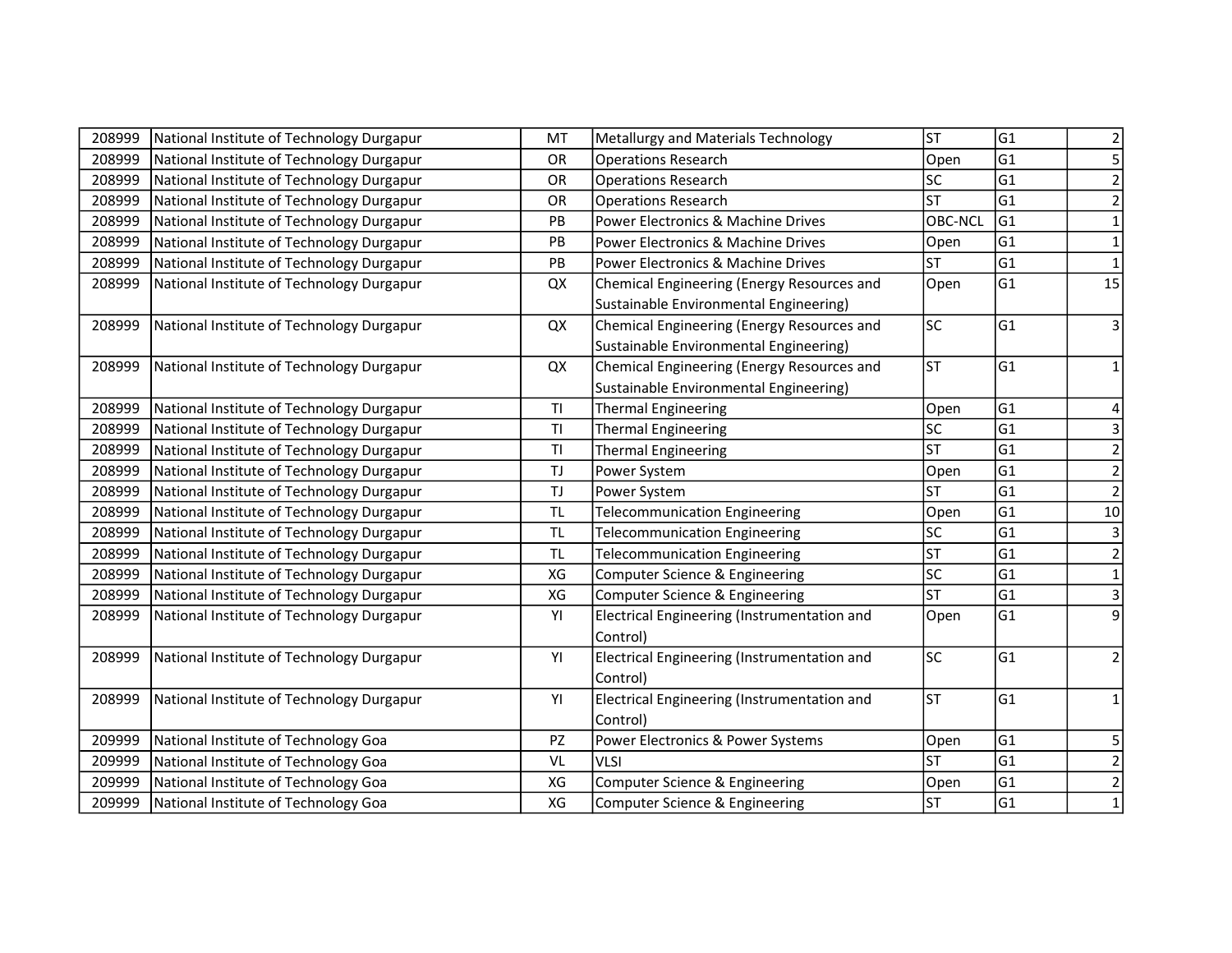| 210999 | National Institute of Technology Hamirpur | C <sub>2</sub> | Civil Engineering (Environment)                    | Open      | G1  |                 |
|--------|-------------------------------------------|----------------|----------------------------------------------------|-----------|-----|-----------------|
| 210999 | National Institute of Technology Hamirpur | C <sub>3</sub> | Civil Engineering (Geotechnical)                   | Open      | G1  |                 |
| 210999 | National Institute of Technology Hamirpur | C <sub>3</sub> | Civil Engineering (Geotechnical)                   | lsт       | lG1 | $\mathbf{1}$    |
| 210999 | National Institute of Technology Hamirpur | C <sub>6</sub> | Civil Engineering (Water Resources)                | Open      | lG1 | 10              |
| 210999 | National Institute of Technology Hamirpur | <b>CE</b>      | <b>Chemical Engineering</b>                        | Open      | G1  | 11              |
| 210999 | National Institute of Technology Hamirpur | <b>CE</b>      | <b>Chemical Engineering</b>                        | <b>SC</b> | lG1 | $\mathbf 1$     |
| 210999 | National Institute of Technology Hamirpur | <b>CE</b>      | <b>Chemical Engineering</b>                        | <b>ST</b> | G1  | $\overline{2}$  |
| 210999 | National Institute of Technology Hamirpur | M <sub>5</sub> | Materials Science and Engineering                  | Open      | G1  | 16              |
| 210999 | National Institute of Technology Hamirpur | M <sub>5</sub> | Materials Science and Engineering                  | lsc       | G1  | $\overline{2}$  |
| 210999 | National Institute of Technology Hamirpur | M <sub>5</sub> | Materials Science and Engineering                  | <b>ST</b> | lG1 | $\mathbf{1}$    |
| 210999 | National Institute of Technology Hamirpur | SZ             | Sustainable Architecture                           | Open      | G1  | 4               |
| 210999 | National Institute of Technology Hamirpur | SZ             | Sustainable Architecture                           | <b>ST</b> | G1  | $\mathbf{1}$    |
| 210999 | National Institute of Technology Hamirpur | UE             | Mechanical Engineering (Design)                    | Open      | G1  | 8               |
| 210999 | National Institute of Technology Hamirpur | UE             | Mechanical Engineering (Design)                    | lsc       | G1  | 3               |
| 210999 | National Institute of Technology Hamirpur | UE             | Mechanical Engineering (Design)                    | lsт       | G1  | $\overline{2}$  |
| 210999 | National Institute of Technology Hamirpur | UF             | Mechanical Engineering (Energy Technology)         | Open      | G1  | 12              |
| 210999 | National Institute of Technology Hamirpur | UF             | Mechanical Engineering (Energy Technology)         | <b>SC</b> | G1  | $\overline{2}$  |
| 210999 | National Institute of Technology Hamirpur | UF             | Mechanical Engineering (Energy Technology)         | <b>ST</b> | G1  | $\overline{2}$  |
| 210999 | National Institute of Technology Hamirpur | UG             | Mechanical Engineering (Manufacturing)             | Open      | G1  | 11              |
| 210999 | National Institute of Technology Hamirpur | UG             | Mechanical Engineering (Manufacturing)             | lsc       | G1  | $\mathsf{3}$    |
| 210999 | National Institute of Technology Hamirpur | UG             | Mechanical Engineering (Manufacturing)             | lsт       | lG1 | $\overline{2}$  |
| 210999 | National Institute of Technology Hamirpur | UH             | Mechanical Engineering (Thermal)                   | Open      | G1  | 9               |
| 210999 | National Institute of Technology Hamirpur | UH             | Mechanical Engineering (Thermal)                   | lsc       | G1  | $\mathbf 2$     |
| 210999 | National Institute of Technology Hamirpur | UH             | Mechanical Engineering (Thermal)                   | <b>ST</b> | G1  | $\mathbf{1}$    |
| 210999 | National Institute of Technology Hamirpur | US             | <b>Electronics &amp; Communication Engineering</b> | Open      | G1  | 10 <sup>1</sup> |
|        |                                           |                | (Communications System and Networks)               |           |     |                 |
| 210999 | National Institute of Technology Hamirpur | <b>US</b>      | Electronics & Communication Engineering            | lsc       | G1  | 3               |
|        |                                           |                | (Communications System and Networks)               |           |     |                 |
| 210999 | National Institute of Technology Hamirpur | US             | Electronics & Communication Engineering            | lsт       | G1  | $\overline{2}$  |
|        |                                           |                | (Communications System and Networks)               |           |     |                 |
| 210999 | National Institute of Technology Hamirpur | UT             | Electronics & Communication Engineering (VLSI      | Open      | G1  | 3               |
|        |                                           |                | Design)                                            |           |     |                 |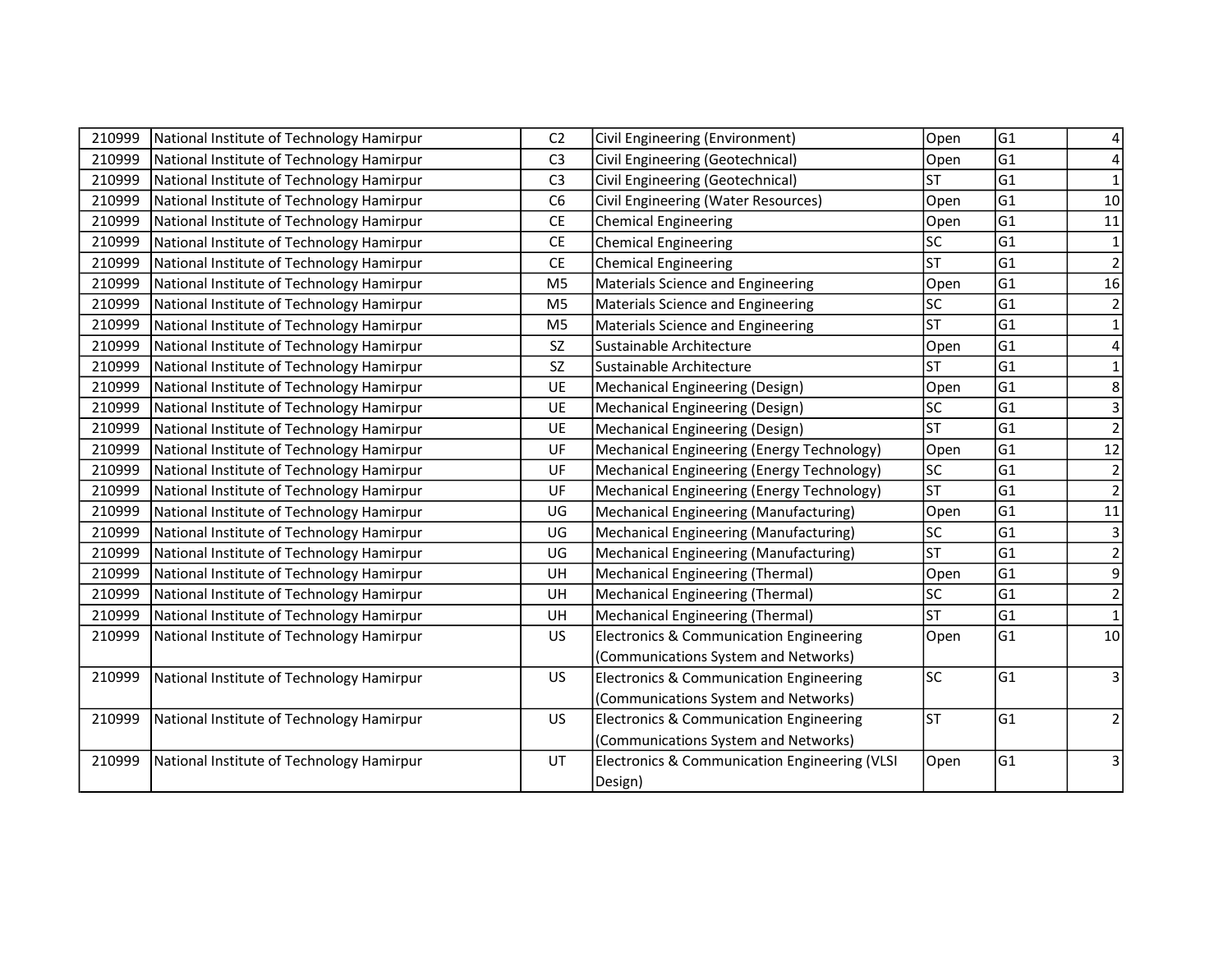| 210999 | National Institute of Technology Hamirpur             | UT        | Electronics & Communication Engineering (VLSI<br>Design)            | lsc                      | G1              | 2              |
|--------|-------------------------------------------------------|-----------|---------------------------------------------------------------------|--------------------------|-----------------|----------------|
| 210999 | National Institute of Technology Hamirpur             | UT        | Electronics & Communication Engineering (VLSI<br>Design)            | <b>ST</b>                | G1              | 1              |
| 210999 | National Institute of Technology Hamirpur             | XG        | Computer Science & Engineering                                      | Open                     | G1              |                |
| 210999 | National Institute of Technology Hamirpur             | YF        | Electrical Engineering (Condition Monitoring of<br>Power Apparatus) | Open                     | G1              | 14             |
| 210999 | National Institute of Technology Hamirpur             | YF        | Electrical Engineering (Condition Monitoring of<br>Power Apparatus) | <b>SC</b>                | G1              | 1              |
| 210999 | National Institute of Technology Hamirpur             | YF        | Electrical Engineering (Condition Monitoring of<br>Power Apparatus) | <b>ST</b>                | G1              | $\mathbf{1}$   |
| 210999 | National Institute of Technology Hamirpur             | YG        | <b>Electrical Engineering (Power System)</b>                        | Open                     | G1              | 8              |
| 210999 | National Institute of Technology Hamirpur             | YG        | Electrical Engineering (Power System)                               | lsc                      | G <sub>1</sub>  |                |
| 210999 | National Institute of Technology Hamirpur             | YH        | Electrical Engineering (Signal Processing & Control) Open           |                          | G1              | 13             |
| 210999 | National Institute of Technology Hamirpur             | YH        | Electrical Engineering (Signal Processing & Control) SC             |                          | G1              | 1              |
| 210999 | National Institute of Technology Hamirpur             | YH        | Electrical Engineering (Signal Processing & Control) ST             |                          | G1              | $\overline{2}$ |
| 211999 | National Institute of Technology Karnataka, Surathkal | <b>CE</b> | <b>Chemical Engineering</b>                                         | Open                     | G1              | 1              |
| 211999 | National Institute of Technology Karnataka, Surathkal | CE        | <b>Chemical Engineering</b>                                         | SC                       | G <sub>1</sub>  | 3              |
| 211999 | National Institute of Technology Karnataka, Surathkal | CE        | <b>Chemical Engineering</b>                                         | lst                      | G <sub>1</sub>  | $\mathbf{1}$   |
| 211999 | National Institute of Technology Karnataka, Surathkal | CE        | <b>Chemical Engineering</b>                                         | Open                     | G <sub>2</sub>  | $\mathbf{1}$   |
| 211999 | National Institute of Technology Karnataka, Surathkal | <b>CX</b> | Communication Engineering and Networks                              | <b>ST</b>                | G <sub>1</sub>  | 3              |
| 211999 | National Institute of Technology Karnataka, Surathkal | GF        | Geoinformatics                                                      | lsc                      | G <sub>1</sub>  | $\mathbf{1}$   |
| 211999 | National Institute of Technology Karnataka, Surathkal | GF        | Geoinformatics                                                      | ST                       | G <sub>1</sub>  |                |
| 211999 | National Institute of Technology Karnataka, Surathkal | IB        | Industrial Biotechnology                                            | $\overline{\mathsf{ST}}$ | G1              | 3              |
| 211999 | National Institute of Technology Karnataka, Surathkal | ML        | Materials Engineering                                               | Open                     | G1              | $\mathbf 1$    |
| 211999 | National Institute of Technology Karnataka, Surathkal | ML        | <b>Materials Engineering</b>                                        | lst                      | $\overline{G1}$ | $\overline{3}$ |
| 211999 | National Institute of Technology Karnataka, Surathkal | <b>MR</b> | <b>Marine Structures</b>                                            | lsc                      | G1              | $\overline{2}$ |
| 211999 | National Institute of Technology Karnataka, Surathkal | <b>MR</b> | <b>Marine Structures</b>                                            | $\overline{\text{ST}}$   | G1              | $\mathbf{1}$   |
| 211999 | National Institute of Technology Karnataka, Surathkal | MU        | <b>Manufacturing Engineering</b>                                    | ST                       | G1              | $\mathbf 1$    |
| 211999 | National Institute of Technology Karnataka, Surathkal | <b>MZ</b> | <b>Mechatronics Engineering</b>                                     | lsт                      | G1              | $\mathbf{1}$   |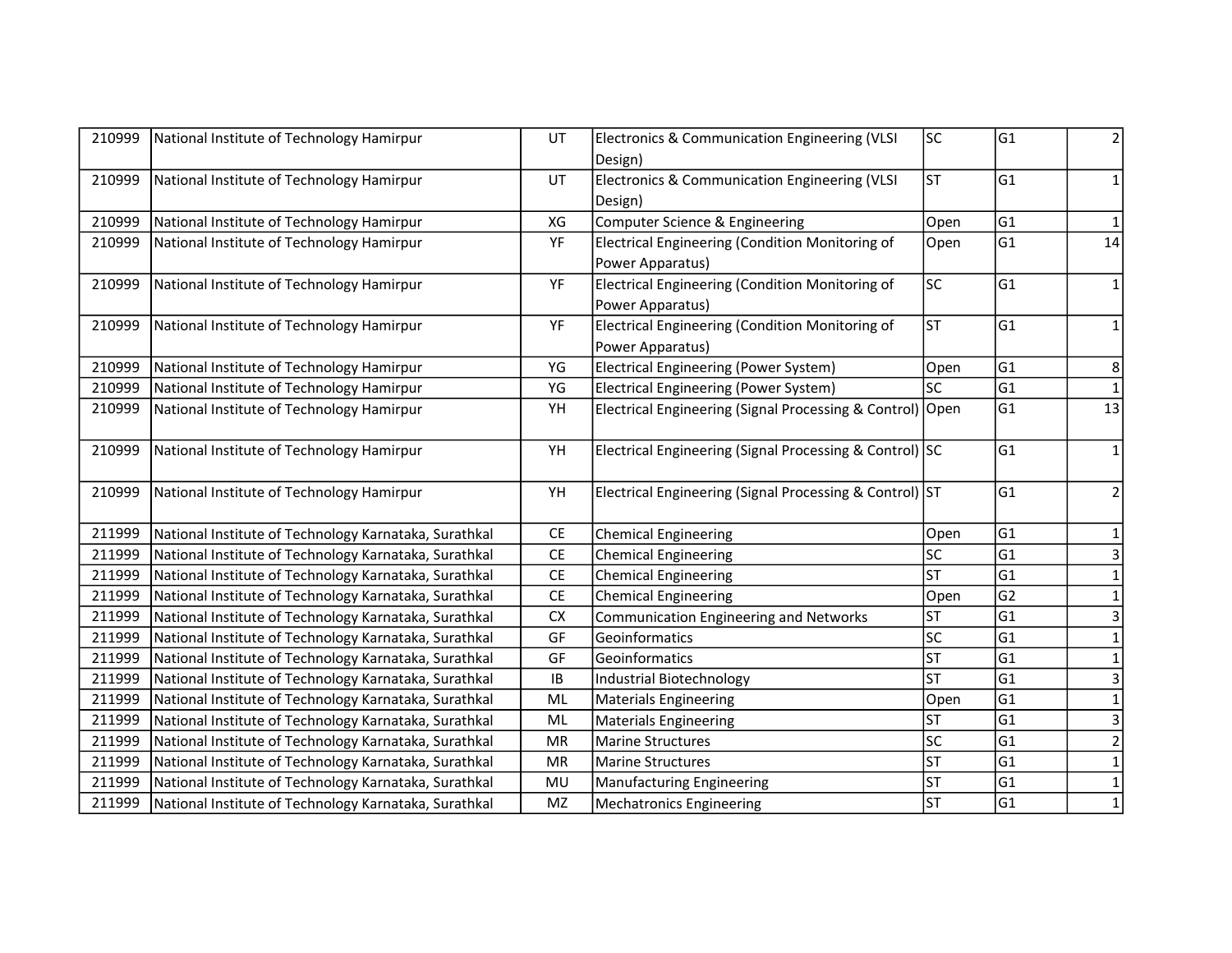| 211999 | National Institute of Technology Karnataka, Surathkal | <b>NT</b>     | Nanotechnology                           | <b>ST</b> | G <sub>1</sub> | 1               |
|--------|-------------------------------------------------------|---------------|------------------------------------------|-----------|----------------|-----------------|
| 211999 | National Institute of Technology Karnataka, Surathkal | PM            | <b>Process Metallurgy</b>                | Open      | lG1            | $\overline{7}$  |
| 211999 | National Institute of Technology Karnataka, Surathkal | PM            | <b>Process Metallurgy</b>                | SC        | lG1            | $\mathbf 2$     |
| 211999 | National Institute of Technology Karnataka, Surathkal | PM            | <b>Process Metallurgy</b>                | <b>ST</b> | lG1            | $\mathbf{1}$    |
| 211999 | National Institute of Technology Karnataka, Surathkal | SB            | Signal Processing and Machine Learning   | lsc       | G <sub>1</sub> | $\mathbf{1}$    |
| 211999 | National Institute of Technology Karnataka, Surathkal | VN            | <b>VLSI Design</b>                       | Open      | G1             | $\mathbf{1}$    |
| 211999 | National Institute of Technology Karnataka, Surathkal | <b>WM</b>     | Water Resources Engineering & Management | Open      | G1             | $\mathbf{1}$    |
| 212999 | National Institute of Technology Meghalaya            | <b>FM</b>     | Fluids & Thermal Engineering             | Open      | G1             | 15              |
| 212999 | National Institute of Technology Meghalaya            | <b>FM</b>     | Fluids & Thermal Engineering             | SC        | G1             | $\mathsf 3$     |
| 212999 | National Institute of Technology Meghalaya            | <b>FM</b>     | Fluids & Thermal Engineering             | <b>ST</b> | G1             | $\overline{2}$  |
| 212999 | National Institute of Technology Meghalaya            | <b>PX</b>     | Power & Energy Systems                   | Open      | G1             | 15              |
| 212999 | National Institute of Technology Meghalaya            | PX            | Power & Energy Systems                   | SC        | G1             | 3               |
| 212999 | National Institute of Technology Meghalaya            | SU            | <b>Structural Engineering</b>            | Open      | G1             | $\overline{7}$  |
| 212999 | National Institute of Technology Meghalaya            | SU            | Structural Engineering                   | SC        | lG1            | $\mathbf{1}$    |
| 212999 | National Institute of Technology Meghalaya            | <b>VS</b>     | VLSI & Embedded Systems                  | Open      | lG1            | 12              |
| 212999 | National Institute of Technology Meghalaya            | <b>VS</b>     | VLSI & Embedded Systems                  | SC        | G1             | $\mathbf 2$     |
| 212999 | National Institute of Technology Meghalaya            | <b>VS</b>     | VLSI & Embedded Systems                  | lst       | G1             | $\mathbf 1$     |
| 212999 | National Institute of Technology Meghalaya            | XG            | Computer Science & Engineering           | Open      | G1             | 14              |
| 212999 | National Institute of Technology Meghalaya            | XG            | Computer Science & Engineering           | lsc       | G1             | $\mathbf 1$     |
| 213999 | National Institute of Technology Nagaland             | CG            | <b>Communication Engineering</b>         | Open      | G1             | 12              |
| 213999 | National Institute of Technology Nagaland             | CG            | <b>Communication Engineering</b>         | lsc       | lG1            | $\overline{3}$  |
| 213999 | National Institute of Technology Nagaland             | CG            | <b>Communication Engineering</b>         | <b>ST</b> | G1             | $\mathbf{1}$    |
| 213999 | National Institute of Technology Nagaland             | PS            | Power Systems Engineering                | Open      | G1             | 11              |
| 213999 | National Institute of Technology Nagaland             | PS            | Power Systems Engineering                | lsc       | G1             | 3               |
| 213999 | National Institute of Technology Nagaland             | PS            | Power Systems Engineering                | <b>ST</b> | G1             | $\mathbf{1}$    |
| 213999 | National Institute of Technology Nagaland             | VI            | <b>VLSI Systems</b>                      | Open      | G1             | $\overline{12}$ |
| 213999 | National Institute of Technology Nagaland             | $\mathsf{VI}$ | <b>VLSI Systems</b>                      | lsc       | G1             | $\mathbf 2$     |
| 213999 | National Institute of Technology Nagaland             | VI            | <b>VLSI Systems</b>                      | <b>ST</b> | G1             | $\mathbf 1$     |
| 213999 | National Institute of Technology Nagaland             | XG            | Computer Science & Engineering           | Open      | G1             | 11              |
| 213999 | National Institute of Technology Nagaland             | XG            | Computer Science & Engineering           | lsc       | G1             | $\mathbf 2$     |
| 213999 | National Institute of Technology Nagaland             | XG            | Computer Science & Engineering           | <b>ST</b> | G1             | 3               |
| 214999 | National Institute of Technology Patna                | AH            | Master of Architecture                   | Open      | G1             | $\overline{7}$  |
| 214999 | National Institute of Technology Patna                | AH            | Master of Architecture                   | <b>SC</b> | G1             | $\mathbf{1}$    |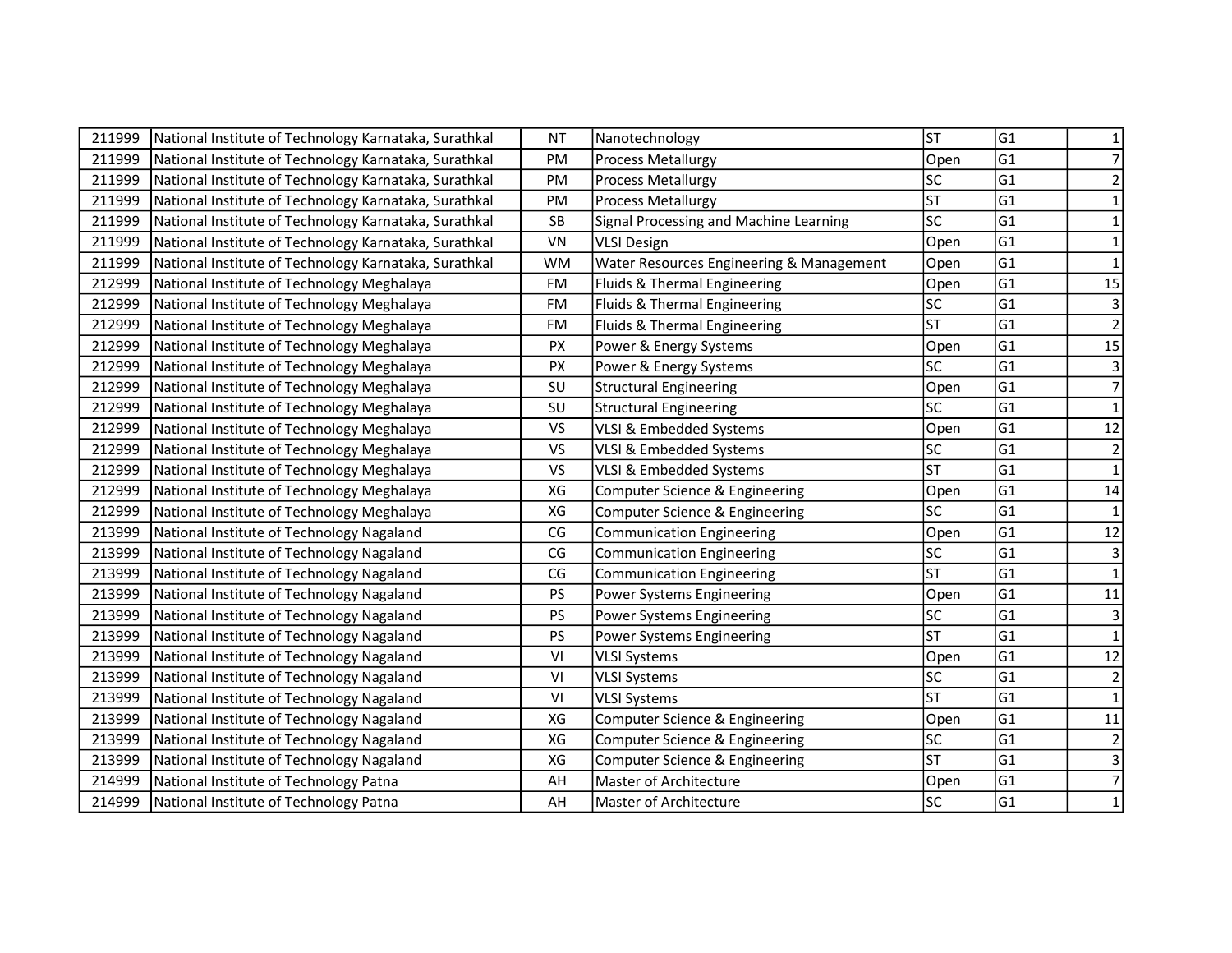| 214999 | National Institute of Technology Patna | <b>B7</b> | Master of Urban & Regional Planning     | <b>OBC-NCL</b> | G1              | 1                       |
|--------|----------------------------------------|-----------|-----------------------------------------|----------------|-----------------|-------------------------|
| 214999 | National Institute of Technology Patna | <b>B7</b> | Master of Urban & Regional Planning     | Open           | G1              | $\overline{2}$          |
| 214999 | National Institute of Technology Patna | <b>B7</b> | Master of Urban & Regional Planning     | SC             | lG1             | $\mathbf{1}$            |
| 214999 | National Institute of Technology Patna | <b>CH</b> | <b>Computer Networks</b>                | Open           | G1              | 11                      |
| 214999 | National Institute of Technology Patna | <b>CH</b> | <b>Computer Networks</b>                | <b>SC</b>      | G1              | 3                       |
| 214999 | National Institute of Technology Patna | <b>CH</b> | <b>Computer Networks</b>                | <b>ST</b>      | G1              | $\mathbf 1$             |
| 214999 | National Institute of Technology Patna | CO        | Control System Engineering              | Open           | G1              | 3                       |
| 214999 | National Institute of Technology Patna | CO        | Control System Engineering              | SC             | G1              | $\overline{2}$          |
| 214999 | National Institute of Technology Patna | CO        | <b>Control System Engineering</b>       | <b>ST</b>      | G1              | $\overline{2}$          |
| 214999 | National Institute of Technology Patna | <b>CY</b> | <b>Communication Systems</b>            | Open           | G1              | 14                      |
| 214999 | National Institute of Technology Patna | <b>CY</b> | <b>Communication Systems</b>            | <b>SC</b>      | G1              | $\mathbf 2$             |
| 214999 | National Institute of Technology Patna | <b>CY</b> | <b>Communication Systems</b>            | <b>ST</b>      | G1              | $\mathbf 2$             |
| 214999 | National Institute of Technology Patna | DG        | Design Engineering                      | Open           | G1              | 6                       |
| 214999 | National Institute of Technology Patna | DG        | Design Engineering                      | <b>SC</b>      | lG1             | $\mathsf{3}$            |
| 214999 | National Institute of Technology Patna | DG        | Design Engineering                      | ST             | G1              | $\overline{2}$          |
| 214999 | National Institute of Technology Patna | EV        | <b>Environmental Engineering</b>        | <b>ST</b>      | G1              | $\overline{2}$          |
| 214999 | National Institute of Technology Patna | <b>GE</b> | <b>Geotechnical Engineering</b>         | <b>ST</b>      | G1              | $\overline{\mathbf{c}}$ |
| 214999 | National Institute of Technology Patna | IS        | <b>Information Security</b>             | OBC-NCL        | G1              | 1                       |
| 214999 | National Institute of Technology Patna | IS        | <b>Information Security</b>             | Open           | G1              | 6                       |
| 214999 | National Institute of Technology Patna | IS        | <b>Information Security</b>             | SC             | G1              | 1                       |
| 214999 | National Institute of Technology Patna | IS.       | <b>Information Security</b>             | ST             | G1              | $\overline{\mathbf{c}}$ |
| 214999 | National Institute of Technology Patna | PT        | Power System Engineering                | <b>ST</b>      | G1              | $\mathbf{1}$            |
| 214999 | National Institute of Technology Patna | PU        | <b>Production Engineering</b>           | Open           | G1              | 11                      |
| 214999 | National Institute of Technology Patna | PU        | <b>Production Engineering</b>           | <b>ST</b>      | G1              | $\mathbf 2$             |
| 214999 | National Institute of Technology Patna | SU        | <b>Structural Engineering</b>           | <b>ST</b>      | G1              | $\mathbf{1}$            |
| 214999 | National Institute of Technology Patna | <b>TE</b> | <b>Transportation Engineering</b>       | ST             | G1              | $\mathbf{1}$            |
| 214999 | National Institute of Technology Patna | T1        | <b>Thermal Engineering</b>              | Open           | G1              | $\mathbf 2$             |
| 214999 | National Institute of Technology Patna | T1        | Thermal Engineering                     | SC             | lG1             | $\mathbf{1}$            |
| 214999 | National Institute of Technology Patna | T1        | <b>Thermal Engineering</b>              | <b>ST</b>      | G1              | $\mathbf 2$             |
| 214999 | National Institute of Technology Patna | VC        | Microelectronics and VLSI System Design | Open           | $\overline{G1}$ | 8                       |
| 214999 | National Institute of Technology Patna | VC        | Microelectronics and VLSI System Design | SC             | G1              | $\overline{\mathbf{c}}$ |
| 214999 | National Institute of Technology Patna | <b>WR</b> | <b>Water Resources Engineering</b>      | Open           | G1              | $\mathsf 3$             |
| 214999 | National Institute of Technology Patna | WR        | <b>Water Resources Engineering</b>      | <b>SC</b>      | G1              | $\mathbf{1}$            |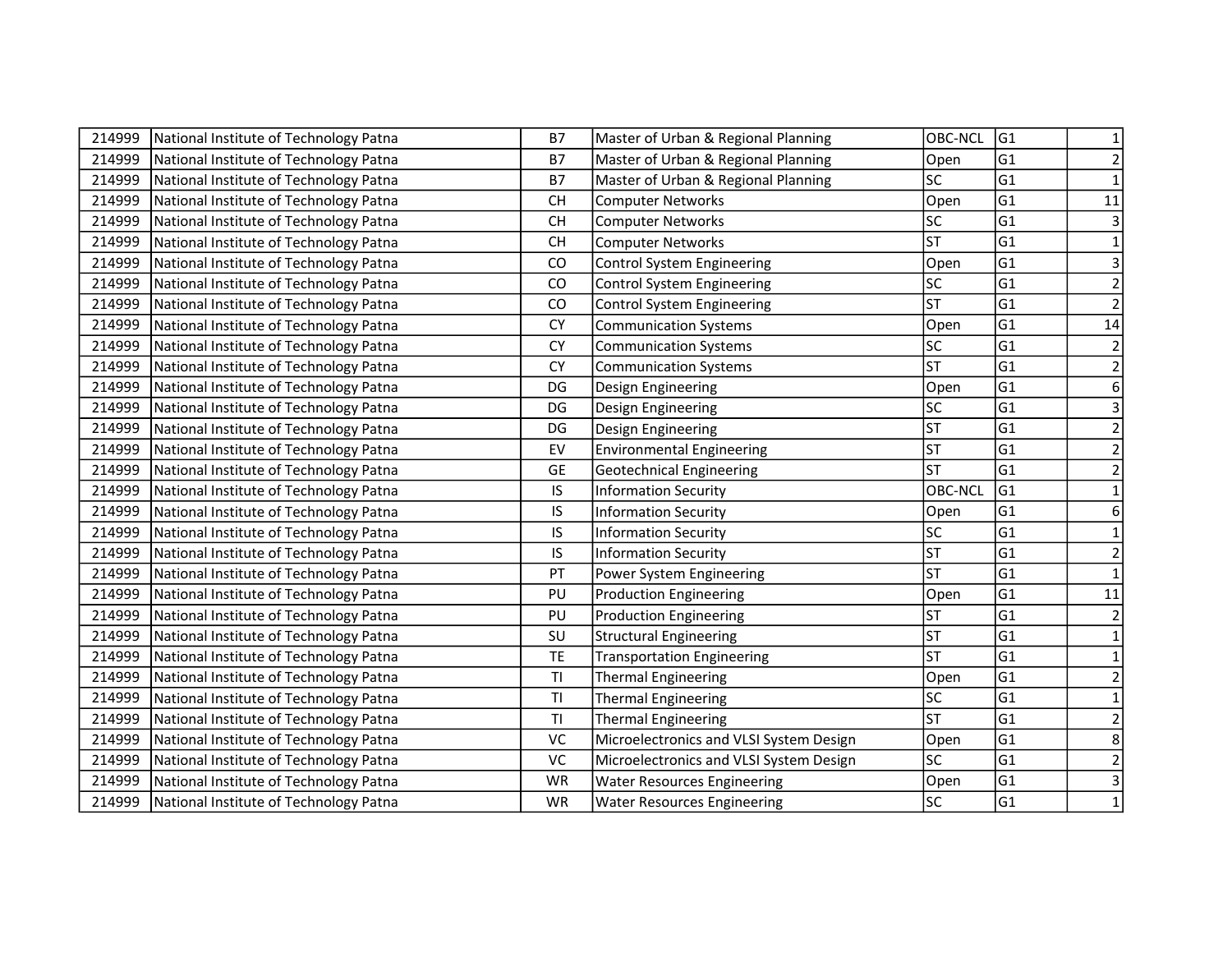| 214999 | National Institute of Technology Patna      | WR                     | <b>Water Resources Engineering</b>                | <b>ST</b>       | G1  | 1                       |
|--------|---------------------------------------------|------------------------|---------------------------------------------------|-----------------|-----|-------------------------|
| 215999 | National Institute of Technology Puducherry | PE                     | <b>Power Electronics</b>                          | Open            | lG1 | 3                       |
| 215999 | National Institute of Technology Puducherry | PE                     | <b>Power Electronics</b>                          | <b>ST</b>       | lG1 | $\mathbf{1}$            |
| 215999 | National Institute of Technology Puducherry | VN                     | <b>VLSI Design</b>                                | Open            | G1  | $\overline{2}$          |
| 215999 | National Institute of Technology Puducherry | VN                     | <b>VLSI Design</b>                                | <b>SC</b>       | G1  | 1                       |
| 215999 | National Institute of Technology Puducherry | VN                     | <b>VLSI Design</b>                                | <b>ST</b>       | G1  | 1                       |
| 215999 | National Institute of Technology Puducherry | XG                     | Computer Science & Engineering                    | Open            | G1  |                         |
| 215999 | National Institute of Technology Puducherry | XG                     | Computer Science & Engineering                    | SC              | G1  | $\overline{2}$          |
| 215999 | National Institute of Technology Puducherry | XG                     | Computer Science & Engineering                    | <b>ST</b>       | G1  | $\mathbf{1}$            |
| 216999 | National Institute of Technology Raipur     | <b>CE</b>              | <b>Chemical Engineering</b>                       | Open            | G1  | 19                      |
| 216999 | National Institute of Technology Raipur     | <b>CE</b>              | <b>Chemical Engineering</b>                       | <b>SC</b>       | G1  |                         |
| 216999 | National Institute of Technology Raipur     | <b>CE</b>              | <b>Chemical Engineering</b>                       | <b>ST</b>       | G1  | $\overline{\mathbf{c}}$ |
| 216999 | National Institute of Technology Raipur     | $\mathsf{I}\mathsf{T}$ | <b>Information Technology</b>                     | Open            | lG1 | 5                       |
| 216999 | National Institute of Technology Raipur     | $\mathsf{I}\mathsf{T}$ | <b>Information Technology</b>                     | <b>SC</b>       | lG1 | $\mathbf{1}$            |
| 216999 | National Institute of Technology Raipur     | $\mathsf{I}\mathsf{T}$ | <b>Information Technology</b>                     | lsт             | lG1 | $\overline{c}$          |
| 216999 | National Institute of Technology Raipur     | IU                     | Industrial Engineering & Management               | Open            | G1  | $\overline{\mathbf{3}}$ |
| 216999 | National Institute of Technology Raipur     | <b>MD</b>              | Machine Design                                    | Open            | G1  | $\overline{\mathbf{3}}$ |
| 216999 | National Institute of Technology Raipur     | PG                     | Power System & Control                            | Open            | G1  | 5                       |
| 216999 | National Institute of Technology Raipur     | PG                     | Power System & Control                            | <b>ST</b>       | G1  | $\mathbf{1}$            |
| 216999 | National Institute of Technology Raipur     | TI                     | <b>Thermal Engineering</b>                        | Open            | lG1 | 5                       |
| 216999 | National Institute of Technology Raipur     | T1                     | <b>Thermal Engineering</b>                        | SC              | lG1 | $\mathbf{1}$            |
| 216999 | National Institute of Technology Raipur     | <b>VS</b>              | VLSI & Embedded Systems                           | $\overline{sc}$ | G1  | $\mathbf{1}$            |
| 216999 | National Institute of Technology Raipur     | <b>VS</b>              | VLSI & Embedded Systems                           | <b>ST</b>       | G1  | $\mathbf{1}$            |
| 216999 | National Institute of Technology Raipur     | WI                     | Water Resources Development & Irrigation          | Open            | lG1 | $\overline{2}$          |
|        |                                             |                        | Engineering                                       |                 |     |                         |
| 216999 | National Institute of Technology Raipur     | WI                     | Water Resources Development & Irrigation          | <b>ST</b>       | G1  | $\mathbf{1}$            |
|        |                                             |                        | Engineering                                       |                 |     |                         |
| 217999 | National Institute of Technology Sikkim     | EF                     | <b>Electronics and Communication Engineering</b>  | Open            | G1  | 15                      |
| 217999 | National Institute of Technology Sikkim     | EF                     | <b>Electronics and Communication Engineering</b>  | <b>SC</b>       | G1  | 3                       |
| 217999 | National Institute of Technology Sikkim     | GD                     | Electrical Engineering (Specialization in Control | Open            | G1  | 12                      |
|        |                                             |                        | Power and Electric Drives)                        |                 |     |                         |
| 217999 | National Institute of Technology Sikkim     | GD                     | Electrical Engineering (Specialization in Control | <b>SC</b>       | G1  | $\mathbf 2$             |
|        |                                             |                        | Power and Electric Drives)                        |                 |     |                         |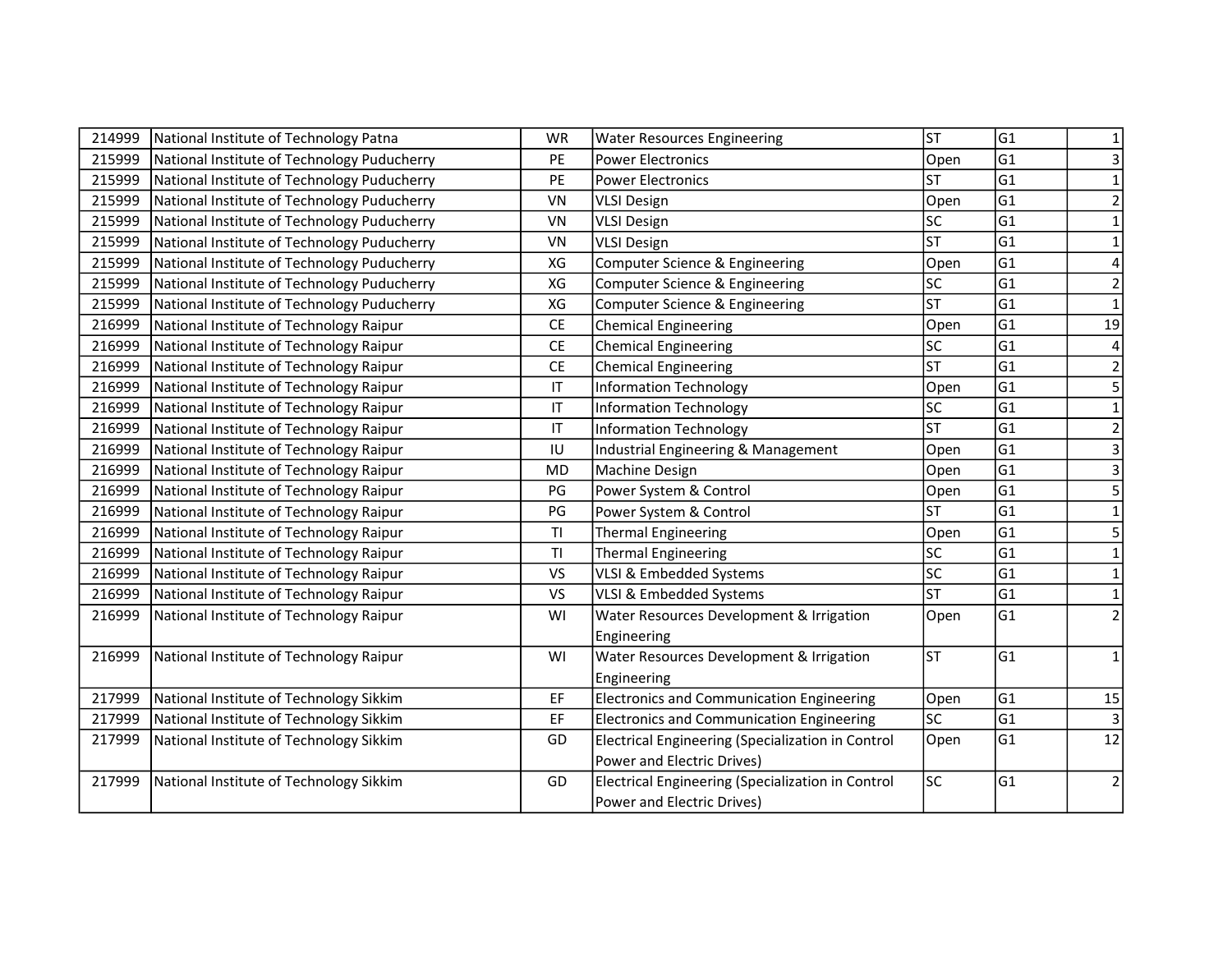| 217999 | National Institute of Technology Sikkim            | GD        | Electrical Engineering (Specialization in Control | <b>ST</b>       | lG1             | 1                       |
|--------|----------------------------------------------------|-----------|---------------------------------------------------|-----------------|-----------------|-------------------------|
|        |                                                    |           | Power and Electric Drives)                        |                 |                 |                         |
| 217999 | National Institute of Technology Sikkim            | XG        | Computer Science & Engineering                    | Open            | lG1             | 12                      |
| 217999 | National Institute of Technology Sikkim            | XG        | Computer Science & Engineering                    | <b>SC</b>       | G1              | $\mathbf{1}$            |
| 217999 | National Institute of Technology Sikkim            | XG        | Computer Science & Engineering                    | <b>ST</b>       | G1              | $\overline{2}$          |
| 218999 | National Institute of Technology Arunachal Pradesh | FM        | Fluids & Thermal Engineering                      | Open            | G1              | 19                      |
| 218999 | National Institute of Technology Arunachal Pradesh | FM        | Fluids & Thermal Engineering                      | <b>SC</b>       | G1              |                         |
| 218999 | National Institute of Technology Arunachal Pradesh | FM        | Fluids & Thermal Engineering                      | <b>ST</b>       | G1              | $\overline{2}$          |
| 218999 | National Institute of Technology Arunachal Pradesh | <b>RM</b> | Renewable Energy and Energy Management            | Open            | G1              | 19                      |
| 218999 | National Institute of Technology Arunachal Pradesh | <b>RM</b> | Renewable Energy and Energy Management            | <b>SC</b>       | G1              | $\overline{\mathbf{3}}$ |
| 218999 | National Institute of Technology Arunachal Pradesh | <b>RM</b> | Renewable Energy and Energy Management            | <b>ST</b>       | G1              | $\overline{2}$          |
| 218999 | National Institute of Technology Arunachal Pradesh | VE        | VLSI Design & Embedded Systems                    | Open            | G1              | 19                      |
| 218999 | National Institute of Technology Arunachal Pradesh | VE        | VLSI Design & Embedded Systems                    | <b>SC</b>       | G1              | $\mathsf 3$             |
| 218999 | National Institute of Technology Arunachal Pradesh | <b>VE</b> | VLSI Design & Embedded Systems                    | <b>ST</b>       | lG1             | $\overline{2}$          |
| 218999 | National Institute of Technology Arunachal Pradesh | XG        | Computer Science & Engineering                    | Open            | G1              | 19                      |
| 218999 | National Institute of Technology Arunachal Pradesh | XG        | Computer Science & Engineering                    | SC              | G1              | $\mathsf 3$             |
| 218999 | National Institute of Technology Arunachal Pradesh | XG        | Computer Science & Engineering                    | <b>ST</b>       | G1              | $\overline{2}$          |
| 219999 | National Institute of Technology, Jamshedpur       | CS        | <b>Communication Systems Engineering</b>          | Open            | G1              | 16                      |
| 219999 | National Institute of Technology, Jamshedpur       | CS        | <b>Communication Systems Engineering</b>          | <b>SC</b>       | G1              | $\overline{2}$          |
| 219999 | National Institute of Technology, Jamshedpur       | CS        | <b>Communication Systems Engineering</b>          | <b>ST</b>       | G1              | $\mathbf{1}$            |
| 219999 | National Institute of Technology, Jamshedpur       | EK        | <b>Energy Systems Engineering</b>                 | Open            | G1              | 8                       |
| 219999 | National Institute of Technology, Jamshedpur       | EK        | <b>Energy Systems Engineering</b>                 | <b>SC</b>       | G1              | $\mathbf{1}$            |
| 219999 | National Institute of Technology, Jamshedpur       | EK        | <b>Energy Systems Engineering</b>                 | <b>ST</b>       | G1              | $\overline{\mathbf{c}}$ |
| 219999 | National Institute of Technology, Jamshedpur       | EQ        | <b>Embedded Systems Engineering</b>               | Open            | G1              | $\mathbf 1$             |
| 219999 | National Institute of Technology, Jamshedpur       | EQ        | <b>Embedded Systems Engineering</b>               | <b>SC</b>       | G1              | 3                       |
| 219999 | National Institute of Technology, Jamshedpur       | <b>GE</b> | <b>Geotechnical Engineering</b>                   | $\overline{SC}$ | G1              | $\mathbf{1}$            |
| 219999 | National Institute of Technology, Jamshedpur       | <b>GE</b> | <b>Geotechnical Engineering</b>                   | <b>ST</b>       | G1              | $\mathbf{1}$            |
| 219999 | National Institute of Technology, Jamshedpur       | IY        | <b>Industrial Metallurgy</b>                      | Open            | lG1             | 15                      |
| 219999 | National Institute of Technology, Jamshedpur       | IY        | <b>Industrial Metallurgy</b>                      | <b>SC</b>       | G1              | $\mathsf 3$             |
| 219999 | National Institute of Technology, Jamshedpur       | IY        | <b>Industrial Metallurgy</b>                      | ST              | $\overline{G1}$ | $\mathbf{1}$            |
| 219999 | National Institute of Technology, Jamshedpur       | MN        | <b>Manufacturing Systems Engineering</b>          | Open            | G1              | 13                      |
| 219999 | National Institute of Technology, Jamshedpur       | MN        | <b>Manufacturing Systems Engineering</b>          | <b>SC</b>       | G1              | 4                       |
| 219999 | National Institute of Technology, Jamshedpur       | MN        | <b>Manufacturing Systems Engineering</b>          | <b>ST</b>       | G <sub>1</sub>  | $\mathbf{1}$            |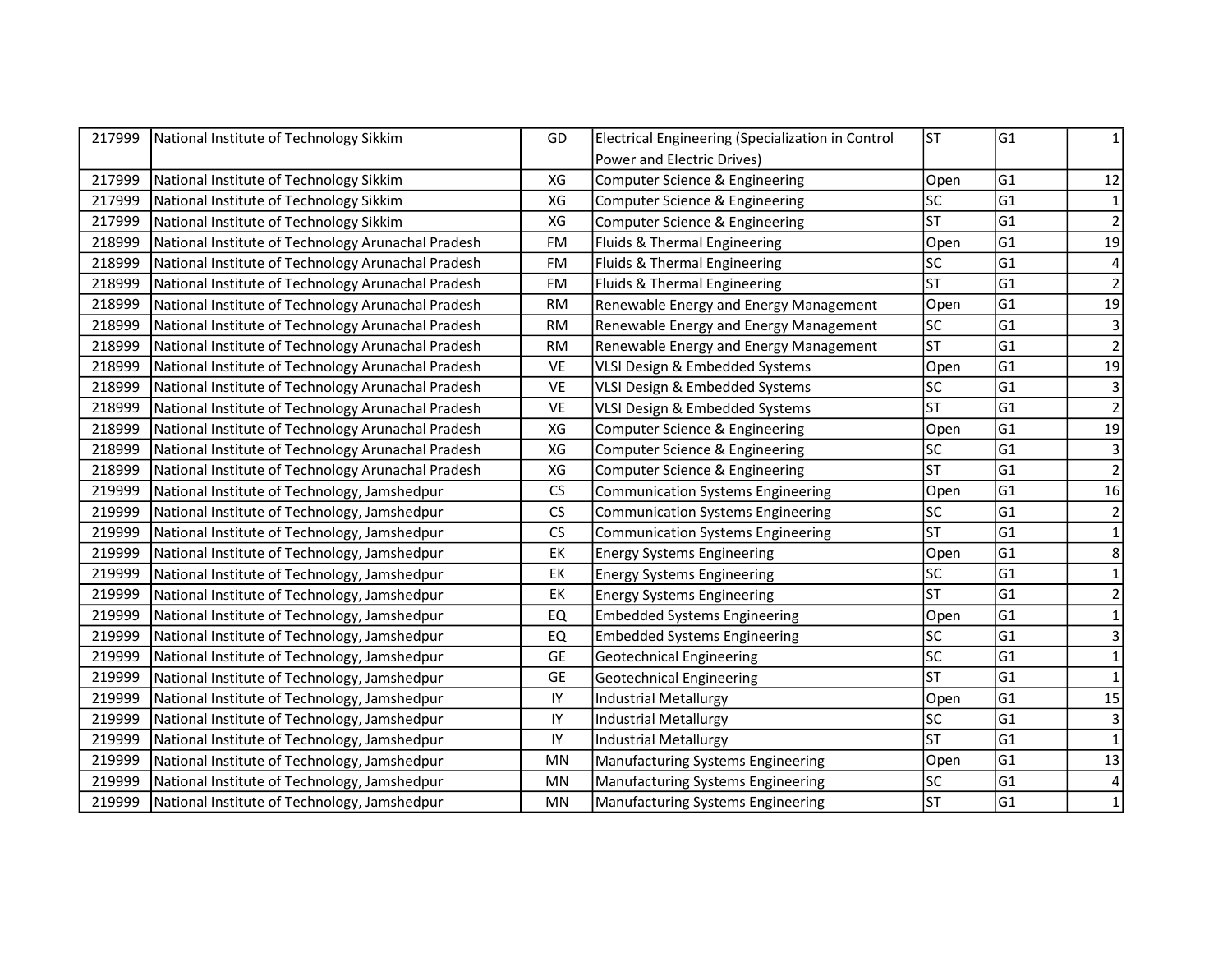| 219999 | National Institute of Technology, Jamshedpur  | PD             | Power Electronics & Drives                      | <b>ST</b>              | G1             | 1                       |
|--------|-----------------------------------------------|----------------|-------------------------------------------------|------------------------|----------------|-------------------------|
| 219999 | National Institute of Technology, Jamshedpur  | PS             | Power Systems Engineering                       | <b>ST</b>              | lG1            | $\mathbf{1}$            |
| 219999 | National Institute of Technology, Jamshedpur  | <b>SH</b>      | <b>Information Systems Security Engineering</b> | Open                   | lG1            | $\mathbf{1}$            |
| 219999 | National Institute of Technology, Jamshedpur  | SS             | Surface Science & Engineering                   | Open                   | G1             | 12                      |
| 219999 | National Institute of Technology, Jamshedpur  | SS             | Surface Science & Engineering                   | lsc                    | G1             | $\mathsf 3$             |
| 219999 | National Institute of Technology, Jamshedpur  | SS             | Surface Science & Engineering                   | <b>ST</b>              | G <sub>1</sub> | $\mathbf 2$             |
| 219999 | National Institute of Technology, Jamshedpur  | TI             | <b>Thermal Engineering</b>                      | Open                   | G1             | 5                       |
| 219999 | National Institute of Technology, Jamshedpur  | T1             | Thermal Engineering                             | SC                     | G <sub>1</sub> | $\overline{2}$          |
| 219999 | National Institute of Technology, Jamshedpur  | T1             | <b>Thermal Engineering</b>                      | <b>ST</b>              | G1             | $\mathbf 2$             |
| 219999 | National Institute of Technology, Jamshedpur  | UA             | <b>Materials Technology</b>                     | Open                   | G1             | 16                      |
| 219999 | National Institute of Technology, Jamshedpur  | UA             | <b>Materials Technology</b>                     | lsc                    | G1             | $\sqrt{2}$              |
| 219999 | National Institute of Technology, Jamshedpur  | UA             | <b>Materials Technology</b>                     | lst                    | G1             | $\overline{2}$          |
| 219999 | National Institute of Technology, Jamshedpur  | <b>WR</b>      | <b>Water Resources Engineering</b>              | Open                   | G1             | $10$                    |
| 219999 | National Institute of Technology, Jamshedpur  | <b>WR</b>      | <b>Water Resources Engineering</b>              | <b>ST</b>              | G1             | $\mathbf 1$             |
| 219999 | National Institute of Technology, Jamshedpur  | XG             | Computer Science & Engineering                  | <b>EWS</b>             | G1             | $\mathbf 1$             |
| 219999 | National Institute of Technology, Jamshedpur  | XG             | Computer Science & Engineering                  | Open                   | G1             | $\mathbf 1$             |
| 219999 | National Institute of Technology, Jamshedpur  | XM             | Computer Integrated Design & Manufacturing      | Open                   | G1             | $10\,$                  |
| 219999 | National Institute of Technology, Jamshedpur  | XM             | Computer Integrated Design & Manufacturing      | lsc                    | G1             | $\overline{3}$          |
| 219999 | National Institute of Technology, Jamshedpur  | XM             | Computer Integrated Design & Manufacturing      | $\overline{\text{ST}}$ | G1             | $\mathbf{1}$            |
| 220999 | National Institute of Technology, Kurukshetra | <b>BR</b>      | Computer Engineering (Cyber Security)           | <b>ST</b>              | G1             | $\mathbf 2$             |
| 220999 | National Institute of Technology, Kurukshetra | C <sub>9</sub> | Nanomaterials and Nanotechnology                | Open                   | G <sub>1</sub> | 17                      |
| 220999 | National Institute of Technology, Kurukshetra | C <sub>9</sub> | Nanomaterials and Nanotechnology                | lsc                    | G1             | $\mathbf 2$             |
| 220999 | National Institute of Technology, Kurukshetra | C <sub>9</sub> | Nanomaterials and Nanotechnology                | lsт                    | G1             | $\overline{c}$          |
| 220999 | National Institute of Technology, Kurukshetra | CP             | Control System                                  | <b>ST</b>              | G1             | $\overline{2}$          |
| 220999 | National Institute of Technology, Kurukshetra | <b>CY</b>      | <b>Communication Systems</b>                    | Open                   | G1             | $\mathbf{1}$            |
| 220999 | National Institute of Technology, Kurukshetra | <b>CY</b>      | <b>Communication Systems</b>                    | lsc                    | G1             |                         |
| 220999 | National Institute of Technology, Kurukshetra | <b>CY</b>      | <b>Communication Systems</b>                    | <b>ST</b>              | lG1            | 2                       |
| 220999 | National Institute of Technology, Kurukshetra | EV             | <b>Environmental Engineering</b>                | Open                   | G1             | $\mathbf{1}$            |
| 220999 | National Institute of Technology, Kurukshetra | EV             | <b>Environmental Engineering</b>                | <b>ST</b>              | G1             | $\mathbf{1}$            |
| 220999 | National Institute of Technology, Kurukshetra | <b>GE</b>      | <b>Geotechnical Engineering</b>                 | <b>ST</b>              | G1             | $\overline{\mathbf{c}}$ |
| 220999 | National Institute of Technology, Kurukshetra | IP             | Production & Industrial Engineering             | Open                   | G1             | 9                       |
| 220999 | National Institute of Technology, Kurukshetra | IP             | Production & Industrial Engineering             | <b>SC</b>              | G1             | $\mathsf 3$             |
| 220999 | National Institute of Technology, Kurukshetra | $\sf IP$       | Production & Industrial Engineering             | <b>ST</b>              | G1             | $\overline{2}$          |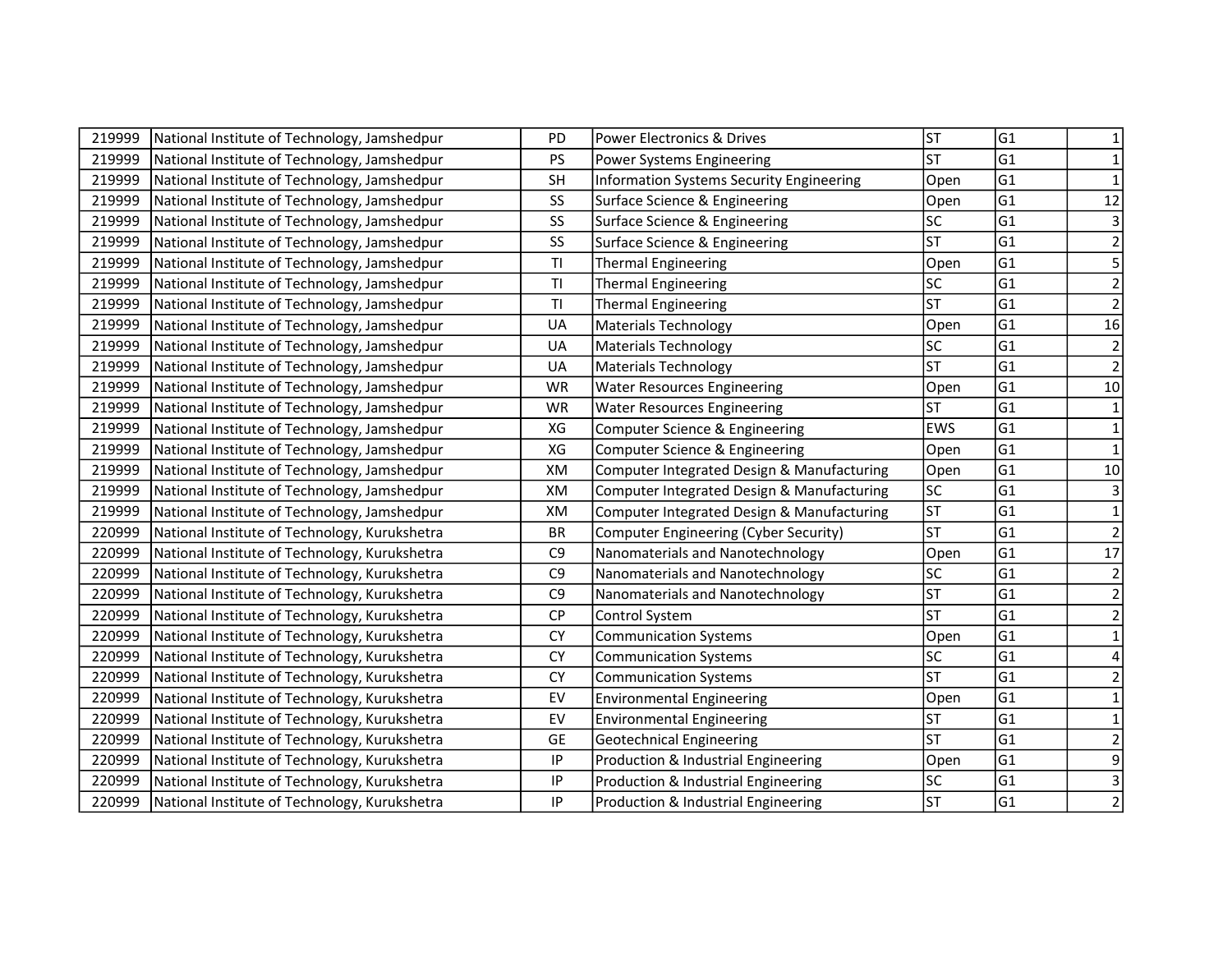| 220999 | National Institute of Technology, Kurukshetra | IX                   | Instrumentation                                      | Open           | G1             | 17                      |
|--------|-----------------------------------------------|----------------------|------------------------------------------------------|----------------|----------------|-------------------------|
| 220999 | National Institute of Technology, Kurukshetra | IX                   | Instrumentation                                      | SC             | G1             | $\mathbf 2$             |
| 220999 | National Institute of Technology, Kurukshetra | IX                   | Instrumentation                                      | <b>ST</b>      | lG1            | $\mathbf 2$             |
| 220999 | National Institute of Technology, Kurukshetra | <b>MD</b>            | Machine Design                                       | <b>OBC-NCL</b> | G1             | $\mathbf 1$             |
| 220999 | National Institute of Technology, Kurukshetra | <b>MD</b>            | Machine Design                                       | <b>SC</b>      | G1             | $\mathbf 2$             |
| 220999 | National Institute of Technology, Kurukshetra | PD                   | Power Electronics & Drives                           | SC             | G1             | $\mathbf 1$             |
| 220999 | National Institute of Technology, Kurukshetra | PD                   | Power Electronics & Drives                           | <b>ST</b>      | G1             | $\overline{2}$          |
| 220999 | National Institute of Technology, Kurukshetra | <b>RN</b>            | Renewable Energy Systems                             | Open           | G1             | 16                      |
| 220999 | National Institute of Technology, Kurukshetra | <b>RN</b>            | Renewable Energy Systems                             | <b>ST</b>      | G1             | $\mathbf 1$             |
| 220999 | National Institute of Technology, Kurukshetra | T1                   | <b>Thermal Engineering</b>                           | <b>SC</b>      | G1             | $\overline{\mathbf{3}}$ |
| 220999 | National Institute of Technology, Kurukshetra | T <sub>l</sub>       | <b>Thermal Engineering</b>                           | <b>ST</b>      | G1             | $\overline{2}$          |
| 220999 | National Institute of Technology, Kurukshetra | $\mathsf T\mathsf J$ | Power System                                         | <b>SC</b>      | G1             | $\mathbf 1$             |
| 220999 | National Institute of Technology, Kurukshetra | $\mathsf T\mathsf J$ | Power System                                         | <b>ST</b>      | G1             | $\mathbf 1$             |
| 220999 | National Institute of Technology, Kurukshetra | VF                   | <b>Embedded System Design</b>                        | <b>ST</b>      | lG1            | $\mathbf 1$             |
| 220999 | National Institute of Technology, Kurukshetra | VN                   | <b>VLSI Design</b>                                   | <b>ST</b>      | G1             | $\mathsf{3}$            |
| 220999 | National Institute of Technology, Kurukshetra | <b>WR</b>            | <b>Water Resources Engineering</b>                   | Open           | G1             | 8                       |
| 220999 | National Institute of Technology, Kurukshetra | <b>WR</b>            | <b>Water Resources Engineering</b>                   | SC             | G1             | $\mathbf{1}$            |
| 220999 | National Institute of Technology, Kurukshetra | <b>WR</b>            | <b>Water Resources Engineering</b>                   | <b>ST</b>      | G1             | $\mathbf{1}$            |
| 220999 | National Institute of Technology, Kurukshetra | XE                   | <b>Computer Engineering</b>                          | Open           | G1             | $\mathbf{1}$            |
| 220999 | National Institute of Technology, Kurukshetra | XE                   | <b>Computer Engineering</b>                          | <b>ST</b>      | G1             | $\mathbf 2$             |
| 221999 | National Institute of Technology, Manipur     | EF                   | <b>Electronics and Communication Engineering</b>     | Open           | G1             | 9                       |
| 221999 | National Institute of Technology, Manipur     | EF                   | <b>Electronics and Communication Engineering</b>     | <b>SC</b>      | G1             | 3                       |
| 221999 | National Institute of Technology, Manipur     | EF                   | <b>Electronics and Communication Engineering</b>     | <b>ST</b>      | G1             | $\mathbf 1$             |
| 221999 | National Institute of Technology, Manipur     | EW                   | <b>Environmental and Water Resources Engineering</b> | Open           | G1             | $\overline{9}$          |
| 221999 | National Institute of Technology, Manipur     | EW                   | <b>Environmental and Water Resources Engineering</b> | <b>ST</b>      | G <sub>1</sub> | $\mathbf 1$             |
| 221999 | National Institute of Technology, Manipur     | PA                   | Power System and Control System                      | Open           | G1             | 11                      |
| 221999 | National Institute of Technology, Manipur     | PA                   | Power System and Control System                      | <b>SC</b>      | G1             | $\overline{3}$          |
| 221999 | National Institute of Technology, Manipur     | <b>TF</b>            | Thermal & Fluids Engineering                         | Open           | G1             | 11                      |
| 221999 | National Institute of Technology, Manipur     | <b>TF</b>            | Thermal & Fluids Engineering                         | SC             | G1             | $\overline{2}$          |
| 221999 | National Institute of Technology, Manipur     | <b>TF</b>            | Thermal & Fluids Engineering                         | <b>ST</b>      | G1             | $\mathbf 2$             |
| 221999 | National Institute of Technology, Manipur     | XG                   | Computer Science & Engineering                       | Open           | G <sub>1</sub> | 10                      |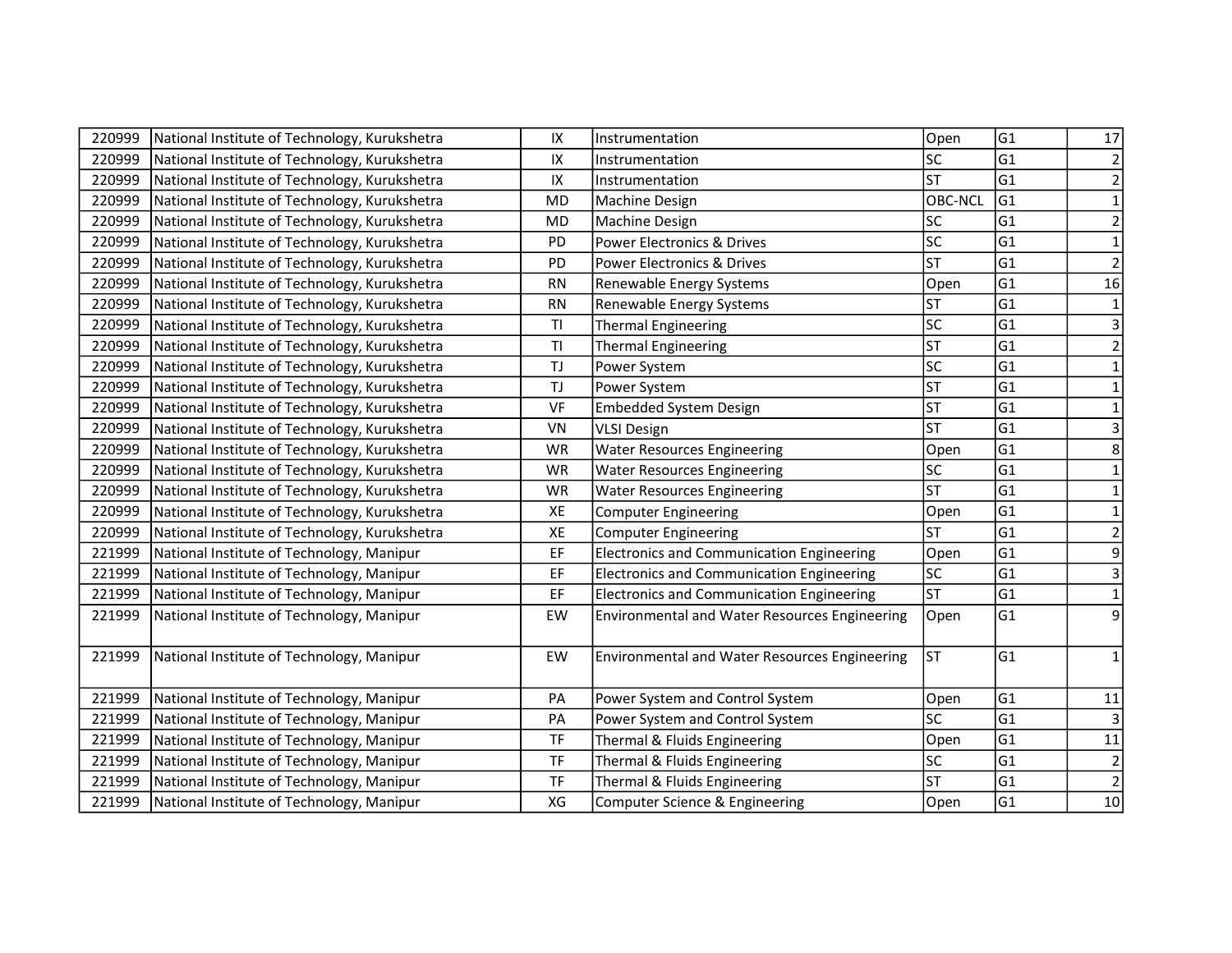| 221999 | National Institute of Technology, Manipur  | XG             | Computer Science & Engineering              | <b>SC</b>      | G1             | 2                       |
|--------|--------------------------------------------|----------------|---------------------------------------------|----------------|----------------|-------------------------|
| 221999 | National Institute of Technology, Manipur  | XG             | Computer Science & Engineering              | <b>ST</b>      | lG1            | $\mathbf 1$             |
| 222999 | National Institute of Technology Mizoram   | MG             | Microelectronics & VLSI Design              | Open           | lG1            | 8                       |
| 222999 | National Institute of Technology Mizoram   | MG             | Microelectronics & VLSI Design              | lsc            | G1             | 1                       |
| 222999 | National Institute of Technology Mizoram   | MG             | Microelectronics & VLSI Design              | <b>ST</b>      | G1             | 1                       |
| 222999 | National Institute of Technology Mizoram   | PD             | Power Electronics & Drives                  | Open           | G1             | 8                       |
| 222999 | National Institute of Technology Mizoram   | <b>PD</b>      | Power Electronics & Drives                  | lsc            | G1             | 1                       |
| 222999 | National Institute of Technology Mizoram   | PD             | Power Electronics & Drives                  | <b>ST</b>      | G <sub>1</sub> | 1                       |
| 222999 | National Institute of Technology Mizoram   | T1             | <b>Thermal Engineering</b>                  | Open           | G1             | 8                       |
| 222999 | National Institute of Technology Mizoram   | T1             | <b>Thermal Engineering</b>                  | SC             | G1             | $\mathbf 2$             |
| 222999 | National Institute of Technology Mizoram   | XG             | Computer Science & Engineering              | Open           | G1             | $\overline{7}$          |
| 222999 | National Institute of Technology Mizoram   | XG             | Computer Science & Engineering              | SC             | G1             | $\mathbf 2$             |
| 222999 | National Institute of Technology Mizoram   | XG             | Computer Science & Engineering              | lsт            | lG1            | $\mathbf 1$             |
| 223999 | National Institute of Technology, Rourkela | AO             | Atmosphere and Ocean Science                | Open           | G1             | 11                      |
| 223999 | National Institute of Technology, Rourkela | AO             | Atmosphere and Ocean Science                | SC             | G1             | $\mathbf 1$             |
| 223999 | National Institute of Technology, Rourkela | <b>BE</b>      | <b>Biomedical Engineering</b>               | Open           | G1             | $\mathbf 2$             |
| 223999 | National Institute of Technology, Rourkela | <b>BE</b>      | <b>Biomedical Engineering</b>               | SC             | G1             | $\overline{2}$          |
| 223999 | National Institute of Technology, Rourkela | <b>BE</b>      | <b>Biomedical Engineering</b>               | lsт            | G1             | $\overline{2}$          |
| 223999 | National Institute of Technology, Rourkela | <b>BE</b>      | <b>Biomedical Engineering</b>               | <b>OBC-NCL</b> | G <sub>2</sub> | 1                       |
| 223999 | National Institute of Technology, Rourkela | <b>BT</b>      | Biotechnology                               | <b>ST</b>      | G1             | $\overline{2}$          |
| 223999 | National Institute of Technology, Rourkela | CA             | <b>Control &amp; Automation</b>             | Open           | G <sub>1</sub> | 1                       |
| 223999 | National Institute of Technology, Rourkela | CA             | <b>Control &amp; Automation</b>             | lsc            | G1             | 1                       |
| 223999 | National Institute of Technology, Rourkela | CA             | <b>Control &amp; Automation</b>             | lsт            | G1             | $\overline{2}$          |
| 223999 | National Institute of Technology, Rourkela | <b>CE</b>      | <b>Chemical Engineering</b>                 | Open           | G1             | $\overline{17}$         |
| 223999 | National Institute of Technology, Rourkela | CE             | <b>Chemical Engineering</b>                 | lsc            | G1             | $\overline{\mathbf{4}}$ |
| 223999 | National Institute of Technology, Rourkela | <b>CE</b>      | <b>Chemical Engineering</b>                 | <b>ST</b>      | G1             | $\mathbf 2$             |
| 223999 | National Institute of Technology, Rourkela | CV             | Cryogenics & Vacuum Technology              | Open           | lG1            | 5                       |
| 223999 | National Institute of Technology, Rourkela | ${\sf CV}$     | Cryogenics & Vacuum Technology              | lsc            | G1             | 3                       |
| 223999 | National Institute of Technology, Rourkela | CV             | Cryogenics & Vacuum Technology              | lsт            | G1             | $\mathbf 2$             |
| 223999 | National Institute of Technology, Rourkela | <b>CW</b>      | <b>Communication &amp; Networks</b>         | Open           | G1             | $\mathbf{1}$            |
| 223999 | National Institute of Technology, Rourkela | <b>CW</b>      | <b>Communication &amp; Networks</b>         | lst            | G1             | $\mathbf 2$             |
| 223999 | National Institute of Technology, Rourkela | E <sub>1</sub> | <b>Energy and Environmental Engineering</b> | lsc            | G1             | $\mathbf 1$             |
| 223999 | National Institute of Technology, Rourkela | EC             | Electronic Systems & Communication          | <b>ST</b>      | G1             | $\overline{2}$          |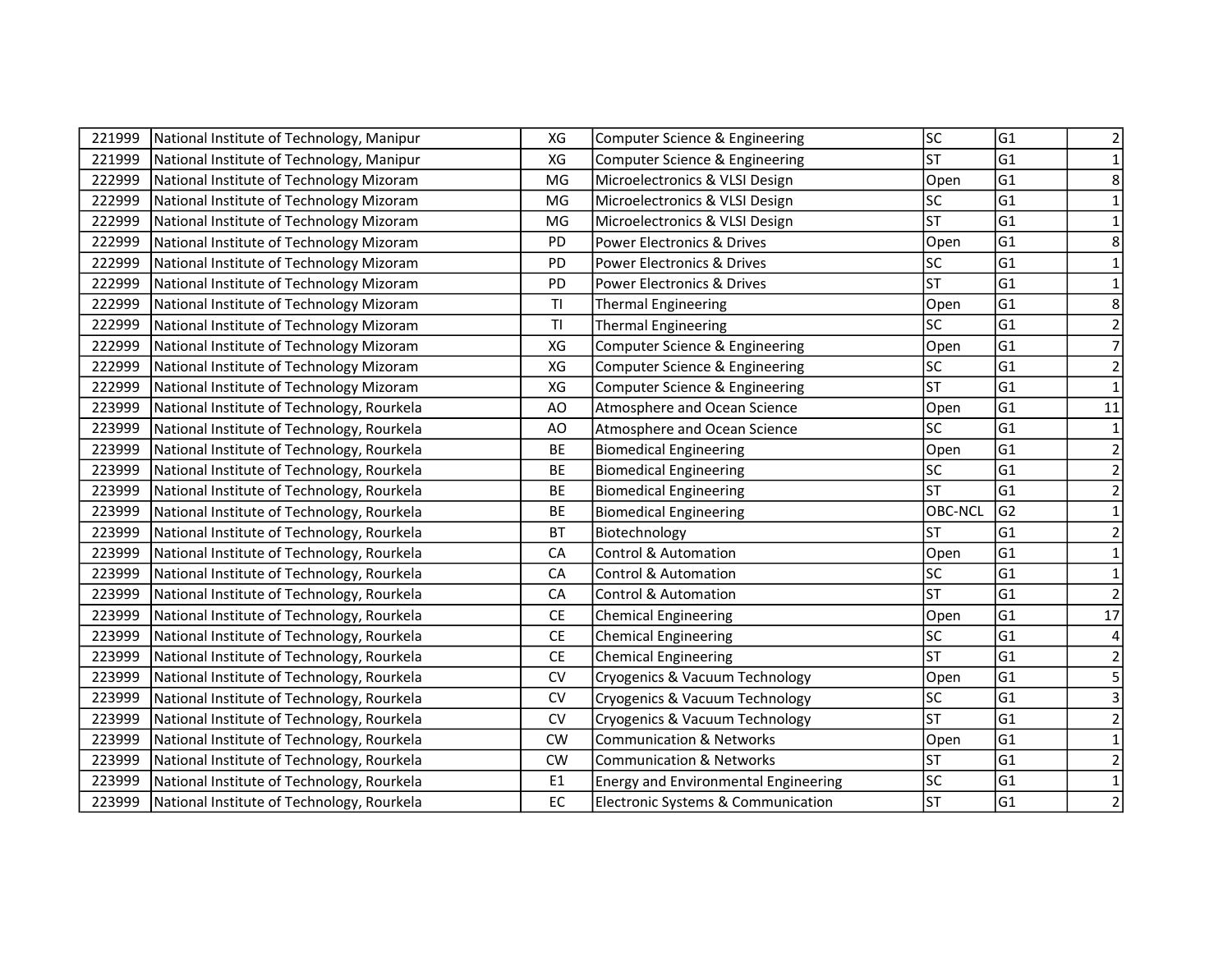| 223999 | National Institute of Technology, Rourkela | EI             | Electronics and Instrumentation Engineering | OBC-NCL    | G1  | 1                       |
|--------|--------------------------------------------|----------------|---------------------------------------------|------------|-----|-------------------------|
| 223999 | National Institute of Technology, Rourkela | EI.            | Electronics and Instrumentation Engineering | Open       | G1  | $\mathbf 2$             |
| 223999 | National Institute of Technology, Rourkela | ΕI             | Electronics and Instrumentation Engineering | <b>ST</b>  | lG1 | $\mathbf 2$             |
| 223999 | National Institute of Technology, Rourkela | <b>FP</b>      | <b>Food Process Engineering</b>             | lsт        | G1  | $\mathbf 1$             |
| 223999 | National Institute of Technology, Rourkela | GM             | Metallurgical & Materials Engineering       | Open       | G1  | $10\,$                  |
| 223999 | National Institute of Technology, Rourkela | GM             | Metallurgical & Materials Engineering       | SC         | G1  | $\mathsf 3$             |
| 223999 | National Institute of Technology, Rourkela | GM             | Metallurgical & Materials Engineering       | <b>ST</b>  | G1  | $\overline{2}$          |
| 223999 | National Institute of Technology, Rourkela | IC             | <b>Industrial Ceramics</b>                  | Open       | G1  | 18                      |
| 223999 | National Institute of Technology, Rourkela | IC             | <b>Industrial Ceramics</b>                  | lsc        | G1  | 4                       |
| 223999 | National Institute of Technology, Rourkela | IC             | <b>Industrial Ceramics</b>                  | lsт        | G1  | $\overline{\mathbf{c}}$ |
| 223999 | National Institute of Technology, Rourkela | ID             | <b>Industrial Design</b>                    | Open       | G1  | $\mathbf{1}$            |
| 223999 | National Institute of Technology, Rourkela | ID             | <b>Industrial Design</b>                    | SC         | G1  | 1                       |
| 223999 | National Institute of Technology, Rourkela | ID             | <b>Industrial Design</b>                    | lst        | lG1 | $\mathbf 2$             |
| 223999 | National Institute of Technology, Rourkela | IS             | <b>Information Security</b>                 | OBC-NCL    | G1  | $\mathbf{1}$            |
| 223999 | National Institute of Technology, Rourkela | IS             | <b>Information Security</b>                 | Open       | G1  | $\mathbf{1}$            |
| 223999 | National Institute of Technology, Rourkela | IS             | <b>Information Security</b>                 | lsc        | G1  | $\mathbf{1}$            |
| 223999 | National Institute of Technology, Rourkela | M1             | Microwave and Radar Engineering             | Open       | G1  | $\mathbf 2$             |
| 223999 | National Institute of Technology, Rourkela | M <sub>1</sub> | Microwave and Radar Engineering             | lst        | G1  | $\mathbf{1}$            |
| 223999 | National Institute of Technology, Rourkela | MI             | <b>Mining Engineering</b>                   | Open       | G1  | 14                      |
| 223999 | National Institute of Technology, Rourkela | MI             | <b>Mining Engineering</b>                   | lsc        | G1  | 3                       |
| 223999 | National Institute of Technology, Rourkela | MI             | <b>Mining Engineering</b>                   | <b>ST</b>  | G1  | $\overline{2}$          |
| 223999 | National Institute of Technology, Rourkela | PD             | Power Electronics & Drives                  | Open       | G1  | 1                       |
| 223999 | National Institute of Technology, Rourkela | PT             | Power System Engineering                    | <b>ST</b>  | G1  | $\mathbf{1}$            |
| 223999 | National Institute of Technology, Rourkela | PU             | <b>Production Engineering</b>               | <b>ST</b>  | G1  | $\overline{\mathbf{c}}$ |
| 223999 | National Institute of Technology, Rourkela | <b>SE</b>      | Software Engineering                        | Open       | G1  | $\mathbf{1}$            |
| 223999 | National Institute of Technology, Rourkela | <b>SE</b>      | Software Engineering                        | lsт        | G1  |                         |
| 223999 | National Institute of Technology, Rourkela | SI             | Signal & Image Processing                   | Open       | G1  | 1                       |
| 223999 | National Institute of Technology, Rourkela | T1             | Thermal Engineering                         | <b>ST</b>  | G1  | $\mathbf{1}$            |
| 223999 | National Institute of Technology, Rourkela | <b>TN</b>      | Geo-technical Engineering                   | <b>EWS</b> | G1  | $\mathbf{1}$            |
| 224999 | National Institute of Technology, Silchar  | Al             | Artificial Intelligence                     | Open       | G1  |                         |
| 224999 | National Institute of Technology, Silchar  | Al             | Artificial Intelligence                     | lsc        | G1  | 3                       |
| 224999 | National Institute of Technology, Silchar  | Al             | Artificial Intelligence                     | lst        | G1  | $\mathbf 2$             |
| 224999 | National Institute of Technology, Silchar  | CL             | Control & Industrial Automation             | Open       | G1  | 14                      |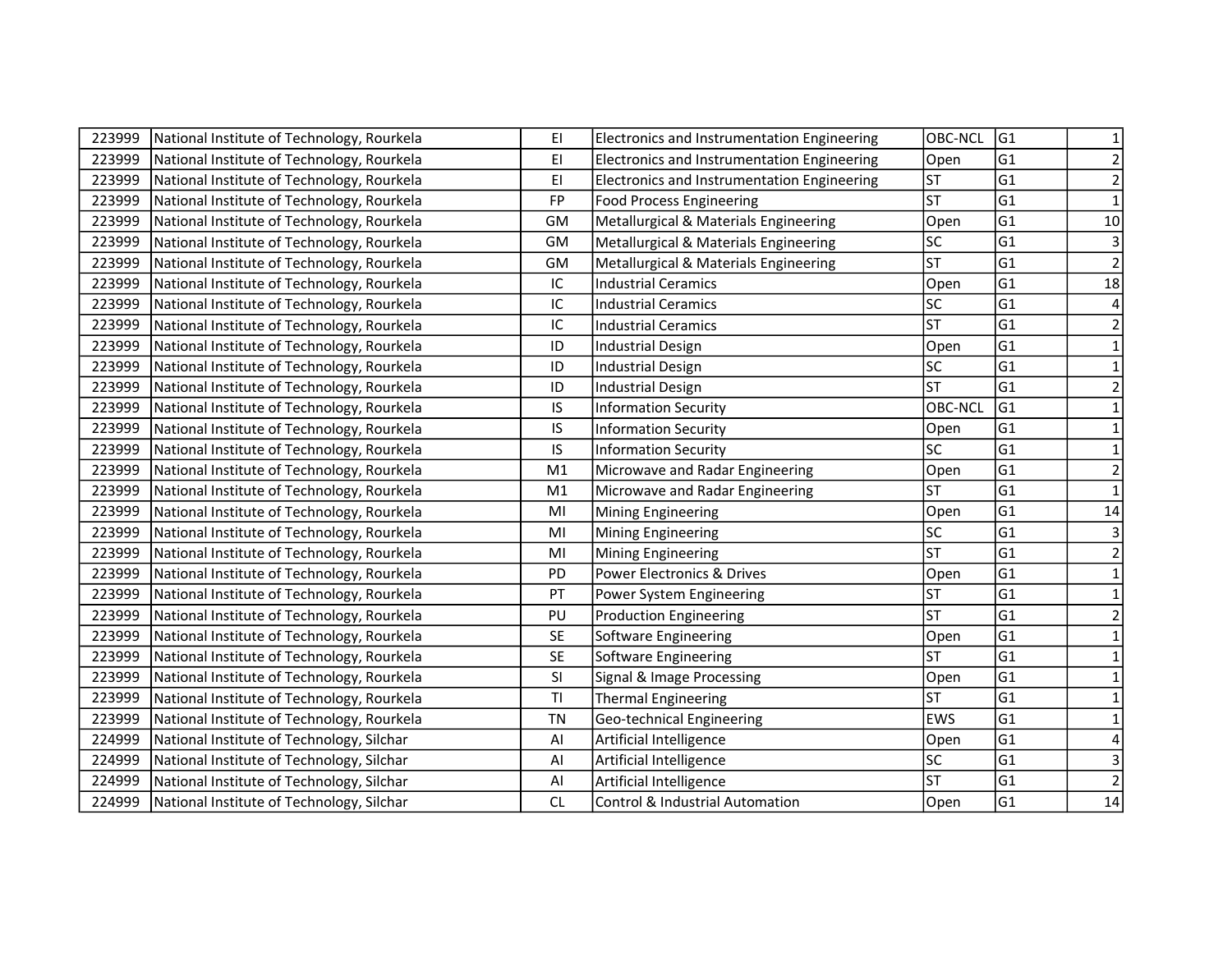| 224999 | National Institute of Technology, Silchar | CL        | <b>Control &amp; Industrial Automation</b>   | lsc                      | G1              |                         |
|--------|-------------------------------------------|-----------|----------------------------------------------|--------------------------|-----------------|-------------------------|
| 224999 | National Institute of Technology, Silchar | <b>CL</b> | <b>Control &amp; Industrial Automation</b>   | <b>ST</b>                | G1              | $\overline{2}$          |
| 224999 | National Institute of Technology, Silchar | CZ        | <b>CAD-CAM &amp; Automation</b>              | Open                     | lG1             | $\overline{7}$          |
| 224999 | National Institute of Technology, Silchar | CZ        | <b>CAD-CAM &amp; Automation</b>              | SC                       | G <sub>1</sub>  | $\overline{2}$          |
| 224999 | National Institute of Technology, Silchar | <b>CZ</b> | <b>CAD-CAM &amp; Automation</b>              | <b>ST</b>                | G1              | $\mathbf{1}$            |
| 224999 | National Institute of Technology, Silchar | <b>DM</b> | Design & Manufacturing                       | Open                     | G1              | 16                      |
| 224999 | National Institute of Technology, Silchar | <b>DM</b> | Design & Manufacturing                       | lsc                      | G1              | $\mathsf{3}$            |
| 224999 | National Institute of Technology, Silchar | <b>DM</b> | Design & Manufacturing                       | <b>ST</b>                | G1              | $\overline{2}$          |
| 224999 | National Institute of Technology, Silchar | GE        | <b>Geotechnical Engineering</b>              | Open                     | G1              | $\overline{3}$          |
| 224999 | National Institute of Technology, Silchar | <b>GE</b> | <b>Geotechnical Engineering</b>              | <b>ST</b>                | G1              | $\overline{2}$          |
| 224999 | National Institute of Technology, Silchar | IE        | Instrumentation Engineering                  | Open                     | G1              | 11                      |
| 224999 | National Institute of Technology, Silchar | IE        | Instrumentation Engineering                  | lsc                      | G1              | $\mathbf 1$             |
| 224999 | National Institute of Technology, Silchar | MG        | Microelectronics & VLSI Design               | Open                     | G1              | $\overline{5}$          |
| 224999 | National Institute of Technology, Silchar | MG        | Microelectronics & VLSI Design               | lsc                      | G1              | $\overline{\mathbf{3}}$ |
| 224999 | National Institute of Technology, Silchar | MG        | Microelectronics & VLSI Design               | lst                      | G1              | $\mathbf{1}$            |
| 224999 | National Institute of Technology, Silchar | <b>MW</b> | Material & Manufacturing Technology          | Open                     | G1              | $\overline{7}$          |
| 224999 | National Institute of Technology, Silchar | <b>MW</b> | Material & Manufacturing Technology          | SC                       | G1              | $\mathbf 2$             |
| 224999 | National Institute of Technology, Silchar | <b>MW</b> | Material & Manufacturing Technology          | <b>ST</b>                | G1              | $\mathbf{1}$            |
| 224999 | National Institute of Technology, Silchar | PW        | Power & Energy Systems Engineering           | Open                     | G1              | 13                      |
| 224999 | National Institute of Technology, Silchar | PW        | Power & Energy Systems Engineering           | lsc                      | G1              | $\overline{2}$          |
| 224999 | National Institute of Technology, Silchar | PW        | Power & Energy Systems Engineering           | $\overline{\mathsf{ST}}$ | G1              | $\mathbf 2$             |
| 224999 | National Institute of Technology, Silchar | <b>RE</b> | Renewable Energy                             | Open                     | G1              | 6                       |
| 224999 | National Institute of Technology, Silchar | <b>RE</b> | Renewable Energy                             | lsc                      | G1              | $\mathbf{1}$            |
| 224999 | National Institute of Technology, Silchar | <b>RE</b> | Renewable Energy                             | <b>ST</b>                | G1              | $\mathbf{1}$            |
| 224999 | National Institute of Technology, Silchar | SD        | Structural Dynamics & Earthquake Engineering | Open                     | G1              | 15                      |
| 224999 | National Institute of Technology, Silchar | SD        | Structural Dynamics & Earthquake Engineering | $\overline{\text{sc}}$   | G1              | $\overline{2}$          |
| 224999 | National Institute of Technology, Silchar | SD        | Structural Dynamics & Earthquake Engineering | <b>ST</b>                | G1              | $\mathbf 1$             |
| 224999 | National Institute of Technology, Silchar | <b>SL</b> | <b>Communication &amp; Signal Processing</b> | Open                     | lG1             | 18                      |
| 224999 | National Institute of Technology, Silchar | <b>SL</b> | <b>Communication &amp; Signal Processing</b> | lsc                      | G1              | 4                       |
| 224999 | National Institute of Technology, Silchar | <b>SL</b> | <b>Communication &amp; Signal Processing</b> | $\overline{\mathsf{ST}}$ | $\overline{G1}$ | $\mathbf 1$             |
| 224999 | National Institute of Technology, Silchar | T1        | <b>Thermal Engineering</b>                   | Open                     | G1              | $12$                    |
| 224999 | National Institute of Technology, Silchar | T1        | <b>Thermal Engineering</b>                   | lsc                      | G1              | $\overline{4}$          |
| 224999 | National Institute of Technology, Silchar | T1        | <b>Thermal Engineering</b>                   | <b>ST</b>                | G1              | $\overline{2}$          |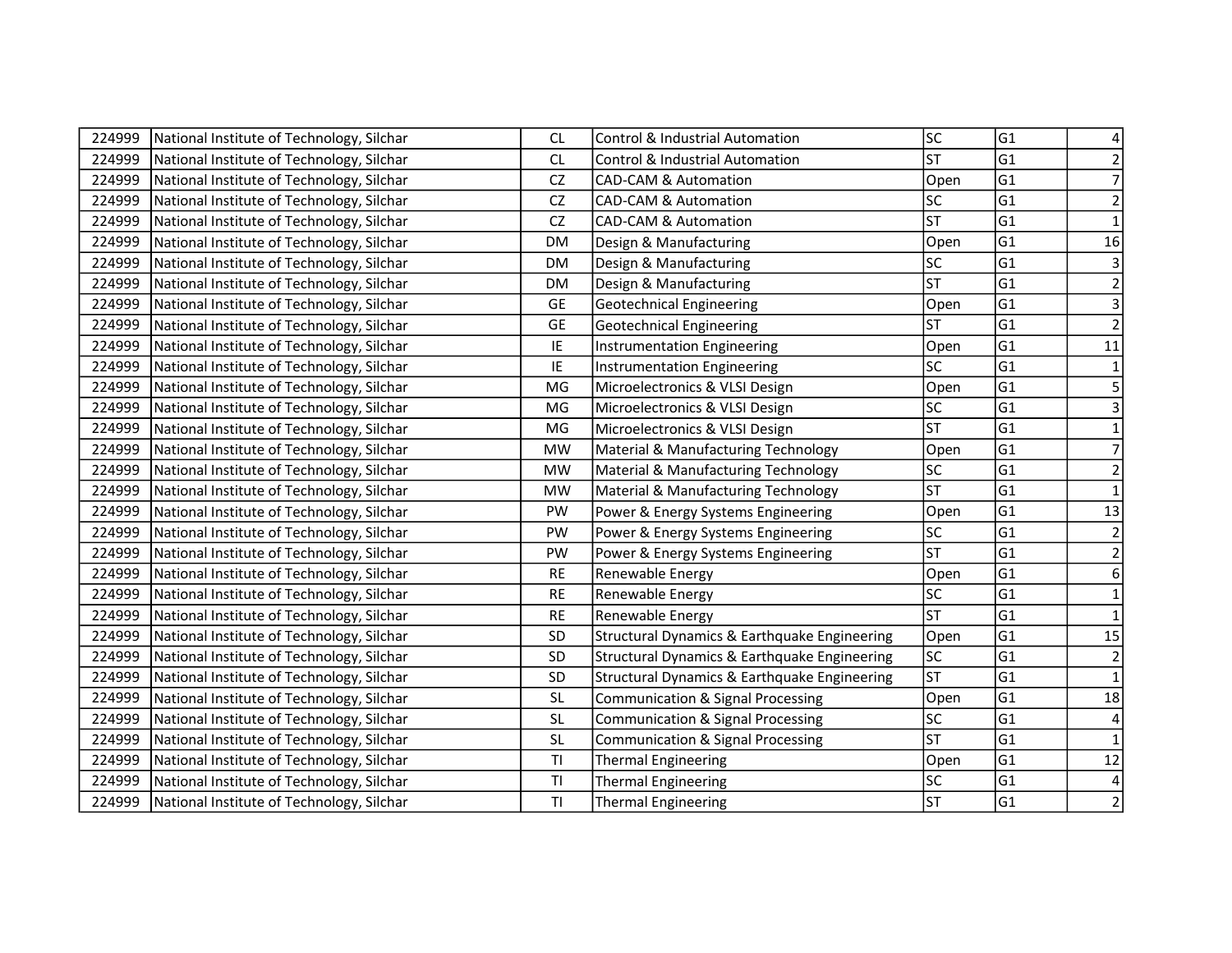| 224999 | National Institute of Technology, Silchar         | WR        | <b>Water Resources Engineering</b>                | Open                     | G1              | 16               |
|--------|---------------------------------------------------|-----------|---------------------------------------------------|--------------------------|-----------------|------------------|
| 224999 | National Institute of Technology, Silchar         | <b>WR</b> | <b>Water Resources Engineering</b>                | lsc                      | lG1             | $\overline{2}$   |
| 224999 | National Institute of Technology, Silchar         | <b>WR</b> | <b>Water Resources Engineering</b>                | <b>ST</b>                | lG1             | $\mathbf{1}$     |
| 224999 | National Institute of Technology, Silchar         | XG        | Computer Science & Engineering                    | <b>SC</b>                | G1              | $\mathbf 1$      |
| 224999 | National Institute of Technology, Silchar         | XG        | Computer Science & Engineering                    | <b>ST</b>                | G1              | $\mathbf 1$      |
| 225999 | National Institute of Technology, Srinagar        | <b>CE</b> | <b>Chemical Engineering</b>                       | Open                     | G1              | 15               |
| 225999 | National Institute of Technology, Srinagar        | <b>CE</b> | <b>Chemical Engineering</b>                       | lsc                      | lG1             | $\mathsf{3}$     |
| 225999 | National Institute of Technology, Srinagar        | CE        | <b>Chemical Engineering</b>                       | lsт                      | G1              | $\mathbf{1}$     |
| 225999 | National Institute of Technology, Srinagar        | CI        | Communication & Information Technology            | Open                     | G1              | $13\,$           |
| 225999 | National Institute of Technology, Srinagar        | CI        | Communication & Information Technology            | lsc                      | G1              | $\overline{2}$   |
| 225999 | National Institute of Technology, Srinagar        | CI        | <b>Communication &amp; Information Technology</b> | <b>ST</b>                | G1              | $\overline{2}$   |
| 225999 | National Institute of Technology, Srinagar        | EP        | <b>Electrical Power and Energy System</b>         | Open                     | G1              | $\overline{14}$  |
| 225999 | National Institute of Technology, Srinagar        | EP        | <b>Electrical Power and Energy System</b>         | <b>SC</b>                | G1              | $\overline{2}$   |
| 225999 | National Institute of Technology, Srinagar        | EP        | <b>Electrical Power and Energy System</b>         | <b>ST</b>                | G1              | $\mathbf{1}$     |
| 225999 | National Institute of Technology, Srinagar        | IH        | Industrial Tribology & Maintenance Management     | Open                     | G1              | 20 <sup>1</sup>  |
| 225999 | National Institute of Technology, Srinagar        | IH        | Industrial Tribology & Maintenance Management     | <b>SC</b>                | G1              | 4                |
| 225999 | National Institute of Technology, Srinagar        | IH        | Industrial Tribology & Maintenance Management     | <b>ST</b>                | G1              | $\overline{2}$   |
| 225999 | National Institute of Technology, Srinagar        | <b>MX</b> | <b>Mechanical System Design</b>                   | Open                     | G1              | 13               |
| 225999 | National Institute of Technology, Srinagar        | <b>MX</b> | Mechanical System Design                          | lsc                      | G1              |                  |
| 225999 | National Institute of Technology, Srinagar        | PL        | Power Electronics & Electrical Drives             | Open                     | $\overline{G1}$ | 11               |
| 225999 | National Institute of Technology, Srinagar        | PL        | Power Electronics & Electrical Drives             | lsc                      | G1              | 4                |
| 225999 | National Institute of Technology, Srinagar        | <b>RO</b> | Microelectronics                                  | Open                     | G1              | $\boldsymbol{7}$ |
| 225999 | National Institute of Technology, Srinagar        | <b>RO</b> | Microelectronics                                  | $\overline{\mathsf{sc}}$ | G1              | $\overline{2}$   |
| 225999 | National Institute of Technology, Srinagar        | SU        | <b>Structural Engineering</b>                     | lsc                      | G1              | $\mathbf 2$      |
| 225999 | National Institute of Technology, Srinagar        | <b>TN</b> | Geo-technical Engineering                         | $\overline{\text{sc}}$   | lG1             | $\overline{2}$   |
| 225999 | National Institute of Technology, Srinagar        | <b>TP</b> | <b>Transportation Engineering &amp; Planning</b>  | lsc                      | G1              | $\mathbf{1}$     |
| 225999 | National Institute of Technology, Srinagar        | <b>WR</b> | <b>Water Resources Engineering</b>                | $\overline{\text{sc}}$   | $\overline{G1}$ | $\mathbf{1}$     |
| 226999 | National Institute of Technology, Tiruchirappalli | <b>CE</b> | <b>Chemical Engineering</b>                       | <b>ST</b>                | G1              | $\mathbf{1}$     |
| 226999 | National Institute of Technology, Tiruchirappalli | <b>CY</b> | <b>Communication Systems</b>                      | EWS                      | G1              | $\mathbf{1}$     |
| 226999 | National Institute of Technology, Tiruchirappalli | DT        | Data Analytics                                    | <b>EWS</b>               | G1              | $\mathbf 1$      |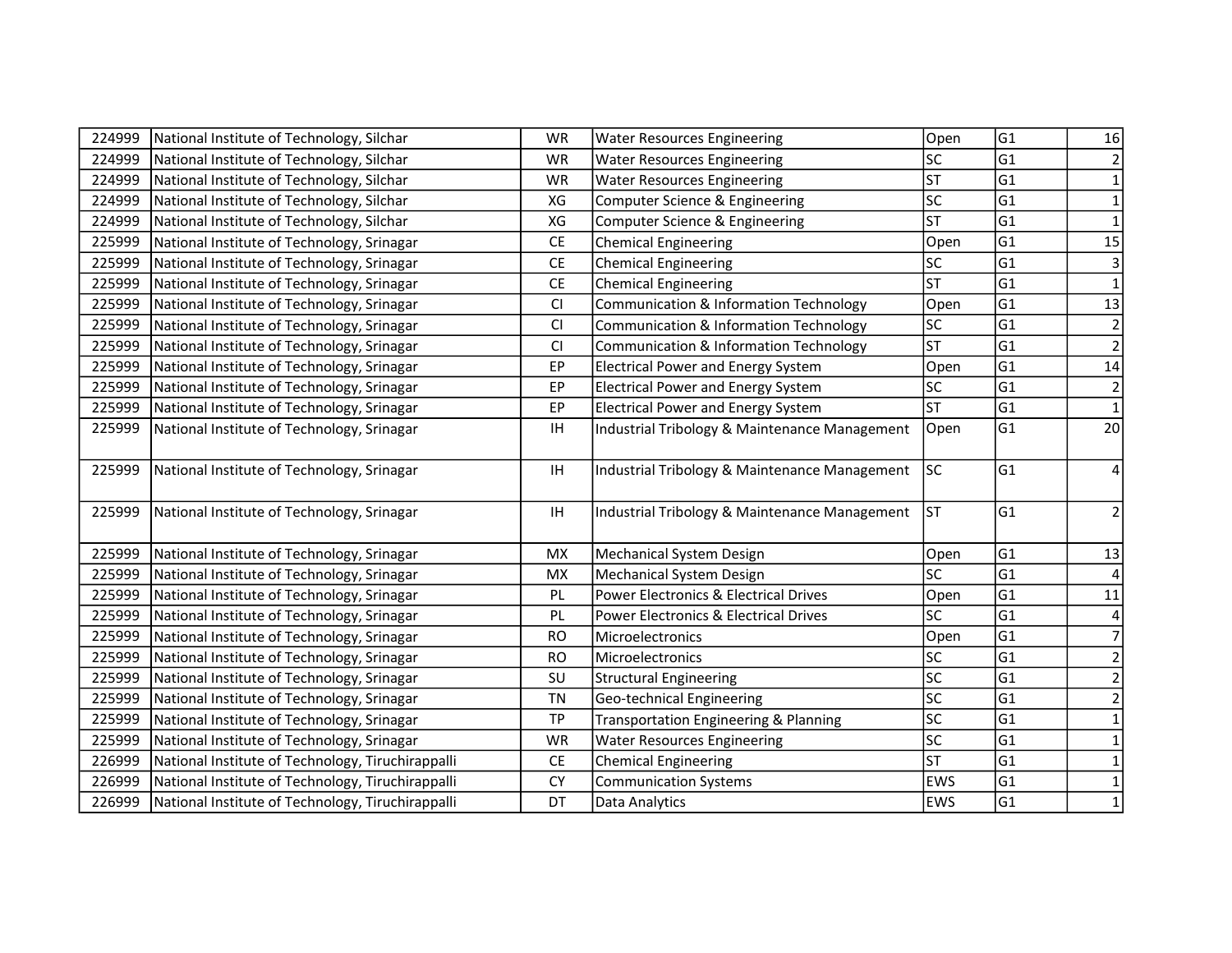| 226999 | National Institute of Technology, Tiruchirappalli | EJ        | Energy Efficient & Sustainable Architecture | <b>ST</b>  | G1             | 2                       |
|--------|---------------------------------------------------|-----------|---------------------------------------------|------------|----------------|-------------------------|
| 226999 | National Institute of Technology, Tiruchirappalli | EV        | <b>Environmental Engineering</b>            | lsc        | G3             |                         |
| 226999 | National Institute of Technology, Tiruchirappalli | EY        | <b>Energy Engineering</b>                   | Open       | G1             | 1                       |
| 226999 | National Institute of Technology, Tiruchirappalli | EY        | <b>Energy Engineering</b>                   | lsc        | lG1            | $\mathbf{1}$            |
| 226999 | National Institute of Technology, Tiruchirappalli | EY        | <b>Energy Engineering</b>                   | <b>ST</b>  | G1             | $\overline{2}$          |
| 226999 | National Institute of Technology, Tiruchirappalli | IM        | <b>Industrial Automation</b>                | Open       | G1             | $\overline{2}$          |
| 226999 | National Institute of Technology, Tiruchirappalli | IM        | <b>Industrial Automation</b>                | lsc        | G1             | $\mathbf{1}$            |
| 226999 | National Institute of Technology, Tiruchirappalli | IM        | <b>Industrial Automation</b>                | lsт        | G1             | 1                       |
| 226999 | National Institute of Technology, Tiruchirappalli | IY        | <b>Industrial Metallurgy</b>                | Open       | G1             | 6                       |
| 226999 | National Institute of Technology, Tiruchirappalli | IY        | <b>Industrial Metallurgy</b>                | SC         | G1             | 1                       |
| 226999 | National Institute of Technology, Tiruchirappalli | IY        | <b>Industrial Metallurgy</b>                | <b>ST</b>  | G1             | $\overline{2}$          |
| 226999 | National Institute of Technology, Tiruchirappalli | IY        | <b>Industrial Metallurgy</b>                | Open       | G <sub>2</sub> |                         |
| 226999 | National Institute of Technology, Tiruchirappalli | IY        | <b>Industrial Metallurgy</b>                | lsc        | G <sub>2</sub> | $\mathbf{1}$            |
| 226999 | National Institute of Technology, Tiruchirappalli | MF        | <b>Manufacturing Technology</b>             | <b>ST</b>  | lG1            | 1                       |
| 226999 | National Institute of Technology, Tiruchirappalli | <b>MS</b> | Material Science & Engineering              | Open       | lG1            |                         |
| 226999 | National Institute of Technology, Tiruchirappalli | <b>MS</b> | Material Science & Engineering              | SC         | G1             | 2                       |
| 226999 | National Institute of Technology, Tiruchirappalli | <b>MS</b> | Material Science & Engineering              | lst        | G1             | $\mathbf 2$             |
| 226999 | National Institute of Technology, Tiruchirappalli | <b>ND</b> | Non Destructive Testing                     | OBC-NCL    | G1             | $\mathbf 1$             |
| 226999 | National Institute of Technology, Tiruchirappalli | <b>ND</b> | Non Destructive Testing                     | Open       | G1             | 1                       |
| 226999 | National Institute of Technology, Tiruchirappalli | <b>ND</b> | Non Destructive Testing                     | lst        | G1             | 1                       |
| 226999 | National Institute of Technology, Tiruchirappalli | PC        | Process Control and Instrumentation         | SC         | G1             | 1                       |
| 226999 | National Institute of Technology, Tiruchirappalli | PC        | Process Control and Instrumentation         | <b>ST</b>  | G1             |                         |
| 226999 | National Institute of Technology, Tiruchirappalli | PC        | Process Control and Instrumentation         | Open       | G <sub>3</sub> |                         |
| 226999 | National Institute of Technology, Tiruchirappalli | <b>VY</b> | <b>VLSI System</b>                          | Open-PwDG2 |                | $\mathbf{1}$            |
| 226999 | National Institute of Technology, Tiruchirappalli | WE        | <b>Welding Engineering</b>                  | Open       | G1             | $\overline{7}$          |
| 226999 | National Institute of Technology, Tiruchirappalli | WE        | <b>Welding Engineering</b>                  | lsc        | G1             | $\overline{\mathbf{c}}$ |
| 226999 | National Institute of Technology, Tiruchirappalli | WE        | <b>Welding Engineering</b>                  | <b>ST</b>  | G1             | $\overline{2}$          |
| 227999 | National Institute of Technology Uttarakhand      | Al        | Artificial Intelligence                     | Open       | G1             | 5                       |
| 227999 | National Institute of Technology Uttarakhand      | Al        | Artificial Intelligence                     | lsc        | G1             | $\overline{2}$          |
| 227999 | National Institute of Technology Uttarakhand      | Al        | Artificial Intelligence                     | lsт        | G1             | $\mathbf{1}$            |
| 227999 | National Institute of Technology Uttarakhand      | <b>CY</b> | <b>Communication Systems</b>                | Open       | G1             |                         |
| 227999 | National Institute of Technology Uttarakhand      | <b>CY</b> | <b>Communication Systems</b>                | lsc        | G1             | 1                       |
| 227999 | National Institute of Technology Uttarakhand      | <b>CY</b> | <b>Communication Systems</b>                | <b>ST</b>  | G1             | 1                       |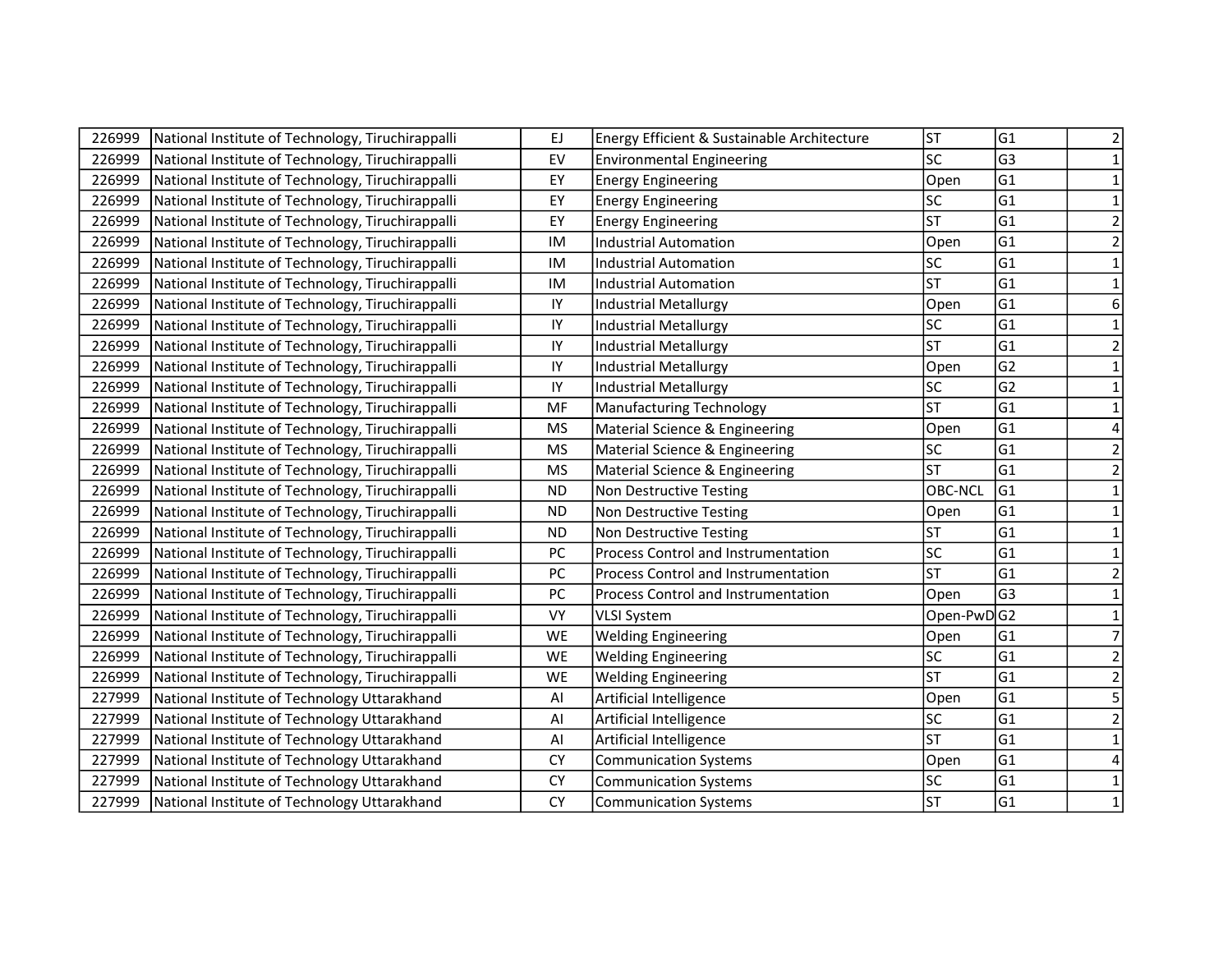| 227999 | National Institute of Technology Uttarakhand | <b>GE</b>      | <b>Geotechnical Engineering</b>       | Open            | G1             | 5                       |
|--------|----------------------------------------------|----------------|---------------------------------------|-----------------|----------------|-------------------------|
| 227999 | National Institute of Technology Uttarakhand | <b>GE</b>      | <b>Geotechnical Engineering</b>       | <b>ST</b>       | G1             | $\mathbf{1}$            |
| 227999 | National Institute of Technology Uttarakhand | <b>MD</b>      | Machine Design                        | Open            | lG1            | 5                       |
| 227999 | National Institute of Technology Uttarakhand | <b>MD</b>      | Machine Design                        | SC              | G <sub>1</sub> | 1                       |
| 227999 | National Institute of Technology Uttarakhand | <b>MD</b>      | Machine Design                        | <b>ST</b>       | G1             | $\mathbf{1}$            |
| 227999 | National Institute of Technology Uttarakhand | MF             | <b>Manufacturing Technology</b>       | Open            | G1             | 5                       |
| 227999 | National Institute of Technology Uttarakhand | MF             | <b>Manufacturing Technology</b>       | <b>SC</b>       | G1             | $\mathbf{1}$            |
| 227999 | National Institute of Technology Uttarakhand | MG             | Microelectronics & VLSI Design        | Open            | G1             | 9                       |
| 227999 | National Institute of Technology Uttarakhand | MG             | Microelectronics & VLSI Design        | SC              | G1             | $\mathbf 1$             |
| 227999 | National Institute of Technology Uttarakhand | MG             | Microelectronics & VLSI Design        | <b>ST</b>       | lG1            | $\mathbf 1$             |
| 227999 | National Institute of Technology Uttarakhand | PD             | Power Electronics & Drives            | Open            | G1             | 6                       |
| 227999 | National Institute of Technology Uttarakhand | PD             | Power Electronics & Drives            | <b>SC</b>       | G1             | $\overline{\mathbf{c}}$ |
| 227999 | National Institute of Technology Uttarakhand | PG             | Power System & Control                | Open            | G1             | $\overline{7}$          |
| 227999 | National Institute of Technology Uttarakhand | PG             | Power System & Control                | <b>SC</b>       | G1             | $\mathbf{1}$            |
| 227999 | National Institute of Technology Uttarakhand | PG             | Power System & Control                | lsт             | G1             | $\mathbf{1}$            |
| 227999 | National Institute of Technology Uttarakhand | SU             | <b>Structural Engineering</b>         | <b>OBC-NCL</b>  | G1             | 1                       |
| 227999 | National Institute of Technology Uttarakhand | <b>TE</b>      | <b>Transportation Engineering</b>     | Open            | G1             | $\overline{2}$          |
| 227999 | National Institute of Technology Uttarakhand | <b>TE</b>      | <b>Transportation Engineering</b>     | <b>ST</b>       | G1             | 1                       |
| 227999 | National Institute of Technology Uttarakhand | T <sub>l</sub> | <b>Thermal Engineering</b>            | Open            | G1             |                         |
| 227999 | National Institute of Technology Uttarakhand | T <sub>l</sub> | <b>Thermal Engineering</b>            | SC              | G1             |                         |
| 227999 | National Institute of Technology Uttarakhand | YA             | <b>Computing Systems</b>              | Open            | G1             | 5                       |
| 228999 | National Institute of Technology, Warangal   | <b>AD</b>      | <b>Additive Manufacturing</b>         | <b>EWS</b>      | G1             |                         |
| 228999 | National Institute of Technology, Warangal   | <b>AD</b>      | <b>Additive Manufacturing</b>         | <b>SC</b>       | G1             | $\mathbf{3}$            |
| 228999 | National Institute of Technology, Warangal   | AE             | Automobile Engineering                | <b>ST</b>       | G1             | $\mathbf{1}$            |
| 228999 | National Institute of Technology, Warangal   | AS             | <b>Advanced Communication Systems</b> | OBC-NCL         | G1             | $\mathbf{1}$            |
| 228999 | National Institute of Technology, Warangal   | AS             | <b>Advanced Communication Systems</b> | Open            | G1             | $\mathbf{1}$            |
| 228999 | National Institute of Technology, Warangal   | <b>BT</b>      | Biotechnology                         | <b>ST</b>       | G1             | $\overline{2}$          |
| 228999 | National Institute of Technology, Warangal   | C7             | <b>Waste Management</b>               | Open            | G1             | $\mathbf{1}$            |
| 228999 | National Institute of Technology, Warangal   | $\mathsf{CE}$  | <b>Chemical Engineering</b>           | Open            | G1             | 4                       |
| 228999 | National Institute of Technology, Warangal   | CE             | <b>Chemical Engineering</b>           | $\overline{SC}$ | G1             | 3                       |
| 228999 | National Institute of Technology, Warangal   | <b>CE</b>      | <b>Chemical Engineering</b>           | <b>ST</b>       | G1             | $\mathbf 2$             |
| 228999 | National Institute of Technology, Warangal   | IY             | <b>Industrial Metallurgy</b>          | Open            | G1             | $\overline{7}$          |
| 228999 | National Institute of Technology, Warangal   | IY             | <b>Industrial Metallurgy</b>          | <b>SC</b>       | G1             | $\mathbf{1}$            |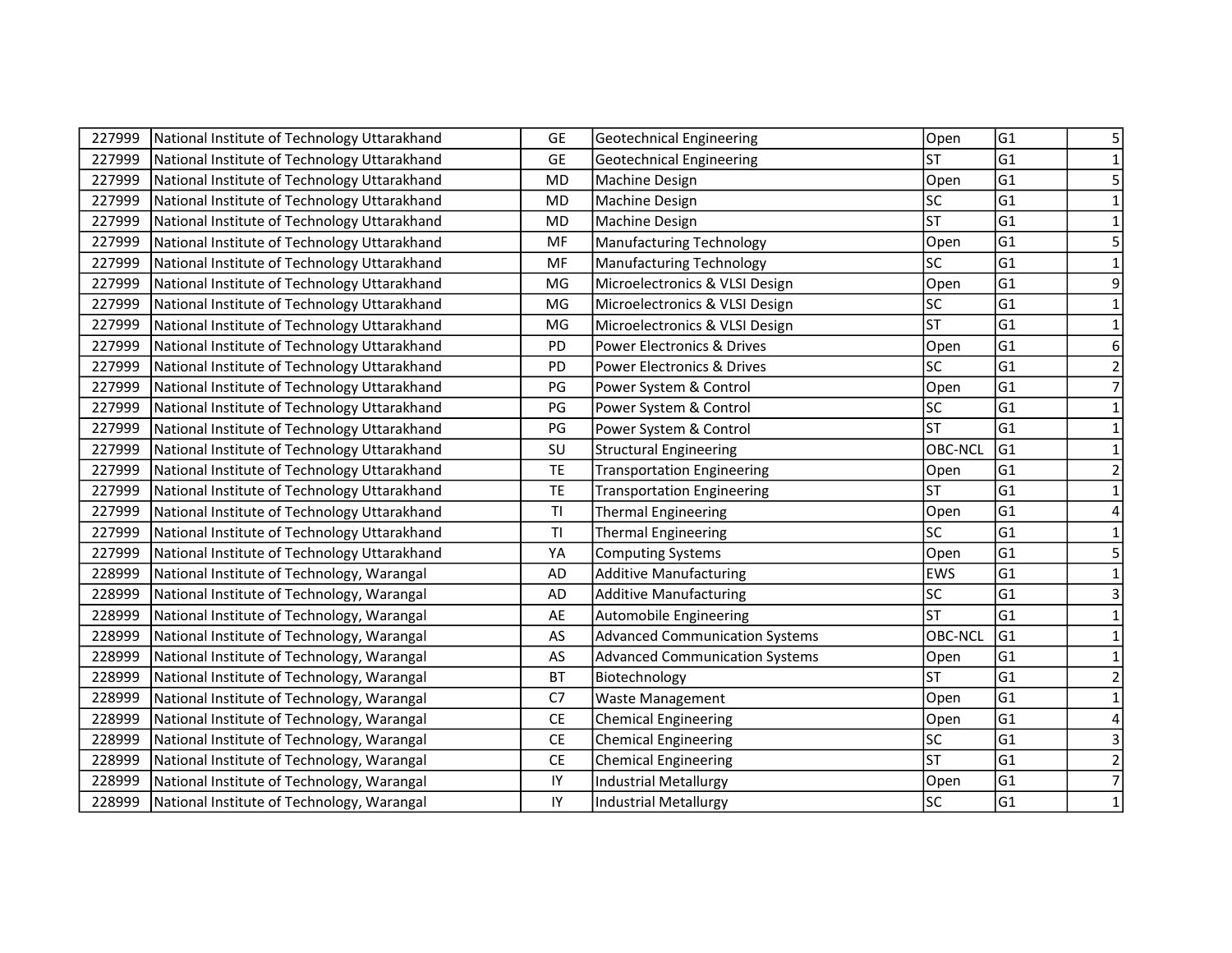| 228999 | National Institute of Technology, Warangal           | IY                                          | <b>Industrial Metallurgy</b>             | <b>ST</b>      | lG1            | 2              |
|--------|------------------------------------------------------|---------------------------------------------|------------------------------------------|----------------|----------------|----------------|
| 228999 | National Institute of Technology, Warangal           | MB                                          | Materials and Systems Engineering Design | lsт            | G <sub>1</sub> | 1              |
| 228999 | National Institute of Technology, Warangal           | PS                                          | Power Systems Engineering                | <b>EWS</b>     | G1             | $\mathbf{1}$   |
| 228999 | National Institute of Technology, Warangal           | PS                                          | Power Systems Engineering                | Open           | G1             | $\mathbf{1}$   |
| 228999 | National Institute of Technology, Warangal           | PS                                          | <b>Power Systems Engineering</b>         | lsc            | G1             | $\mathbf{1}$   |
| 228999 | National Institute of Technology, Warangal           | QA                                          | <b>Systems and Control Engineering</b>   | Open           | lG1            | $\overline{7}$ |
| 228999 | National Institute of Technology, Warangal           | QA                                          | <b>Systems and Control Engineering</b>   | SC             | G1             | $\mathbf{1}$   |
| 228999 | National Institute of Technology, Warangal           | QA                                          | <b>Systems and Control Engineering</b>   | <b>ST</b>      | G1             | $\overline{2}$ |
| 228999 | National Institute of Technology, Warangal           | <b>RG</b>                                   | Remote Sensing & Geographic Information  | lsт            | lG1            | $\overline{2}$ |
|        |                                                      |                                             | Systems                                  |                |                |                |
| 228999 | National Institute of Technology, Warangal           | UA                                          | <b>Materials Technology</b>              | Open           | G1             | 1              |
| 228999 | National Institute of Technology, Warangal           | UA                                          | <b>Materials Technology</b>              | lsc            | lG1            | $\overline{2}$ |
| 228999 | National Institute of Technology, Warangal           | UA                                          | <b>Materials Technology</b>              | lst            | lG1            | $\mathbf{1}$   |
| 228999 | National Institute of Technology, Warangal           | <b>WR</b>                                   | <b>Water Resources Engineering</b>       | Open           | G1             | $\mathbf 1$    |
| 229999 | Sardar Vallabhbhai National Institute of Technology, | CC                                          | CAD-CAM                                  | Open           | G1             | 6              |
|        | Surat                                                |                                             |                                          |                |                |                |
| 229999 | Sardar Vallabhbhai National Institute of Technology, | cc                                          | CAD-CAM                                  | lsc            | G1             | 3              |
|        | Surat                                                |                                             |                                          |                |                |                |
| 229999 | Sardar Vallabhbhai National Institute of Technology, | CE                                          | <b>Chemical Engineering</b>              | Open           | lG1            | 12             |
|        | Surat                                                |                                             |                                          |                |                |                |
| 229999 | Sardar Vallabhbhai National Institute of Technology, | $\mathsf{CE}% _{\mathsf{CE}}^{\mathsf{CE}}$ | Chemical Engineering                     | lsc            | G1             | $\overline{4}$ |
|        | Surat                                                |                                             |                                          |                |                |                |
| 229999 | Sardar Vallabhbhai National Institute of Technology, | CE                                          | <b>Chemical Engineering</b>              | lsт            | G1             | $\overline{2}$ |
|        | Surat                                                |                                             |                                          |                |                |                |
| 229999 | Sardar Vallabhbhai National Institute of Technology, | IZ                                          | <b>Instrumentation and Control</b>       | Open           | lG1            | 9              |
|        | Surat                                                |                                             |                                          |                |                |                |
| 229999 | Sardar Vallabhbhai National Institute of Technology, | IZ                                          | Instrumentation and Control              | lsт            | G1             | $\mathbf 2$    |
|        | Surat                                                |                                             |                                          |                |                |                |
| 229999 | Sardar Vallabhbhai National Institute of Technology, | ME                                          | <b>Mechanical Engineering</b>            | <b>OBC-NCL</b> | lG1            | 1              |
|        | Surat                                                |                                             |                                          |                |                |                |
| 229999 | Sardar Vallabhbhai National Institute of Technology, | ME                                          | <b>Mechanical Engineering</b>            | lsc            | G1             | 3              |
|        | Surat                                                |                                             |                                          |                |                |                |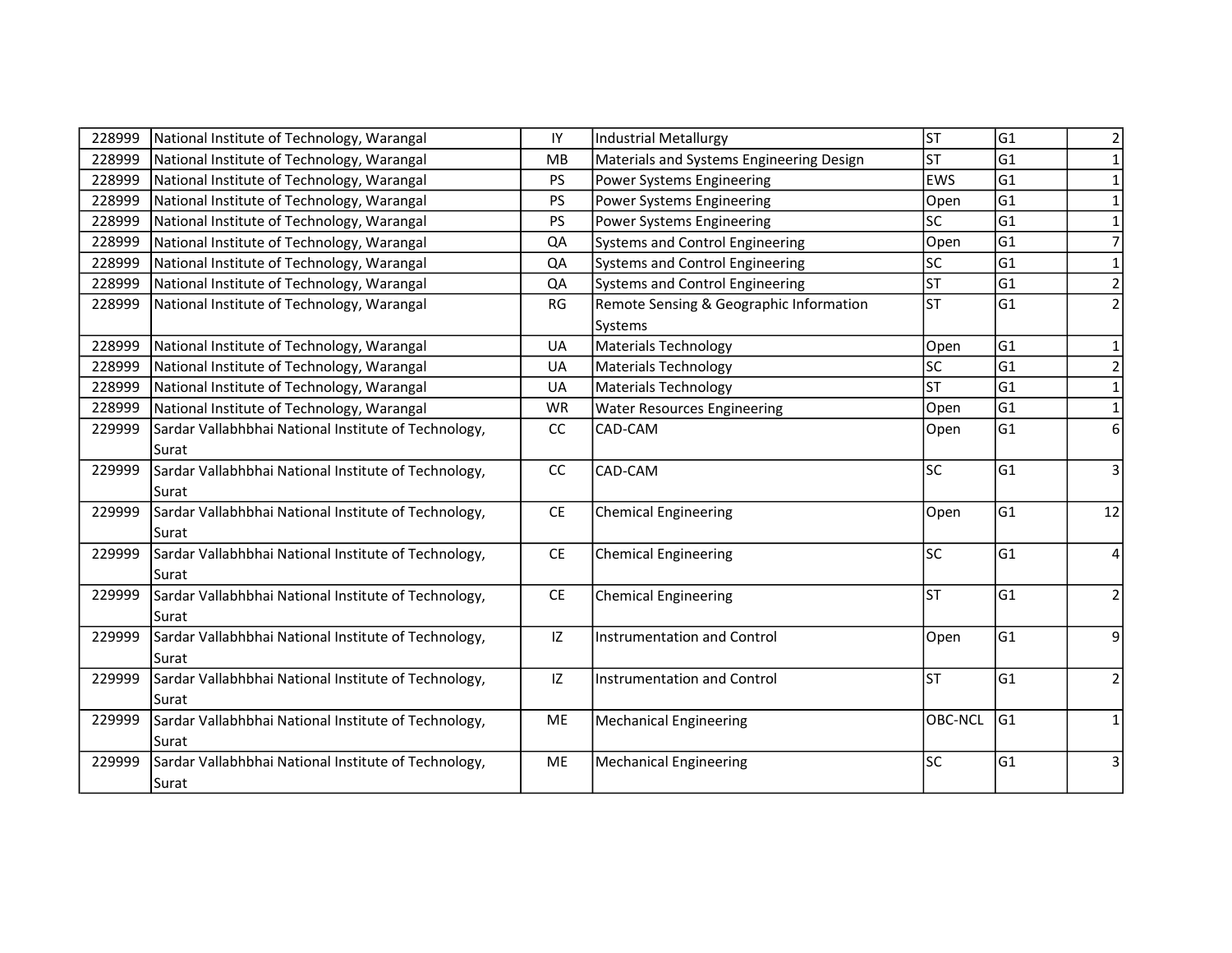| 229999 | Sardar Vallabhbhai National Institute of Technology, | MU        | <b>Manufacturing Engineering</b>        | Open           | G1             | 8                       |
|--------|------------------------------------------------------|-----------|-----------------------------------------|----------------|----------------|-------------------------|
|        | Surat                                                |           |                                         |                |                |                         |
| 229999 | Sardar Vallabhbhai National Institute of Technology, | MU        | Manufacturing Engineering               | lsc            | G1             | $\overline{\mathbf{c}}$ |
|        | Surat                                                |           |                                         |                |                |                         |
| 229999 | Sardar Vallabhbhai National Institute of Technology, | MU        | <b>Manufacturing Engineering</b>        | lst            | lG1            | $\mathbf{1}$            |
|        | Surat                                                |           |                                         |                |                |                         |
| 229999 | Sardar Vallabhbhai National Institute of Technology, | <b>NX</b> | <b>Communication System</b>             | Open           | G <sub>1</sub> | 5                       |
|        | Surat                                                |           |                                         |                |                |                         |
| 229999 | Sardar Vallabhbhai National Institute of Technology, | <b>NX</b> | <b>Communication System</b>             | lsc            | lG1            | $\overline{\mathbf{c}}$ |
|        | Surat                                                |           |                                         |                |                |                         |
| 229999 | Sardar Vallabhbhai National Institute of Technology, | <b>NX</b> | <b>Communication System</b>             | lst            | G1             | $\mathbf{1}$            |
|        | Surat                                                |           |                                         |                |                |                         |
| 229999 | Sardar Vallabhbhai National Institute of Technology, | PL        | Power Electronics & Electrical Drives   | lsт            | lG1            | $\overline{2}$          |
|        | Surat                                                |           |                                         |                |                |                         |
| 229999 | Sardar Vallabhbhai National Institute of Technology, | SM        | Soil Mechanics & Foundation Engineering | lsc            | G1             | $\mathbf{1}$            |
|        | Surat                                                |           |                                         |                |                |                         |
|        |                                                      |           |                                         |                |                |                         |
| 229999 | Sardar Vallabhbhai National Institute of Technology, | <b>TD</b> | <b>Thermal Systems Design</b>           | lsc            | G1             | 3                       |
|        | Surat                                                |           |                                         |                |                |                         |
| 229999 | Sardar Vallabhbhai National Institute of Technology, | <b>TD</b> | <b>Thermal Systems Design</b>           | lst            | G1             | $\overline{2}$          |
|        | Surat                                                |           |                                         |                |                |                         |
| 229999 | Sardar Vallabhbhai National Institute of Technology, | <b>TJ</b> | Power System                            | <b>OBC-NCL</b> | lG1            | $\mathbf{1}$            |
|        | Surat                                                |           |                                         |                |                |                         |
| 229999 | Sardar Vallabhbhai National Institute of Technology, | <b>TJ</b> | Power System                            | lst            | G1             | $\overline{2}$          |
|        | Surat                                                |           |                                         |                |                |                         |
| 229999 | Sardar Vallabhbhai National Institute of Technology, | <b>TM</b> | Turbo Machines                          | Open           | G1             | 6                       |
|        | Surat                                                |           |                                         |                |                |                         |
| 229999 | Sardar Vallabhbhai National Institute of Technology, | TM        | <b>Turbo Machines</b>                   | lsc            | G1             | $\overline{4}$          |
|        | Surat                                                |           |                                         |                |                |                         |
| 229999 | Sardar Vallabhbhai National Institute of Technology, | TM        | <b>Turbo Machines</b>                   | lsт            | G1             | 1                       |
|        | Surat                                                |           |                                         |                |                |                         |
| 229999 | Sardar Vallabhbhai National Institute of Technology, | <b>VS</b> | VLSI & Embedded Systems                 | lst            | G1             | $\mathbf{1}$            |
|        | Surat                                                |           |                                         |                |                |                         |
|        |                                                      |           |                                         |                |                |                         |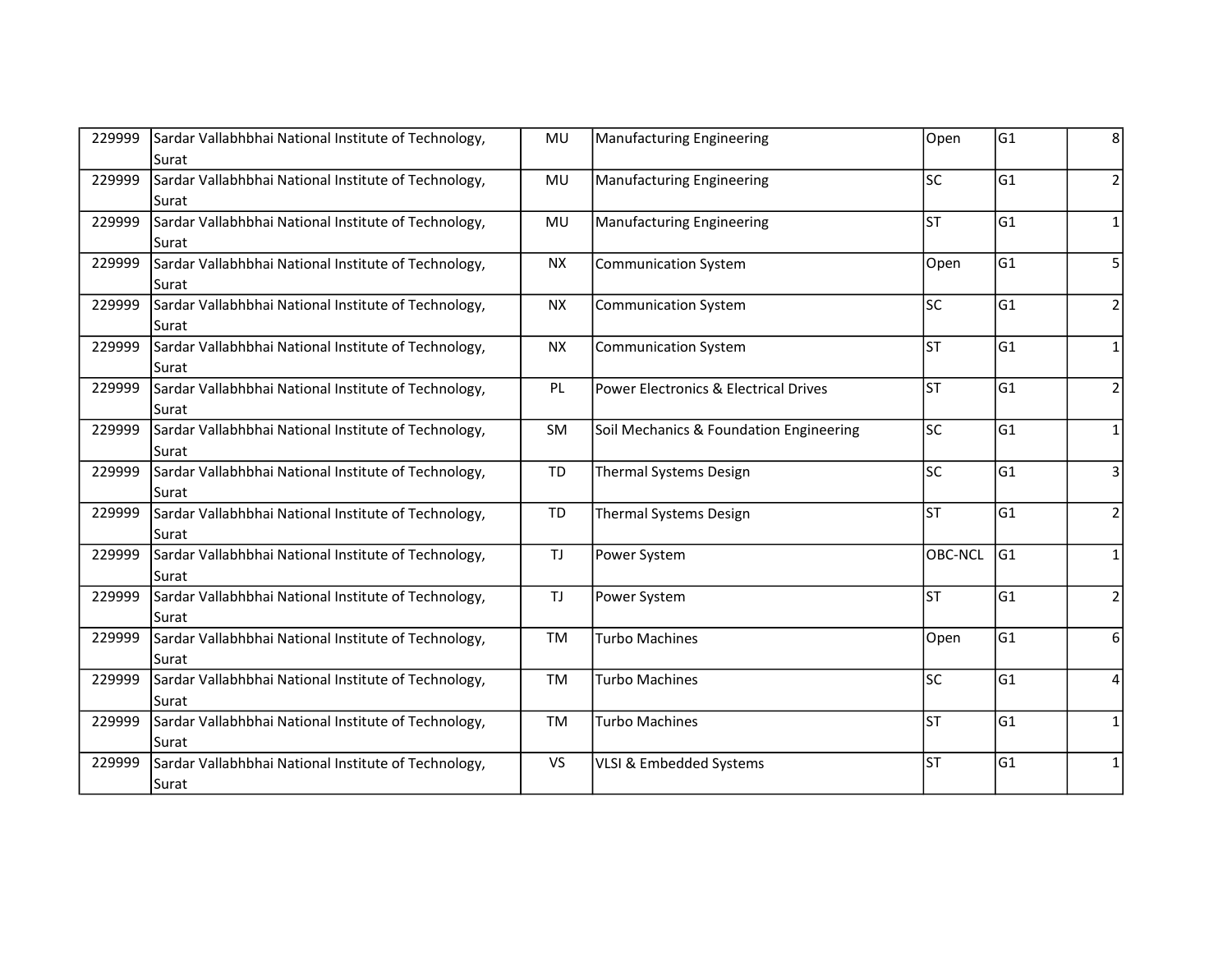| 229999 | Sardar Vallabhbhai National Institute of Technology,  | <b>WA</b>                     | <b>Water Resource Engineering</b>       | Open      | G1             | 5                       |
|--------|-------------------------------------------------------|-------------------------------|-----------------------------------------|-----------|----------------|-------------------------|
|        | Surat                                                 |                               |                                         |           |                |                         |
| 229999 | Sardar Vallabhbhai National Institute of Technology,  | <b>WA</b>                     | <b>Water Resource Engineering</b>       | lsc       | G1             | 3                       |
|        | Surat                                                 |                               |                                         |           |                |                         |
| 229999 | Sardar Vallabhbhai National Institute of Technology,  | XE                            | <b>Computer Engineering</b>             | lsт       | lG1            | $\overline{2}$          |
|        | Surat                                                 |                               |                                         |           |                |                         |
| 230999 | Visvesvaraya National Institute of Technology, Nagpur | cc                            | CAD-CAM                                 | lsc       | G1             | $\mathbf{1}$            |
| 230999 | Visvesvaraya National Institute of Technology, Nagpur | cc                            | CAD-CAM                                 | lst       | G <sub>1</sub> | $\mathbf{1}$            |
| 230999 | Visvesvaraya National Institute of Technology, Nagpur | <b>CE</b>                     | <b>Chemical Engineering</b>             | Open      | lG1            | 11                      |
| 230999 | Visvesvaraya National Institute of Technology, Nagpur | $\mathsf{CE}% _{\mathcal{A}}$ | <b>Chemical Engineering</b>             | lsc       | G1             | $\mathsf 3$             |
| 230999 | Visvesvaraya National Institute of Technology, Nagpur | CE                            | <b>Chemical Engineering</b>             | <b>ST</b> | G <sub>1</sub> | $\mathbf{1}$            |
| 230999 | Visvesvaraya National Institute of Technology, Nagpur | $\mathsf{C}\mathsf{J}$        | <b>Communication System Engineering</b> | <b>ST</b> | G <sub>1</sub> | 1                       |
| 230999 | Visvesvaraya National Institute of Technology, Nagpur | CM                            | Construction Technology and Management  | <b>ST</b> | G <sub>1</sub> | $\mathbf 2$             |
| 230999 | Visvesvaraya National Institute of Technology, Nagpur | EV                            | <b>Environmental Engineering</b>        | <b>SC</b> | G <sub>1</sub> | $\mathbf 2$             |
| 230999 | Visvesvaraya National Institute of Technology, Nagpur | EV                            | <b>Environmental Engineering</b>        | lst       | G <sub>1</sub> | $\overline{2}$          |
| 230999 | Visvesvaraya National Institute of Technology, Nagpur | EX                            | <b>Excavation Engineering</b>           | Open      | G <sub>1</sub> | 16                      |
| 230999 | Visvesvaraya National Institute of Technology, Nagpur | EX                            | <b>Excavation Engineering</b>           | lsc       | G <sub>1</sub> | $\overline{2}$          |
| 230999 | Visvesvaraya National Institute of Technology, Nagpur | EX                            | <b>Excavation Engineering</b>           | lst       | G1             | $\mathbf 2$             |
| 230999 | Visvesvaraya National Institute of Technology, Nagpur | HG                            | <b>Heat Power Engineering</b>           | lsc       | G <sub>1</sub> | $\overline{\mathbf{c}}$ |
| 230999 | Visvesvaraya National Institute of Technology, Nagpur | HG                            | <b>Heat Power Engineering</b>           | <b>ST</b> | G1             | $\overline{2}$          |
| 230999 | Visvesvaraya National Institute of Technology, Nagpur | $\mathsf{IG}$                 | Industrial Engineering                  | Open      | G1             | $\mathbf 1$             |
| 230999 | Visvesvaraya National Institute of Technology, Nagpur | IG                            | Industrial Engineering                  | lsc       | G <sub>1</sub> | $\overline{\mathbf{3}}$ |
| 230999 | Visvesvaraya National Institute of Technology, Nagpur | $\mathsf{IG}$                 | <b>Industrial Engineering</b>           | <b>ST</b> | G1             | $\overline{2}$          |
| 230999 | Visvesvaraya National Institute of Technology, Nagpur | IW                            | <b>Integrated Power Systems</b>         | OBC-NCL   | lG1            | $\mathbf 1$             |
| 230999 | Visvesvaraya National Institute of Technology, Nagpur | IW                            | <b>Integrated Power Systems</b>         | lsc       | lG1            | $\mathbf{1}$            |
| 230999 | Visvesvaraya National Institute of Technology, Nagpur | IW                            | <b>Integrated Power Systems</b>         | lst       | G <sub>1</sub> | $\mathbf 1$             |
| 230999 | Visvesvaraya National Institute of Technology, Nagpur | <b>ML</b>                     | <b>Materials Engineering</b>            | Open      | G1             | 17                      |
| 230999 | Visvesvaraya National Institute of Technology, Nagpur | <b>ML</b>                     | <b>Materials Engineering</b>            | lsc       | G <sub>1</sub> | 4                       |
| 230999 | Visvesvaraya National Institute of Technology, Nagpur | <b>ML</b>                     | <b>Materials Engineering</b>            | <b>ST</b> | G1             | $\mathbf 2$             |
| 230999 | Visvesvaraya National Institute of Technology, Nagpur | PD                            | Power Electronics & Drives              | Open      | G1             | $\mathbf 1$             |
| 230999 | Visvesvaraya National Institute of Technology, Nagpur | PD                            | Power Electronics & Drives              | <b>ST</b> | G1             | $\mathbf 2$             |
| 230999 | Visvesvaraya National Institute of Technology, Nagpur | PM                            | <b>Process Metallurgy</b>               | Open      | G <sub>1</sub> | 16                      |
| 230999 | Visvesvaraya National Institute of Technology, Nagpur | PM                            | <b>Process Metallurgy</b>               | lsc       | G1             | $\mathsf{3}$            |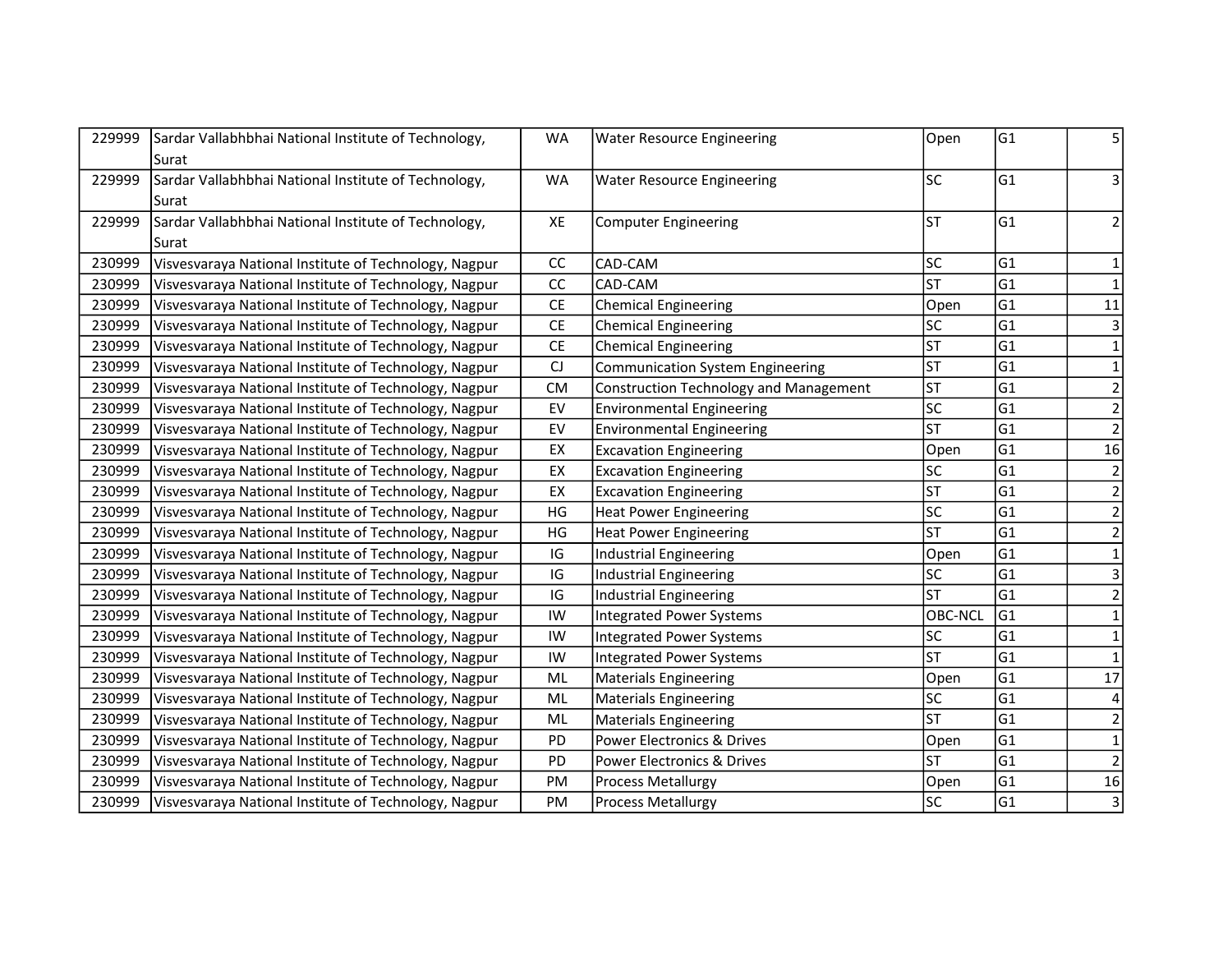| 230999 | Visvesvaraya National Institute of Technology, Nagpur | PM        | Process Metallurgy                             | <b>ST</b>      | G1             |                         |
|--------|-------------------------------------------------------|-----------|------------------------------------------------|----------------|----------------|-------------------------|
|        |                                                       |           |                                                |                |                | 2                       |
| 230999 | Visvesvaraya National Institute of Technology, Nagpur | SD        | Structural Dynamics & Earthquake Engineering   | <b>EWS</b>     | lG1            | 1                       |
| 230999 | Visvesvaraya National Institute of Technology, Nagpur | SD        | Structural Dynamics & Earthquake Engineering   | lsc            | lG1            | 1                       |
| 230999 | Visvesvaraya National Institute of Technology, Nagpur | TE        | <b>Transportation Engineering</b>              | <b>EWS</b>     | lG1            | 1                       |
| 230999 | Visvesvaraya National Institute of Technology, Nagpur | TE        | <b>Transportation Engineering</b>              | <b>OBC-NCL</b> | G1             | 1                       |
| 230999 | Visvesvaraya National Institute of Technology, Nagpur | TE        | <b>Transportation Engineering</b>              | lsc            | G1             | 1                       |
| 230999 | Visvesvaraya National Institute of Technology, Nagpur | UP        | <b>Urban Planning</b>                          | OBC-NCL        | lG1            | 2                       |
| 230999 | Visvesvaraya National Institute of Technology, Nagpur | UP        | <b>Urban Planning</b>                          | <b>ST</b>      | G1             | 1                       |
| 230999 | Visvesvaraya National Institute of Technology, Nagpur | UP        | <b>Urban Planning</b>                          | Open           | G2             | 1                       |
| 230999 | Visvesvaraya National Institute of Technology, Nagpur | VN        | <b>VLSI Design</b>                             | Open           | G1             | $\mathbf 1$             |
| 230999 | Visvesvaraya National Institute of Technology, Nagpur | VN        | <b>VLSI Design</b>                             | lsc            | G1             | $\overline{\mathbf{c}}$ |
| 230999 | Visvesvaraya National Institute of Technology, Nagpur | VN        | <b>VLSI Design</b>                             | lst            | G1             | 1                       |
| 230999 | Visvesvaraya National Institute of Technology, Nagpur | <b>WA</b> | <b>Water Resource Engineering</b>              | lsт            | lG1            | $\mathbf{1}$            |
| 230999 | Visvesvaraya National Institute of Technology, Nagpur | ZX        | <b>Engineering Applied to Medical Sciences</b> | Open           | G1             | 5                       |
| 230999 | Visvesvaraya National Institute of Technology, Nagpur | ZX        | <b>Engineering Applied to Medical Sciences</b> | SC             | G1             | $\overline{c}$          |
| 230999 | Visvesvaraya National Institute of Technology, Nagpur | ZX        | <b>Engineering Applied to Medical Sciences</b> | <b>ST</b>      | G1             | $\mathbf{1}$            |
| 231999 | National Institute of Technology, Andhra Pradesh      | AB        | Advanced Communication Systems and Signal      | Open           | lG1            | 3                       |
|        |                                                       |           | Processing                                     |                |                |                         |
| 231999 | National Institute of Technology, Andhra Pradesh      | AB        | Advanced Communication Systems and Signal      | <b>ST</b>      | G1             | 1                       |
|        |                                                       |           | Processing                                     |                |                |                         |
| 231999 | National Institute of Technology, Andhra Pradesh      | <b>B4</b> | <b>Bioprocess Engineering</b>                  | Open           | G1             | 6                       |
| 231999 | National Institute of Technology, Andhra Pradesh      | <b>B4</b> | <b>Bioprocess Engineering</b>                  | lsc            | lG1            |                         |
| 231999 | National Institute of Technology, Andhra Pradesh      | <b>CE</b> | <b>Chemical Engineering</b>                    | <b>OBC-NCL</b> | G1             | $\mathbf{1}$            |
| 231999 | National Institute of Technology, Andhra Pradesh      | <b>CE</b> | <b>Chemical Engineering</b>                    | Open           | G1             | 5                       |
| 231999 | National Institute of Technology, Andhra Pradesh      | CE        | <b>Chemical Engineering</b>                    | SC             | G1             | $\overline{c}$          |
| 231999 | National Institute of Technology, Andhra Pradesh      | DF        | <b>Computer Science and Data Analytics</b>     | Open           | lG1            | 6                       |
| 231999 | National Institute of Technology, Andhra Pradesh      | DF        | <b>Computer Science and Data Analytics</b>     | lst            | lG1            | 1                       |
| 231999 | National Institute of Technology, Andhra Pradesh      | GE        | Geotechnical Engineering                       | Open           | G1             | 1                       |
| 231999 | National Institute of Technology, Andhra Pradesh      | <b>GE</b> | <b>Geotechnical Engineering</b>                | lsc            | G1             | $\mathbf{1}$            |
| 231999 | National Institute of Technology, Andhra Pradesh      | MU        | <b>Manufacturing Engineering</b>               | Open           | G1             | 5                       |
| 231999 | National Institute of Technology, Andhra Pradesh      | MU        | <b>Manufacturing Engineering</b>               | lst            | G1             | 1                       |
| 231999 | National Institute of Technology, Andhra Pradesh      | <b>TI</b> | <b>Thermal Engineering</b>                     | Open           | G <sub>1</sub> | $\mathbf{1}$            |
| 231999 | National Institute of Technology, Andhra Pradesh      | T1        | <b>Thermal Engineering</b>                     | <b>SC</b>      | G1             | $\mathbf{1}$            |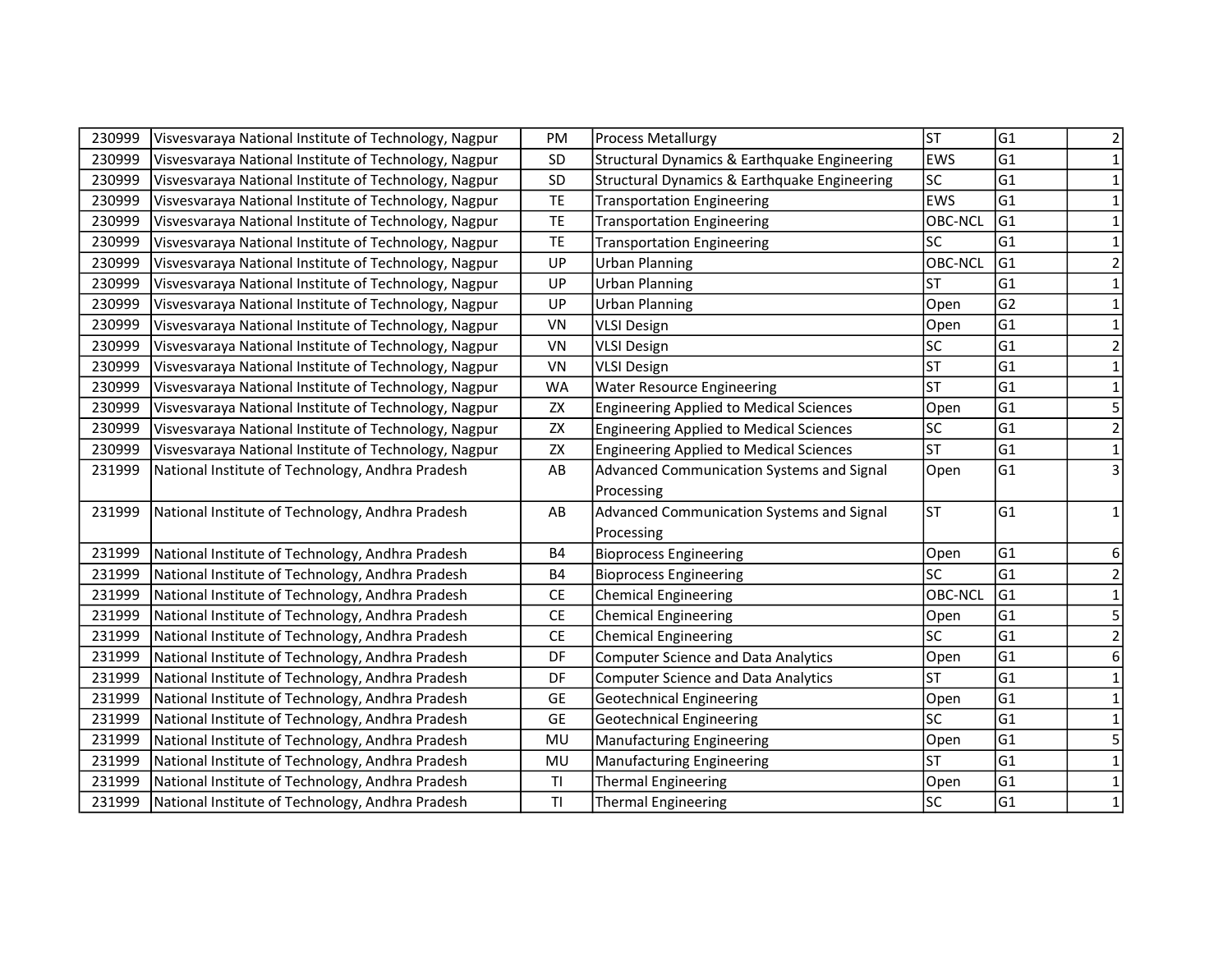| 231999 | National Institute of Technology, Andhra Pradesh        | <b>TI</b>        | <b>Thermal Engineering</b>                    | <b>ST</b> | G <sub>1</sub> | 1              |
|--------|---------------------------------------------------------|------------------|-----------------------------------------------|-----------|----------------|----------------|
| 232999 | Indian Institute of Engineering Science and Technology, | BE               | <b>Biomedical Engineering</b>                 | Open      | G1             | $\overline{7}$ |
|        | Shibpur, District Howrah                                |                  |                                               |           |                |                |
| 232999 | Indian Institute of Engineering Science and Technology, | BE               | <b>Biomedical Engineering</b>                 | lsc       | G1             | 2              |
|        | Shibpur, District Howrah                                |                  |                                               |           |                |                |
| 232999 | Indian Institute of Engineering Science and Technology, | BE               | <b>Biomedical Engineering</b>                 | lsт       | lG1            | 1              |
|        | Shibpur, District Howrah                                |                  |                                               |           |                |                |
| 232999 | Indian Institute of Engineering Science and Technology, | ${\sf C}{\sf K}$ | Communication Engineering & Signal Processing | Open      | G1             | 8              |
|        | Shibpur, District Howrah                                |                  |                                               |           |                |                |
| 232999 | Indian Institute of Engineering Science and Technology, | ${\sf C}{\sf K}$ | Communication Engineering & Signal Processing | lsc       | G1             | $\mathbf{1}$   |
|        | Shibpur, District Howrah                                |                  |                                               |           |                |                |
| 232999 | Indian Institute of Engineering Science and Technology, | ${\sf C}{\sf K}$ | Communication Engineering & Signal Processing | lst       | G1             | $\overline{2}$ |
|        | Shibpur, District Howrah                                |                  |                                               |           |                |                |
| 232999 | Indian Institute of Engineering Science and Technology, | FB               | <b>Manufacturing Science</b>                  | Open      | lG1            | $\overline{3}$ |
|        | Shibpur, District Howrah                                |                  |                                               |           |                |                |
| 232999 | Indian Institute of Engineering Science and Technology, | FB               | <b>Manufacturing Science</b>                  | lsc       | lG1            | $\overline{2}$ |
|        | Shibpur, District Howrah                                |                  |                                               |           |                |                |
| 232999 | Indian Institute of Engineering Science and Technology, | <b>FB</b>        | <b>Manufacturing Science</b>                  | lsт       | lG1            | $\mathbf{1}$   |
|        | Shibpur, District Howrah                                |                  |                                               |           |                |                |
| 232999 | Indian Institute of Engineering Science and Technology, | FL.              | <b>Mechanics of fluids</b>                    | Open      | lG1            | $\overline{2}$ |
|        | Shibpur, District Howrah                                |                  |                                               |           |                |                |
| 232999 | Indian Institute of Engineering Science and Technology, | FL.              | <b>Mechanics of fluids</b>                    | lsc       | G1             | $\mathbf{1}$   |
|        | Shibpur, District Howrah                                |                  |                                               |           |                |                |
| 232999 | Indian Institute of Engineering Science and Technology, | FL.              | <b>Mechanics of fluids</b>                    | lst       | lG1            | 1              |
|        | Shibpur, District Howrah                                |                  |                                               |           |                |                |
| 232999 | Indian Institute of Engineering Science and Technology, | GF               | Geoinformatics                                | Open      | lG1            | 11             |
|        | Shibpur, District Howrah                                |                  |                                               |           |                |                |
| 232999 | Indian Institute of Engineering Science and Technology, | GF               | Geoinformatics                                | lsc       | lG1            | 1              |
|        | Shibpur, District Howrah                                |                  |                                               |           |                |                |
| 232999 | Indian Institute of Engineering Science and Technology, | GF               | Geoinformatics                                | lsт       | G1             | $\mathbf{1}$   |
|        | Shibpur, District Howrah                                |                  |                                               |           |                |                |
| 232999 | Indian Institute of Engineering Science and Technology, | HA               | Mechatronics                                  | Open      | G1             | $\overline{7}$ |
|        | Shibpur, District Howrah                                |                  |                                               |           |                |                |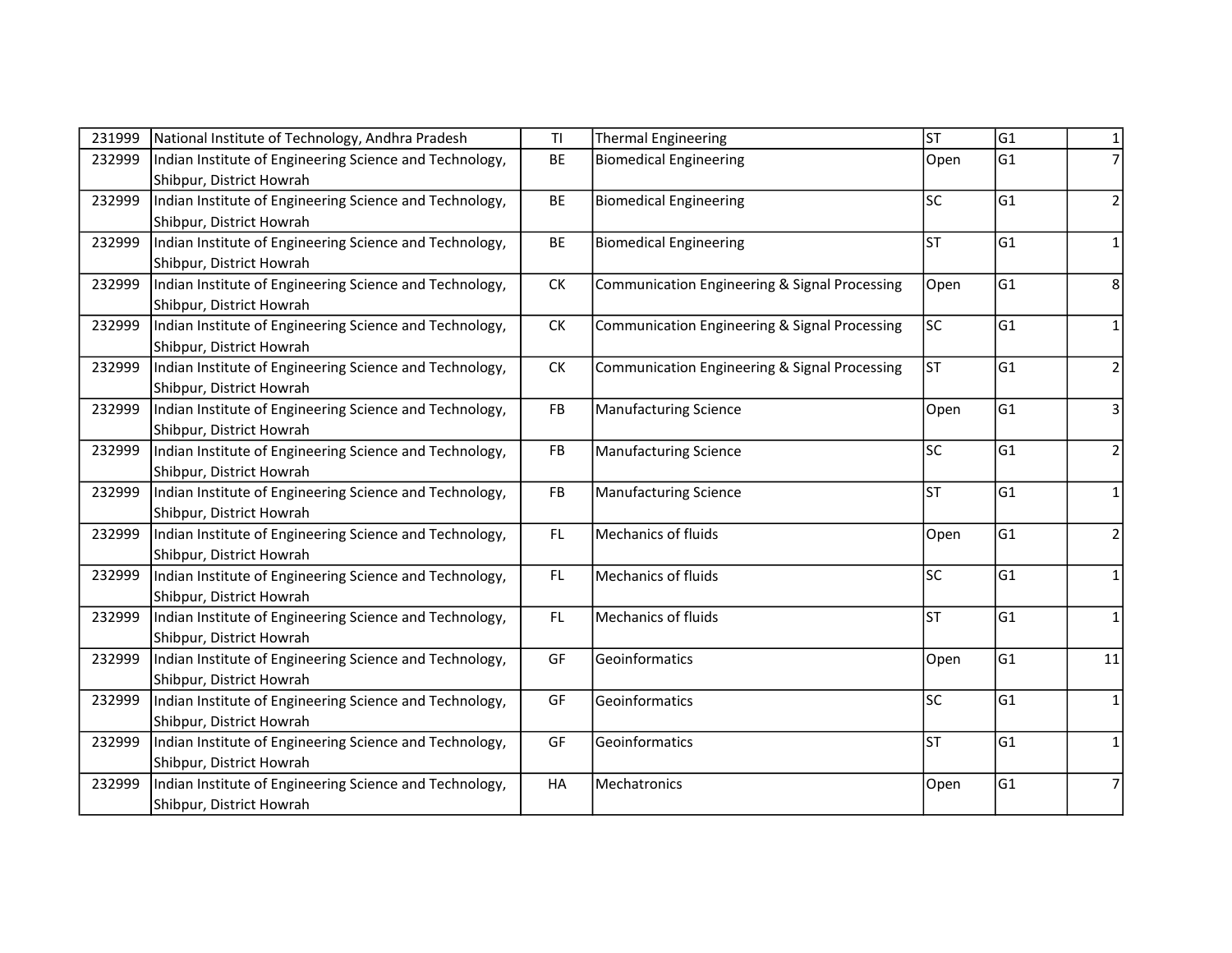| 232999 | Indian Institute of Engineering Science and Technology, | HA                     | Mechatronics                    | lsc     | G1  | 2              |
|--------|---------------------------------------------------------|------------------------|---------------------------------|---------|-----|----------------|
|        | Shibpur, District Howrah                                |                        |                                 |         |     |                |
| 232999 | Indian Institute of Engineering Science and Technology, | HA                     | Mechatronics                    | lsт     | G1  | $\overline{2}$ |
|        | Shibpur, District Howrah                                |                        |                                 |         |     |                |
| 232999 | Indian Institute of Engineering Science and Technology, | $\mathsf{I}\mathsf{T}$ | <b>Information Technology</b>   | OBC-NCL | lG1 | $\mathbf{1}$   |
|        | Shibpur, District Howrah                                |                        |                                 |         |     |                |
| 232999 | Indian Institute of Engineering Science and Technology, | $\mathsf{I}\mathsf{T}$ | <b>Information Technology</b>   | Open    | G1  | 7              |
|        | Shibpur, District Howrah                                |                        |                                 |         |     |                |
| 232999 | Indian Institute of Engineering Science and Technology, | $\mathsf{I}\mathsf{T}$ | <b>Information Technology</b>   | lsт     | G1  | $\mathbf{1}$   |
|        | Shibpur, District Howrah                                |                        |                                 |         |     |                |
| 232999 | Indian Institute of Engineering Science and Technology, | <b>MD</b>              | Machine Design                  | lsт     | G1  | $\mathbf{1}$   |
|        | Shibpur, District Howrah                                |                        |                                 |         |     |                |
| 232999 | Indian Institute of Engineering Science and Technology, | MF                     | <b>Manufacturing Technology</b> | Open    | G1  | 6              |
|        | Shibpur, District Howrah                                |                        |                                 |         |     |                |
| 232999 | Indian Institute of Engineering Science and Technology, | MF                     | <b>Manufacturing Technology</b> | lsc     | G1  | $\mathbf 1$    |
|        | Shibpur, District Howrah                                |                        |                                 |         |     |                |
| 232999 | Indian Institute of Engineering Science and Technology, | MG                     | Microelectronics & VLSI Design  | lsт     | G1  | $\mathbf{1}$   |
|        | Shibpur, District Howrah                                |                        |                                 |         |     |                |
| 232999 | Indian Institute of Engineering Science and Technology, | MH                     | Materials Science & Technology  | Open    | G1  | 12             |
|        | Shibpur, District Howrah                                |                        |                                 |         |     |                |
| 232999 | Indian Institute of Engineering Science and Technology, | MH                     | Materials Science & Technology  | lsт     | G1  | $\overline{2}$ |
|        | Shibpur, District Howrah                                |                        |                                 |         |     |                |
| 232999 | Indian Institute of Engineering Science and Technology, | MI                     | <b>Mining Engineering</b>       | Open    | G1  | 13             |
|        | Shibpur, District Howrah                                |                        |                                 |         |     |                |
| 232999 | Indian Institute of Engineering Science and Technology, | MI                     | <b>Mining Engineering</b>       | lsc     | G1  | 1              |
|        | Shibpur, District Howrah                                |                        |                                 |         |     |                |
| 232999 | Indian Institute of Engineering Science and Technology, | MI                     | <b>Mining Engineering</b>       | lsт     | G1  | $\overline{2}$ |
|        | Shibpur, District Howrah                                |                        |                                 |         |     |                |
| 232999 | Indian Institute of Engineering Science and Technology, | ML                     | <b>Materials Engineering</b>    | Open    | G1  | 6              |
|        | Shibpur, District Howrah                                |                        |                                 |         |     |                |
| 232999 | Indian Institute of Engineering Science and Technology, | $\mathsf{ML}$          | <b>Materials Engineering</b>    | lst     | G1  | 1              |
|        | Shibpur, District Howrah                                |                        |                                 |         |     |                |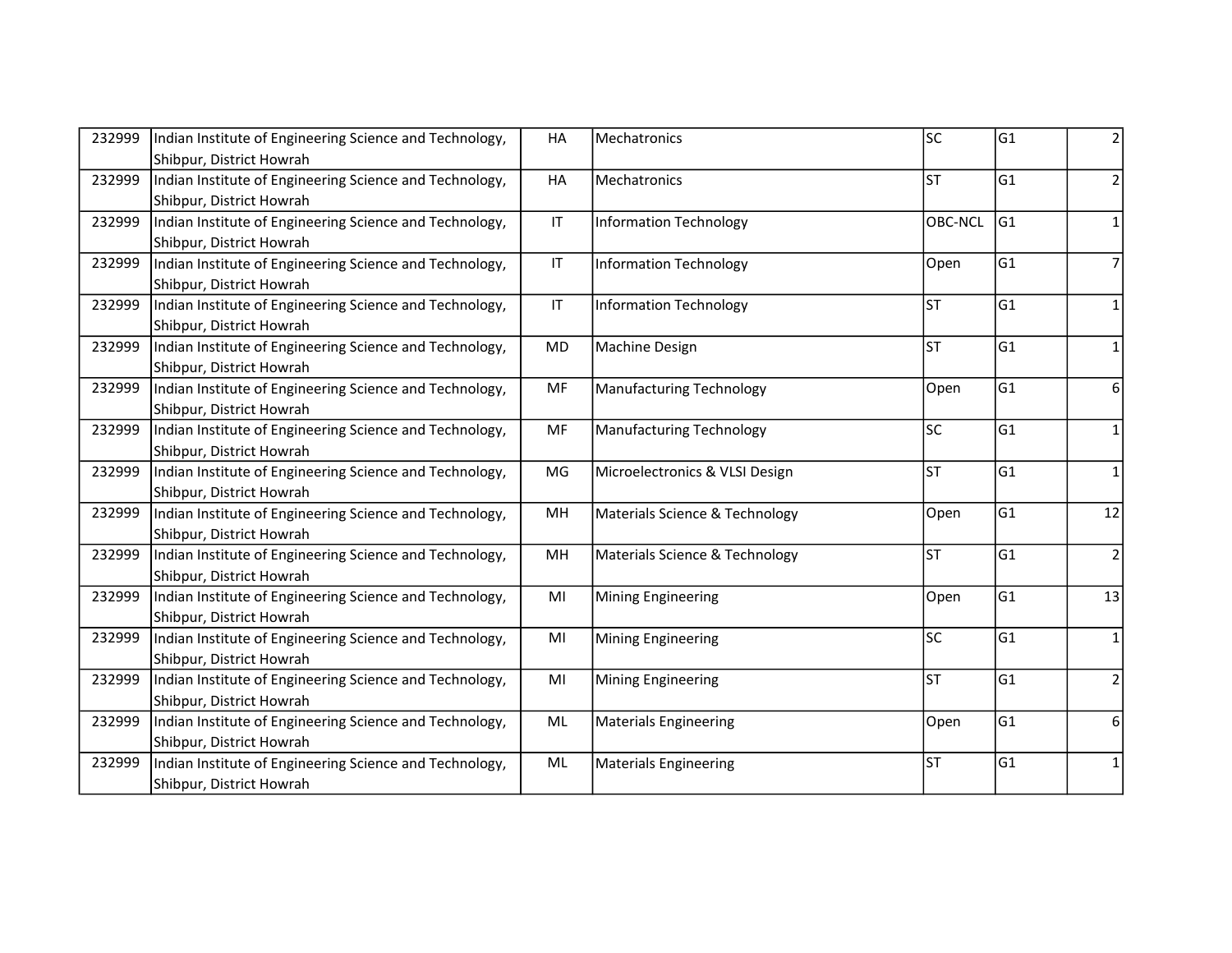| 232999 | Indian Institute of Engineering Science and Technology, | <b>PX</b>      | Power & Energy Systems                     | lsт       | G1  | 1              |
|--------|---------------------------------------------------------|----------------|--------------------------------------------|-----------|-----|----------------|
|        | Shibpur, District Howrah                                |                |                                            |           |     |                |
| 232999 | Indian Institute of Engineering Science and Technology, | <b>RT</b>      | Renewable Energy Science and Technology    | Open      | G1  | 5              |
|        | Shibpur, District Howrah                                |                |                                            |           |     |                |
| 232999 | Indian Institute of Engineering Science and Technology, | <b>RT</b>      | Renewable Energy Science and Technology    | lsc       | G1  | $\mathbf{1}$   |
|        | Shibpur, District Howrah                                |                |                                            |           |     |                |
| 232999 | Indian Institute of Engineering Science and Technology, | <b>RT</b>      | Renewable Energy Science and Technology    | lsт       | G1  | 1              |
|        | Shibpur, District Howrah                                |                |                                            |           |     |                |
| 232999 | Indian Institute of Engineering Science and Technology, | S <sub>1</sub> | Safety and Occupational Health Engineering | Open      | G1  | 5              |
|        | Shibpur, District Howrah                                |                |                                            |           |     |                |
| 232999 | Indian Institute of Engineering Science and Technology, | S <sub>1</sub> | Safety and Occupational Health Engineering | <b>ST</b> | G1  | $\mathbf{1}$   |
|        | Shibpur, District Howrah                                |                |                                            |           |     |                |
| 232999 | Indian Institute of Engineering Science and Technology, | SO             | <b>Mechanics of Solids</b>                 | Open      | G1  | 7              |
|        | Shibpur, District Howrah                                |                |                                            |           |     |                |
| 232999 | Indian Institute of Engineering Science and Technology, | SO             | <b>Mechanics of Solids</b>                 | lsт       | G1  | $\overline{2}$ |
|        | Shibpur, District Howrah                                |                |                                            |           |     |                |
| 232999 | Indian Institute of Engineering Science and Technology, | T1             | <b>Thermal Engineering</b>                 | <b>ST</b> | G1  | 1              |
|        | Shibpur, District Howrah                                |                |                                            |           |     |                |
| 232999 | Indian Institute of Engineering Science and Technology, | UR             | Urban & Regional Planning                  | Open      | G1  | 1              |
|        | Shibpur, District Howrah                                |                |                                            |           |     |                |
| 232999 | Indian Institute of Engineering Science and Technology, | VN             | <b>VLSI Design</b>                         | Open      | G1  | $\mathbf{1}$   |
|        | Shibpur, District Howrah                                |                |                                            |           |     |                |
| 232999 | Indian Institute of Engineering Science and Technology, | VN             | <b>VLSI Design</b>                         | lsc       | G1  | 1              |
|        | Shibpur, District Howrah                                |                |                                            |           |     |                |
| 232999 | Indian Institute of Engineering Science and Technology, | VN             | <b>VLSI Design</b>                         | <b>ST</b> | lG1 | 1              |
|        | Shibpur, District Howrah                                |                |                                            |           |     |                |
| 232999 | Indian Institute of Engineering Science and Technology, | <b>WD</b>      | Microwave Communication                    | Open      | G1  | $\overline{7}$ |
|        | Shibpur, District Howrah                                |                |                                            |           |     |                |
| 232999 | Indian Institute of Engineering Science and Technology, | <b>WD</b>      | <b>Microwave Communication</b>             | lsc       | G1  | 1              |
|        | Shibpur, District Howrah                                |                |                                            |           |     |                |
| 232999 | Indian Institute of Engineering Science and Technology, | XG             | Computer Science & Engineering             | lst       | G1  | 1              |
|        | Shibpur, District Howrah                                |                |                                            |           |     |                |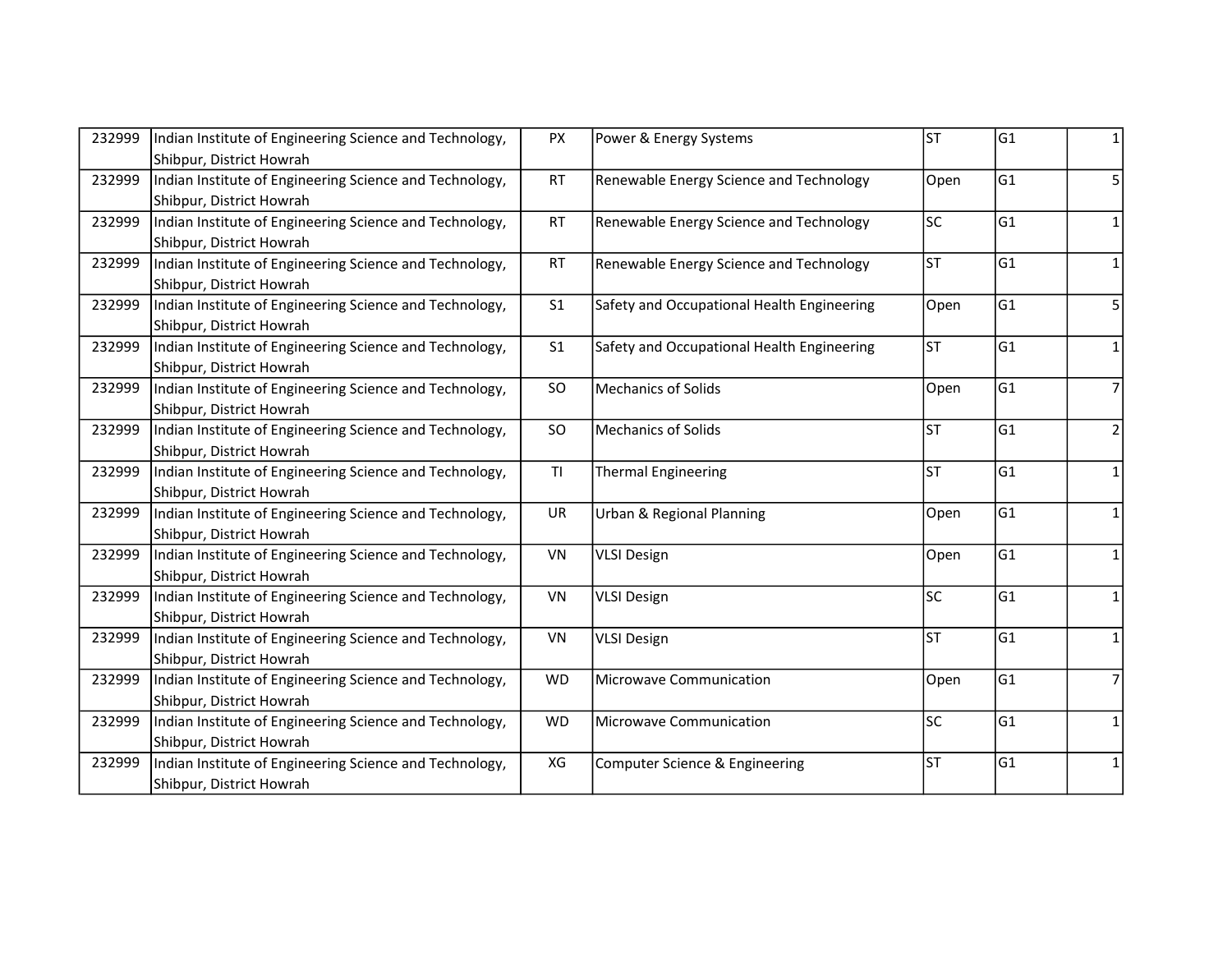| 301999 | Atal Bihari Vajpayee Indian Institute of Information         | IS             | <b>Information Security</b>                  | Open | G1 | 1              |
|--------|--------------------------------------------------------------|----------------|----------------------------------------------|------|----|----------------|
|        | Technology & Management Gwalior                              |                |                                              |      |    |                |
| 301999 | Atal Bihari Vajpayee Indian Institute of Information         | IS.            | <b>Information Security</b>                  | lsc  | G1 | $\mathbf 2$    |
|        | Technology & Management Gwalior                              |                |                                              |      |    |                |
| 301999 | Atal Bihari Vajpayee Indian Institute of Information         | IS.            | <b>Information Security</b>                  | lsт  | G1 | $\mathbf{1}$   |
|        | Technology & Management Gwalior                              |                |                                              |      |    |                |
| 301999 | Atal Bihari Vajpayee Indian Institute of Information         | <b>VS</b>      | VLSI & Embedded Systems                      | Open | G1 | 6              |
|        | Technology & Management Gwalior                              |                |                                              |      |    |                |
| 301999 | Atal Bihari Vajpayee Indian Institute of Information         | <b>VS</b>      | VLSI & Embedded Systems                      | lsc  | G1 | 3              |
|        | Technology & Management Gwalior                              |                |                                              |      |    |                |
| 301999 | Atal Bihari Vajpayee Indian Institute of Information         | <b>VS</b>      | VLSI & Embedded Systems                      | lsт  | G1 | $\mathbf{1}$   |
|        | Technology & Management Gwalior                              |                |                                              |      |    |                |
| 301999 | Atal Bihari Vajpayee Indian Institute of Information         | XW             | <b>Computer Networking</b>                   | Open | G1 | 5              |
|        | Technology & Management Gwalior                              |                |                                              |      |    |                |
| 301999 | Atal Bihari Vajpayee Indian Institute of Information         | XW             | <b>Computer Networking</b>                   | lsc  | G1 | $\mathbf{1}$   |
|        | Technology & Management Gwalior                              |                |                                              |      |    |                |
| 301999 | Atal Bihari Vajpayee Indian Institute of Information         | XW             | <b>Computer Networking</b>                   | lsт  | G1 | $\overline{2}$ |
|        | Technology & Management Gwalior                              |                |                                              |      |    |                |
| 307999 | Indian Institute of Information Technology (IIIT), Sri City, | A <sub>3</sub> | Artificial Intelligence and Machine Learning | Open | G1 | 7              |
|        | Chittoor                                                     |                |                                              |      |    |                |
| 307999 | Indian Institute of Information Technology (IIIT), Sri City, | A <sub>3</sub> | Artificial Intelligence and Machine Learning | lsc  | G1 | $\overline{2}$ |
|        | Chittoor                                                     |                |                                              |      |    |                |
| 307999 | Indian Institute of Information Technology (IIIT), Sri City, | A3             | Artificial Intelligence and Machine Learning | lst  | G1 | $\mathbf{1}$   |
|        | Chittoor                                                     |                |                                              |      |    |                |
| 307999 | Indian Institute of Information Technology (IIIT), Sri City, | A <sub>6</sub> | <b>Cyber Security</b>                        | Open | G1 | 10             |
|        | Chittoor                                                     |                |                                              |      |    |                |
| 307999 | Indian Institute of Information Technology (IIIT), Sri City, | A <sub>6</sub> | <b>Cyber Security</b>                        | lsc  | G1 | $\mathbf{1}$   |
|        | Chittoor                                                     |                |                                              |      |    |                |
| 307999 | Indian Institute of Information Technology (IIIT), Sri City, | A <sub>6</sub> | <b>Cyber Security</b>                        | lsт  | G1 | $\mathbf{1}$   |
|        | Chittoor                                                     |                |                                              |      |    |                |
| 308999 | Indian Institute of Information Technology Vadodara          | B8             | Computer Science & Engineering with          | Open | G1 | 9              |
|        |                                                              |                | Specialization in Artificial Intelligence    |      |    |                |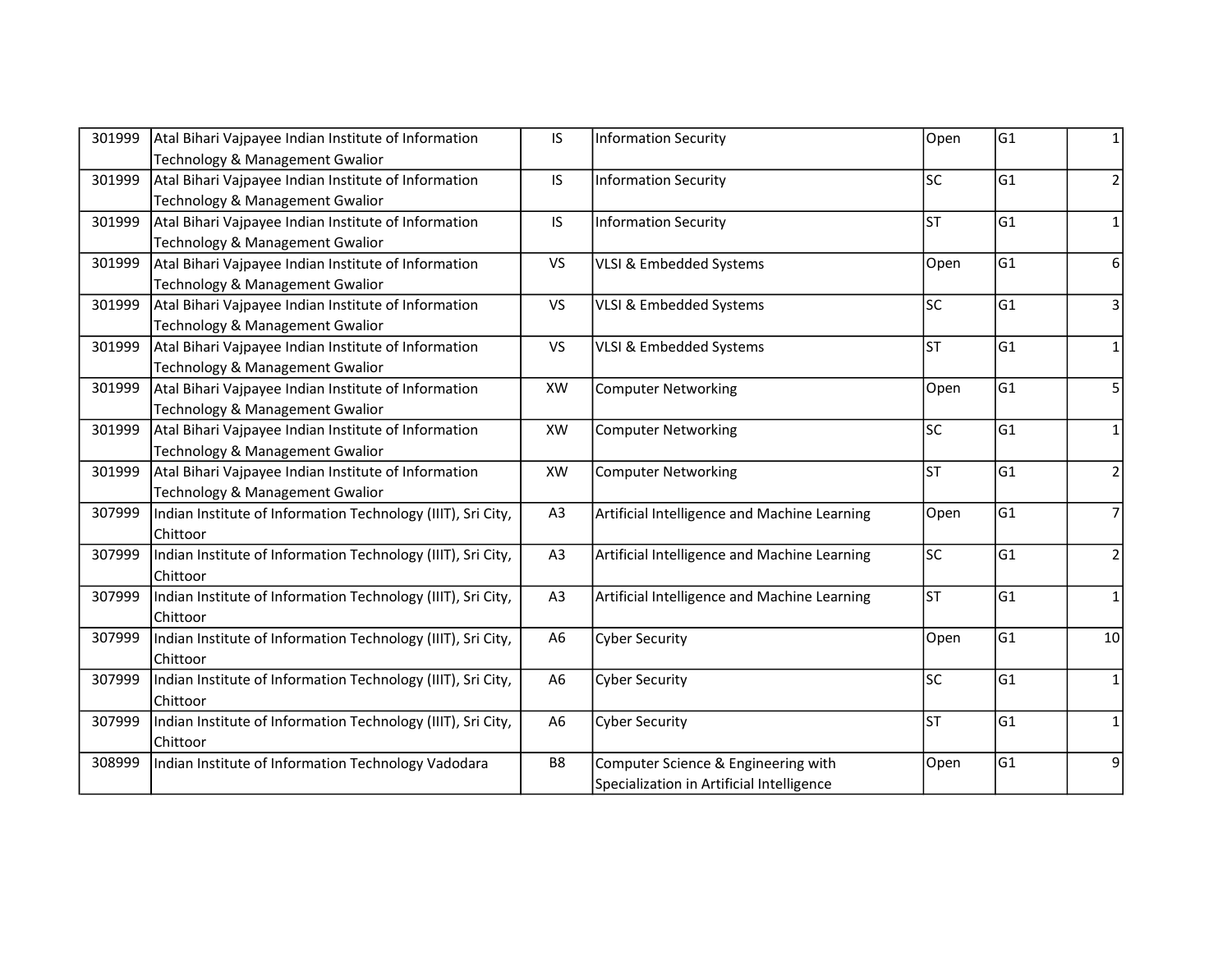| 308999 | Indian Institute of Information Technology Vadodara   | B8                                | Computer Science & Engineering with              | lsc            | G1             | 3              |
|--------|-------------------------------------------------------|-----------------------------------|--------------------------------------------------|----------------|----------------|----------------|
|        |                                                       |                                   | Specialization in Artificial Intelligence        |                |                |                |
| 308999 | Indian Institute of Information Technology Vadodara   | B <sub>8</sub>                    | Computer Science & Engineering with              | lst            | lG1            | $\overline{2}$ |
|        |                                                       |                                   | Specialization in Artificial Intelligence        |                |                |                |
| 308999 | Indian Institute of Information Technology Vadodara   | B <sub>9</sub>                    | Computer Science & Engineering with              | Open           | G1             | 4              |
|        |                                                       |                                   | Specialization in Data Science                   |                |                |                |
| 308999 | Indian Institute of Information Technology Vadodara   | B <sub>9</sub>                    | Computer Science & Engineering with              | lsc            | G1             | 1              |
|        |                                                       |                                   | Specialization in Data Science                   |                |                |                |
| 308999 | Indian Institute of Information Technology Vadodara   | B <sub>9</sub>                    | Computer Science & Engineering with              | <b>ST</b>      | G1             | $\overline{2}$ |
|        |                                                       |                                   | Specialization in Data Science                   |                |                |                |
| 308999 | Indian Institute of Information Technology Vadodara   | D <sub>1</sub>                    | Electronics and Communication Engineering with   | Open           | G1             | 23             |
|        |                                                       |                                   | Specialization in Information and Communication  |                |                |                |
|        |                                                       |                                   | Technology                                       |                |                |                |
| 308999 | Indian Institute of Information Technology Vadodara   | D <sub>1</sub>                    | Electronics and Communication Engineering with   | <b>SC</b>      | G1             | 5              |
|        |                                                       |                                   | Specialization in Information and Communication  |                |                |                |
|        |                                                       |                                   | Technology                                       |                |                |                |
| 308999 | Indian Institute of Information Technology Vadodara   | D <sub>1</sub>                    | Electronics and Communication Engineering with   | Ist            | G1             | $\overline{2}$ |
|        |                                                       |                                   | Specialization in Information and Communication  |                |                |                |
|        |                                                       |                                   | Technology                                       |                |                |                |
| 309999 | Indian Institute of Information Technology, Allahabad | BI                                | <b>Bio-informatics</b>                           | lsc            | G1             | 1              |
| 309999 | Indian Institute of Information Technology, Allahabad | BI                                | <b>Bio-informatics</b>                           | lsт            | G <sub>1</sub> | $\overline{2}$ |
| 309999 | Indian Institute of Information Technology, Allahabad | EF                                | Electronics and Communication Engineering        | Open           | G <sub>1</sub> | $\mathbf{1}$   |
| 309999 | Indian Institute of Information Technology, Allahabad | EF                                | <b>Electronics and Communication Engineering</b> | lsc            | G <sub>1</sub> | $\overline{2}$ |
| 309999 | Indian Institute of Information Technology, Allahabad | EF                                | Electronics and Communication Engineering        | lst            | G <sub>1</sub> |                |
| 309999 | Indian Institute of Information Technology, Allahabad | $\mathsf{I}\mathsf{T}$            | Information Technology                           | <b>EWS</b>     | G <sub>1</sub> |                |
| 309999 | Indian Institute of Information Technology, Allahabad | $\mathsf{I}\mathsf{T}$            | <b>Information Technology</b>                    | <b>OBC-NCL</b> | G1             | $\mathbf{1}$   |
| 309999 | Indian Institute of Information Technology, Allahabad | $\ensuremath{\mathsf{IT}}\xspace$ | <b>Information Technology</b>                    | Open           | G <sub>1</sub> | $\overline{2}$ |
| 309999 | Indian Institute of Information Technology, Allahabad | $\ensuremath{\mathsf{IT}}\xspace$ | Information Technology                           | lsc            | G <sub>1</sub> | $\overline{2}$ |
| 309999 | Indian Institute of Information Technology, Allahabad | $\mathsf{I}\mathsf{T}$            | Information Technology                           | lst            | G <sub>1</sub> | $\overline{7}$ |
| 310999 | Indian Institute of Information Technology, Design &  | A7                                | Computer Science and Engineering with            | Open           | G1             |                |
|        | Manufacturing Kancheepuram, Chennai                   |                                   | Specialization in Data Science and Artificial    |                |                |                |
|        |                                                       |                                   | Intelligence                                     |                |                |                |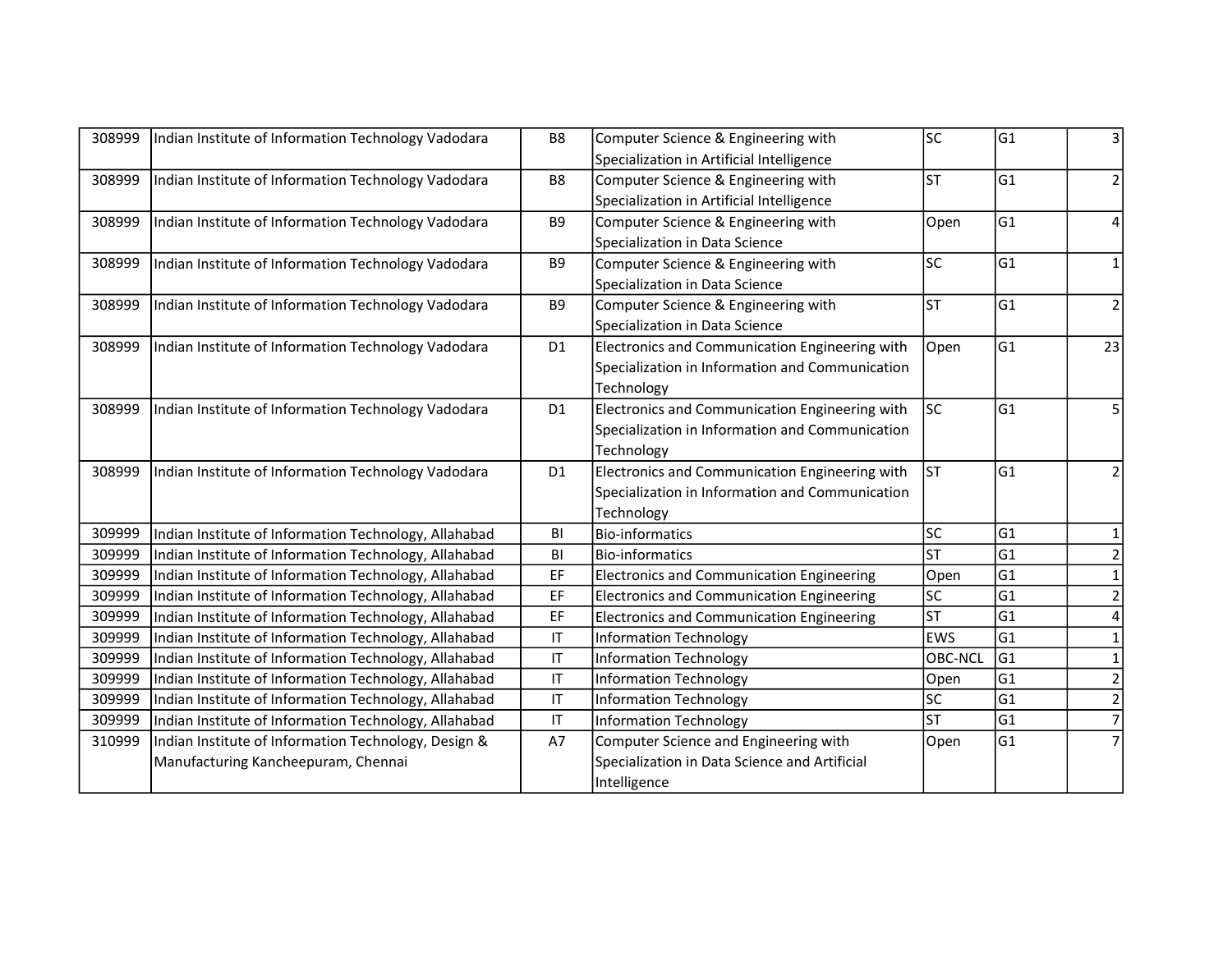| 310999 | Indian Institute of Information Technology, Design & | A7             | Computer Science and Engineering with          | lsc       | G1             | 2              |
|--------|------------------------------------------------------|----------------|------------------------------------------------|-----------|----------------|----------------|
|        | Manufacturing Kancheepuram, Chennai                  |                | Specialization in Data Science and Artificial  |           |                |                |
|        |                                                      |                | Intelligence                                   |           |                |                |
| 310999 | Indian Institute of Information Technology, Design & | A7             | Computer Science and Engineering with          | lsт       | lG1            | $\mathbf{1}$   |
|        | Manufacturing Kancheepuram, Chennai                  |                | Specialization in Data Science and Artificial  |           |                |                |
|        |                                                      |                | Intelligence                                   |           |                |                |
| 310999 | Indian Institute of Information Technology, Design & | A8             | Electronics and Communication Engineering with | Open      | G1             | 6              |
|        | Manufacturing Kancheepuram, Chennai                  |                | Specialization in Microelectronics and VLSI    |           |                |                |
|        |                                                      |                | Systems                                        |           |                |                |
| 310999 | Indian Institute of Information Technology, Design & | A8             | Electronics and Communication Engineering with | <b>SC</b> | G1             |                |
|        | Manufacturing Kancheepuram, Chennai                  |                | Specialization in Microelectronics and VLSI    |           |                |                |
|        |                                                      |                | Systems                                        |           |                |                |
| 310999 | Indian Institute of Information Technology, Design & | A8             | Electronics and Communication Engineering with | lsт       | G1             | 2              |
|        | Manufacturing Kancheepuram, Chennai                  |                | Specialization in Microelectronics and VLSI    |           |                |                |
|        |                                                      |                | Systems                                        |           |                |                |
| 310999 | Indian Institute of Information Technology, Design & | <b>B1</b>      | Electronics and Communication Engineering with | Open      | G1             | 13             |
|        | Manufacturing Kancheepuram, Chennai                  |                | Specialization in Communication Systems        |           |                |                |
| 310999 | Indian Institute of Information Technology, Design & | <b>B1</b>      | Electronics and Communication Engineering with | lsc       | lG1            | 2              |
|        | Manufacturing Kancheepuram, Chennai                  |                | Specialization in Communication Systems        |           |                |                |
| 310999 | Indian Institute of Information Technology, Design & | <b>B1</b>      | Electronics and Communication Engineering with | <b>ST</b> | G1             | $\overline{2}$ |
|        | Manufacturing Kancheepuram, Chennai                  |                | Specialization in Communication Systems        |           |                |                |
| 310999 | Indian Institute of Information Technology, Design & | <b>B2</b>      | Mechanical Engineering with Specialization in  | Open      | G1             | 9              |
|        | Manufacturing Kancheepuram, Chennai                  |                | <b>Mechanical Systems Design</b>               |           |                |                |
| 310999 | Indian Institute of Information Technology, Design & | <b>B2</b>      | Mechanical Engineering with Specialization in  | lsc       | G1             | $\overline{2}$ |
|        | Manufacturing Kancheepuram, Chennai                  |                | <b>Mechanical Systems Design</b>               |           |                |                |
| 310999 | Indian Institute of Information Technology, Design & | <b>B2</b>      | Mechanical Engineering with Specialization in  | lsт       | G1             | $\overline{2}$ |
|        | Manufacturing Kancheepuram, Chennai                  |                | <b>Mechanical Systems Design</b>               |           |                |                |
| 310999 | Indian Institute of Information Technology, Design & | B <sub>3</sub> | Mechanical Engineering with Specialization in  | Open      | G1             | 10             |
|        | Manufacturing Kancheepuram, Chennai                  |                | <b>Smart Manufacturing</b>                     |           |                |                |
| 310999 | Indian Institute of Information Technology, Design & | B <sub>3</sub> | Mechanical Engineering with Specialization in  | <b>SC</b> | G <sub>1</sub> | 3              |
|        | Manufacturing Kancheepuram, Chennai                  |                | <b>Smart Manufacturing</b>                     |           |                |                |
| 310999 | Indian Institute of Information Technology, Design & | B <sub>3</sub> | Mechanical Engineering with Specialization in  | <b>ST</b> | G1             | $\mathbf{1}$   |
|        | Manufacturing Kancheepuram, Chennai                  |                | <b>Smart Manufacturing</b>                     |           |                |                |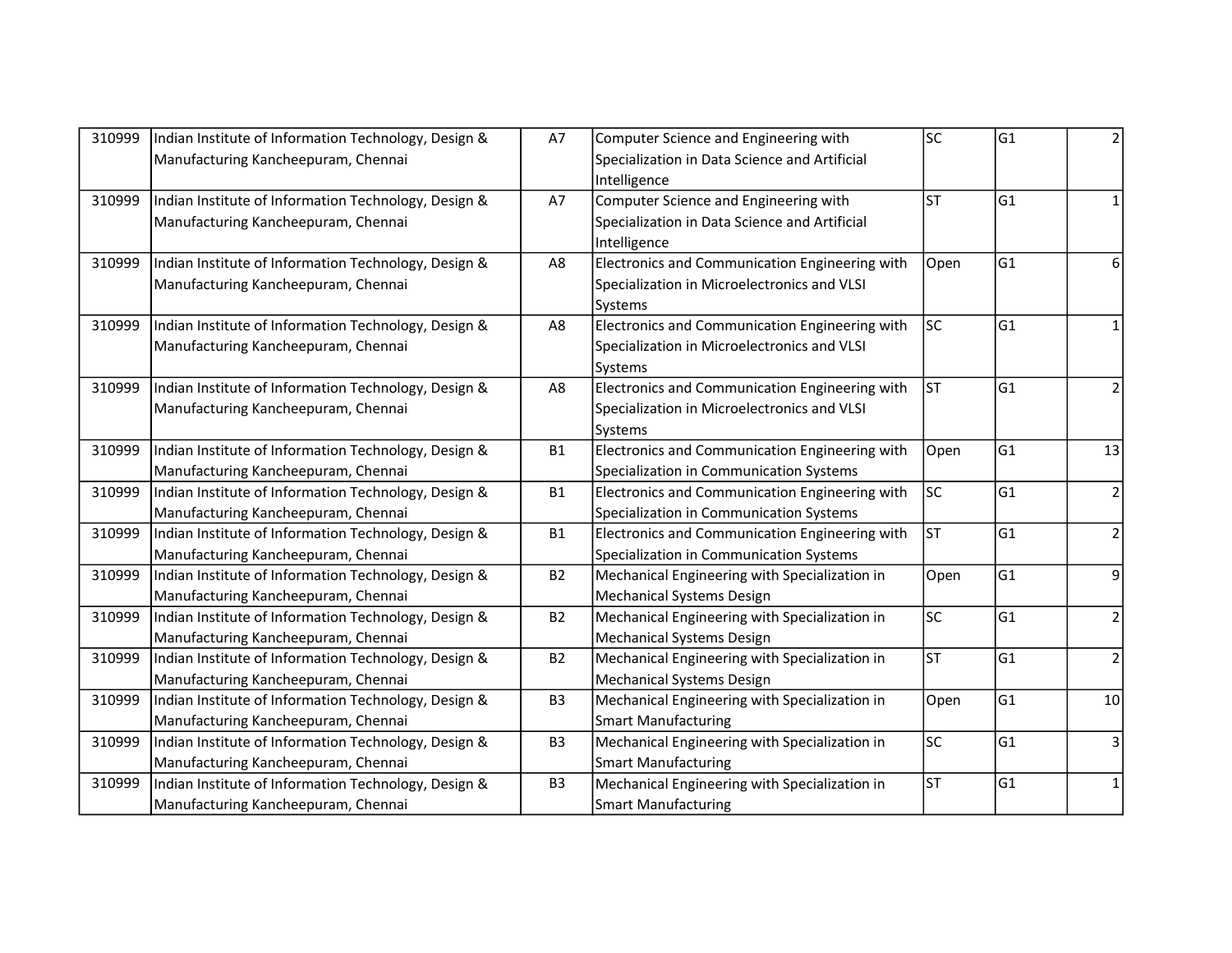| 311999 | Pt. Dwarka Prasad Mishra Indian Institute of Information<br>Technology, Design & Manufacturing Jabalpur | EF        | <b>Electronics and Communication Engineering</b> | Open | G1  | 17             |
|--------|---------------------------------------------------------------------------------------------------------|-----------|--------------------------------------------------|------|-----|----------------|
| 311999 | Pt. Dwarka Prasad Mishra Indian Institute of Information<br>Technology, Design & Manufacturing Jabalpur | EF        | <b>Electronics and Communication Engineering</b> | lsc  | lG1 | 5              |
| 311999 | Pt. Dwarka Prasad Mishra Indian Institute of Information<br>Technology, Design & Manufacturing Jabalpur | EF        | <b>Electronics and Communication Engineering</b> | lsт  | lG1 | $\overline{2}$ |
| 311999 | Pt. Dwarka Prasad Mishra Indian Institute of Information<br>Technology, Design & Manufacturing Jabalpur | HA        | Mechatronics                                     | Open | G1  | 6              |
| 311999 | Pt. Dwarka Prasad Mishra Indian Institute of Information<br>Technology, Design & Manufacturing Jabalpur | <b>HA</b> | <b>I</b> Mechatronics                            | lsc  | lG1 | $\mathbf{1}$   |
| 311999 | Pt. Dwarka Prasad Mishra Indian Institute of Information<br>Technology, Design & Manufacturing Jabalpur | HA        | <b>Mechatronics</b>                              | lst  | lG1 | 1              |
| 311999 | Pt. Dwarka Prasad Mishra Indian Institute of Information<br>Technology, Design & Manufacturing Jabalpur | ME        | <b>Mechanical Engineering</b>                    | Open | G1  | 13             |
| 311999 | Pt. Dwarka Prasad Mishra Indian Institute of Information<br>Technology, Design & Manufacturing Jabalpur | ME        | <b>Mechanical Engineering</b>                    | lsc  | G1  | $\mathbf{1}$   |
| 311999 | Pt. Dwarka Prasad Mishra Indian Institute of Information<br>Technology, Design & Manufacturing Jabalpur | ME        | Mechanical Engineering                           | lst  | lG1 | 1              |
| 311999 | Pt. Dwarka Prasad Mishra Indian Institute of Information<br>Technology, Design & Manufacturing Jabalpur | XG        | Computer Science & Engineering                   | Open | G1  | 19             |
| 311999 | Pt. Dwarka Prasad Mishra Indian Institute of Information<br>Technology, Design & Manufacturing Jabalpur | XG        | Computer Science & Engineering                   | lsc  | lG1 | $\overline{2}$ |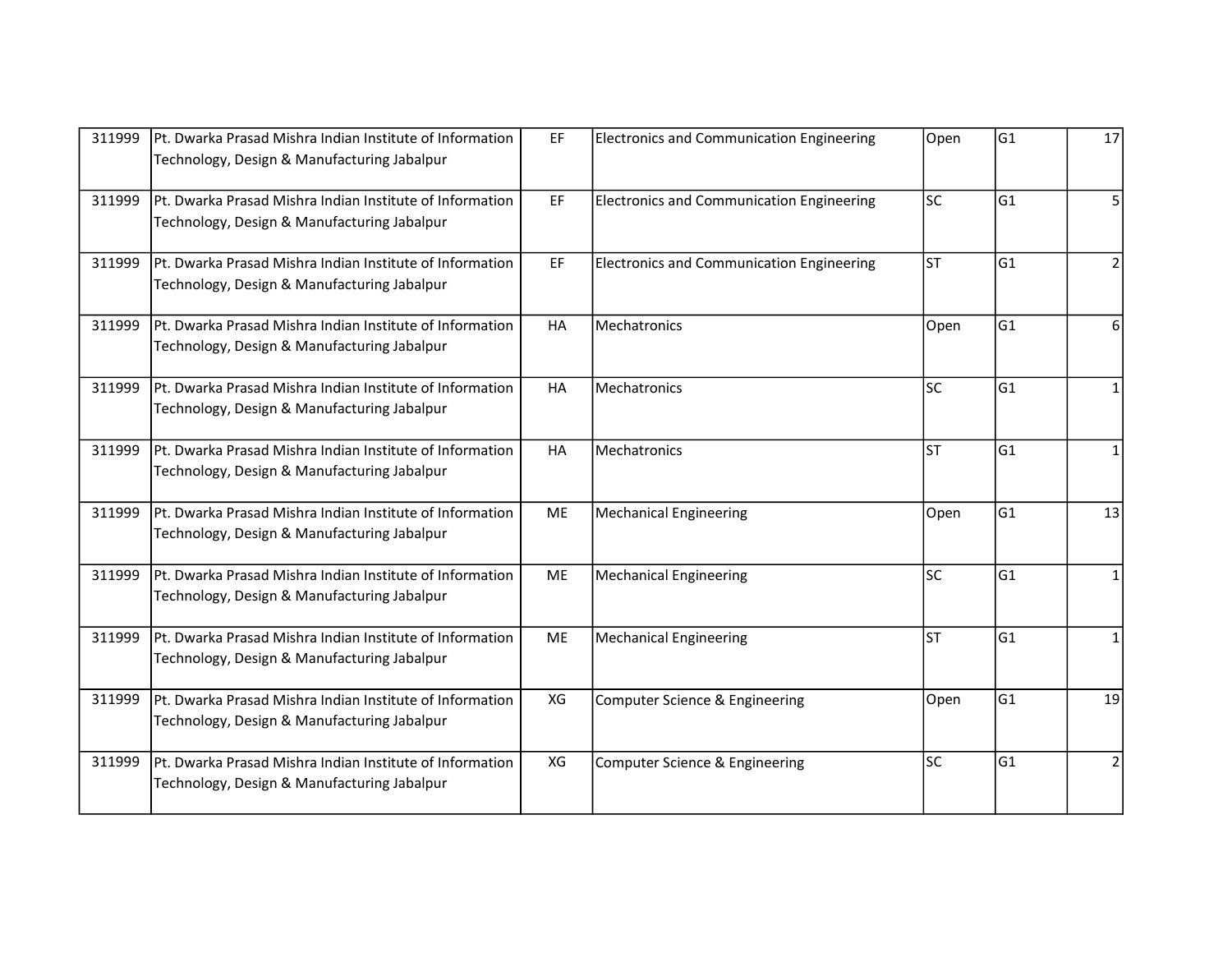| 311999 | Pt. Dwarka Prasad Mishra Indian Institute of Information | XG        | Computer Science & Engineering | lst        | G1  | 3               |
|--------|----------------------------------------------------------|-----------|--------------------------------|------------|-----|-----------------|
|        | Technology, Design & Manufacturing Jabalpur              |           |                                |            |     |                 |
| 311999 | Pt. Dwarka Prasad Mishra Indian Institute of Information | ZH        | <b>Smart Manufacturing</b>     | Open       | lG1 | 7               |
|        | Technology, Design & Manufacturing Jabalpur              |           |                                |            |     |                 |
|        |                                                          |           |                                |            |     |                 |
| 311999 | Pt. Dwarka Prasad Mishra Indian Institute of Information | ZH        | <b>Smart Manufacturing</b>     | lsc        | lG1 | $\overline{2}$  |
|        | Technology, Design & Manufacturing Jabalpur              |           |                                |            |     |                 |
| 311999 | Pt. Dwarka Prasad Mishra Indian Institute of Information | ZH        | <b>Smart Manufacturing</b>     | lst        | lG1 | 1               |
|        | Technology, Design & Manufacturing Jabalpur              |           |                                |            |     |                 |
|        |                                                          |           |                                |            |     |                 |
| 314999 | Indian Institute of Information Technology Srirangam,    | VI        | <b>VLSI Systems</b>            | Open       | lG1 | 16              |
|        | Tiruchirappalli                                          |           |                                |            |     |                 |
| 314999 | Indian Institute of Information Technology Srirangam,    | VI        | <b>VLSI Systems</b>            | lsc        | G1  | 3               |
|        | Tiruchirappalli                                          |           |                                |            |     |                 |
| 314999 | Indian Institute of Information Technology Srirangam,    | VI        | <b>VLSI Systems</b>            | lsт        | G1  | $\overline{2}$  |
|        | Tiruchirappalli                                          |           |                                |            |     |                 |
| 314999 | Indian Institute of Information Technology Srirangam,    | XG        | Computer Science & Engineering | OBC-NCL    | G1  | 1               |
|        | Tiruchirappalli                                          |           |                                |            |     |                 |
| 314999 | Indian Institute of Information Technology Srirangam,    | XG        | Computer Science & Engineering | Open       | G1  | 15              |
|        | Tiruchirappalli                                          |           |                                |            |     |                 |
| 314999 | Indian Institute of Information Technology Srirangam,    | XG        | Computer Science & Engineering | lsc        | G1  | 3               |
|        | Tiruchirappalli                                          |           |                                |            |     |                 |
| 314999 | Indian Institute of Information Technology Srirangam,    | XG        | Computer Science & Engineering | lst        | lG1 | $\overline{2}$  |
|        | Tiruchirappalli                                          |           |                                |            |     |                 |
| 315999 | Indian Institute of Information Technology, Lucknow      | <b>XS</b> | <b>Computer Science</b>        | <b>EWS</b> | G1  | 1               |
| 315999 | Indian Institute of Information Technology, Lucknow      | <b>XS</b> | Computer Science               | Open       | lG1 | $\mathbf 2$     |
| 315999 | Indian Institute of Information Technology, Lucknow      | <b>XS</b> | Computer Science               | lsc        | G1  | $\overline{3}$  |
| 315999 | Indian Institute of Information Technology, Lucknow      | <b>XS</b> | Computer Science               | lst        | G1  | $\overline{2}$  |
| 317999 | Indian Institute of Information Technology, Design and   | A4        | Electronic System Design       | Open       | G1  | $\overline{12}$ |
|        | Manufacturing, Kurnool                                   |           |                                |            |     |                 |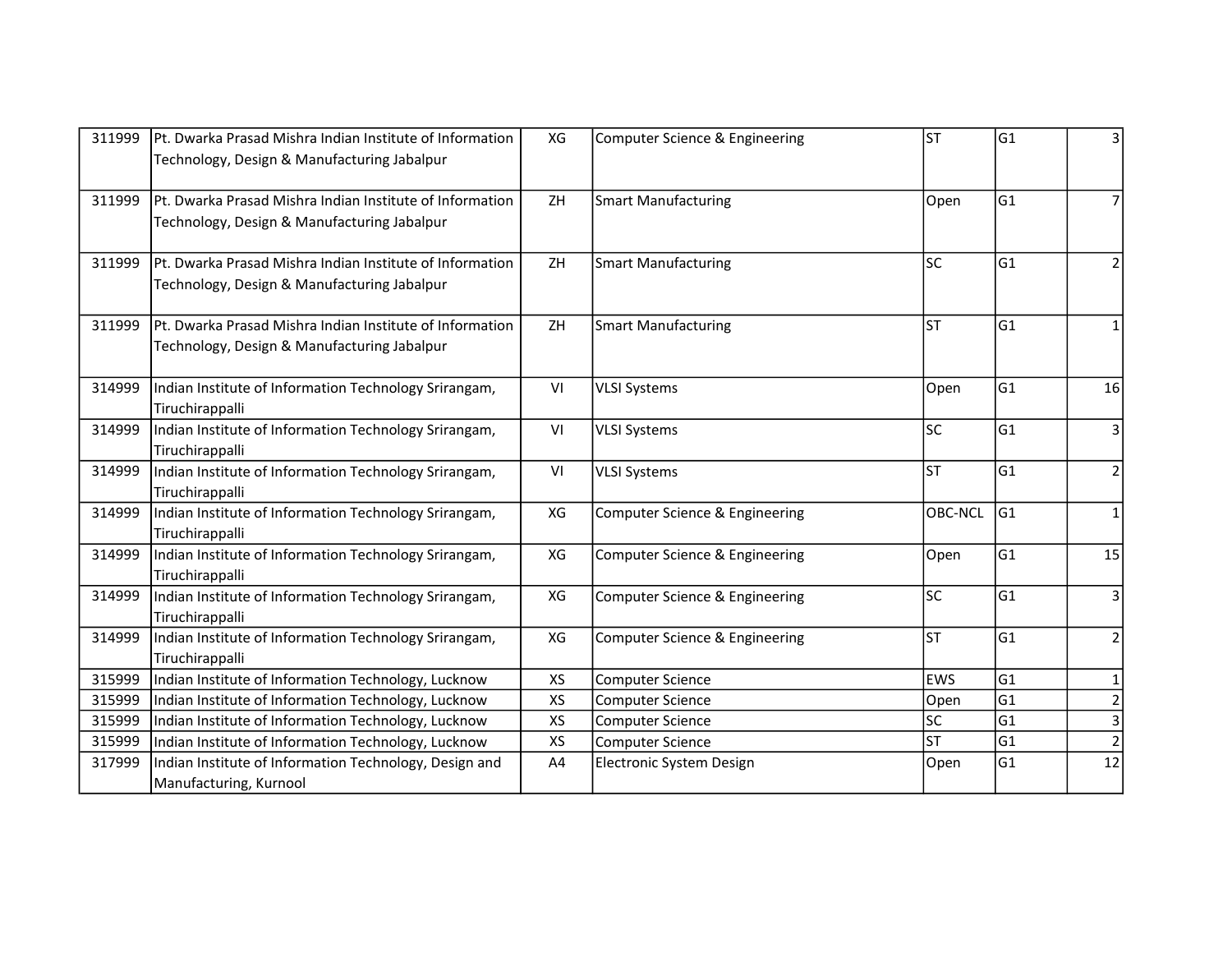| 317999 | Indian Institute of Information Technology, Design and | A4 | Electronic System Design                         | lsc       | G1             | 2              |
|--------|--------------------------------------------------------|----|--------------------------------------------------|-----------|----------------|----------------|
|        | Manufacturing, Kurnool                                 |    |                                                  |           |                |                |
| 317999 | Indian Institute of Information Technology, Design and | A4 | Electronic System Design                         | lst       | G1             | $\mathbf{1}$   |
|        | Manufacturing, Kurnool                                 |    |                                                  |           |                |                |
| 317999 | Indian Institute of Information Technology, Design and | DH | Computer Science and Engineering with            | Open      | G1             | 10             |
|        | Manufacturing, Kurnool                                 |    | specialization in Data Analytics and Decision    |           |                |                |
|        |                                                        |    | <b>Sciences</b>                                  |           |                |                |
| 317999 | Indian Institute of Information Technology, Design and | DH | Computer Science and Engineering with            | lsc       | G1             | $\overline{2}$ |
|        | Manufacturing, Kurnool                                 |    | specialization in Data Analytics and Decision    |           |                |                |
|        |                                                        |    | <b>Sciences</b>                                  |           |                |                |
| 317999 | Indian Institute of Information Technology, Design and | DH | Computer Science and Engineering with            | lst       | G1             | $\mathbf{1}$   |
|        | Manufacturing, Kurnool                                 |    | specialization in Data Analytics and Decision    |           |                |                |
|        |                                                        |    | <b>Sciences</b>                                  |           |                |                |
| 317999 | Indian Institute of Information Technology, Design and | ZH | <b>Smart Manufacturing</b>                       | Open      | G1             | 10             |
|        | Manufacturing, Kurnool                                 |    |                                                  |           |                |                |
| 317999 | Indian Institute of Information Technology, Design and | ZH | <b>Smart Manufacturing</b>                       | lsc       | G1             | 3              |
|        | Manufacturing, Kurnool                                 |    |                                                  |           |                |                |
| 317999 | Indian Institute of Information Technology, Design and | ZH | Smart Manufacturing                              | lsт       | G1             | $\mathbf{1}$   |
|        | Manufacturing, Kurnool                                 |    |                                                  |           |                |                |
| 321999 | Indian Institute of Information Technology, Pune       | EF | <b>Electronics and Communication Engineering</b> | Open      | G1             | 6              |
| 321999 | Indian Institute of Information Technology, Pune       | EF | <b>Electronics and Communication Engineering</b> | <b>SC</b> | G <sub>1</sub> | 2              |
| 321999 | Indian Institute of Information Technology, Pune       | EF | <b>Electronics and Communication Engineering</b> | lst       | G1             | $\mathbf{1}$   |
| 321999 | Indian Institute of Information Technology, Pune       | XG | Computer Science & Engineering                   | OBC-NCL   | G <sub>1</sub> | $\overline{2}$ |
| 321999 | Indian Institute of Information Technology, Pune       | XG | Computer Science & Engineering                   | Open      | G1             | $\overline{2}$ |
| 321999 | Indian Institute of Information Technology, Pune       | XG | Computer Science & Engineering                   | lsc       | G1             | $\overline{2}$ |
| 321999 | Indian Institute of Information Technology, Pune       | XG | Computer Science & Engineering                   | <b>ST</b> | G1             | $\mathbf{1}$   |
| 322999 | Indian Institute of Information Technology, Bhagalpur, | SB | Signal Processing and Machine Learning           | Open      | G1             | 4              |
|        | <b>Bihar</b>                                           |    |                                                  |           |                |                |
| 322999 | Indian Institute of Information Technology, Bhagalpur, | SB | Signal Processing and Machine Learning           | lsc       | G1             | $\mathbf{1}$   |
|        | Bihar                                                  |    |                                                  |           |                |                |
| 322999 | Indian Institute of Information Technology, Bhagalpur, | ZY | Artificial Intelligence & Data Science           | Open      | G1             | 1              |
|        | Bihar                                                  |    |                                                  |           |                |                |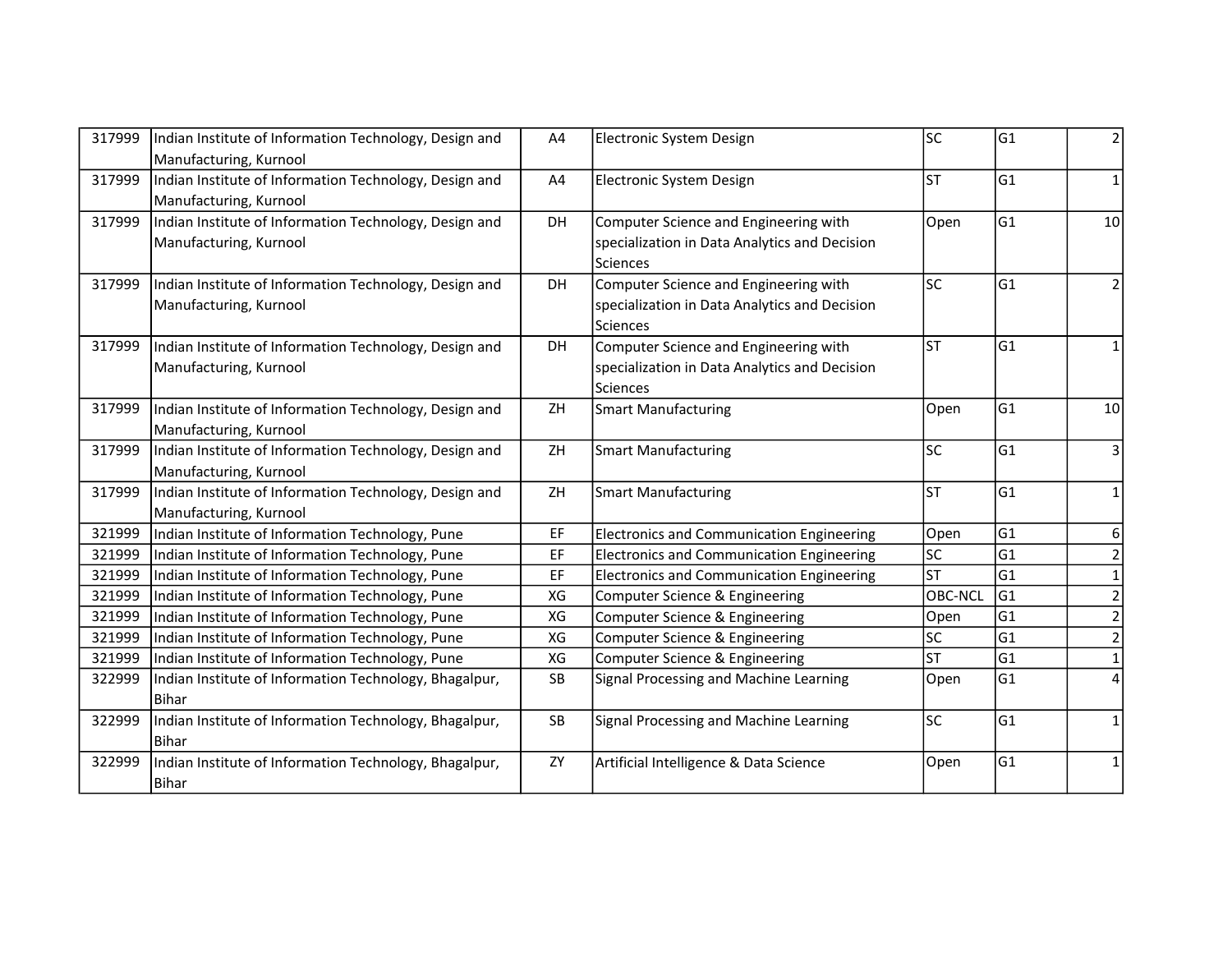| 322999 | Indian Institute of Information Technology, Bhagalpur,<br>Bihar             | ΖY                                                                                                  | Artificial Intelligence & Data Science | lsc       | G1  | 1              |
|--------|-----------------------------------------------------------------------------|-----------------------------------------------------------------------------------------------------|----------------------------------------|-----------|-----|----------------|
| 322999 | Indian Institute of Information Technology, Bhagalpur,<br><b>Bihar</b>      | ZY                                                                                                  | Artificial Intelligence & Data Science | lst       | G1  | $\mathbf{1}$   |
| 322999 | Indian Institute of Information Technology, Bhagalpur,<br><b>Bihar</b>      | ZZ                                                                                                  | Electric Vehicle Technology            | Open      | G1  | 4              |
| 322999 | Indian Institute of Information Technology, Bhagalpur,<br><b>Bihar</b>      | ZZ                                                                                                  | <b>Electric Vehicle Technology</b>     | lsc       | lG1 | $\mathbf{1}$   |
| 408999 | National Institute of Electronics and Information<br>Technology, Aurangabad | ET                                                                                                  | Electronics Design & Technology        | Open      | G1  | 18             |
| 408999 | National Institute of Electronics and Information<br>Technology, Aurangabad | ET                                                                                                  | Electronics Design & Technology        | lsc       | G1  | 2              |
| 408999 | National Institute of Electronics and Information<br>Technology, Aurangabad | ET                                                                                                  | Electronics Design & Technology        | lsт       | G1  | $\overline{2}$ |
| 409999 | National Institute of Foundry & Forge Technology, Hatia,<br>Ranchi          | EV                                                                                                  | <b>Environmental Engineering</b>       | Open      | G1  | 8              |
| 409999 | National Institute of Foundry & Forge Technology, Hatia,<br>Ranchi          | EV                                                                                                  | <b>Environmental Engineering</b>       | lsc       | G1  | $\overline{3}$ |
| 409999 | National Institute of Foundry & Forge Technology, Hatia,<br>Ranchi          | EV                                                                                                  | <b>Environmental Engineering</b>       | lst       | G1  | $\mathbf 2$    |
| 409999 | National Institute of Foundry & Forge Technology, Hatia,<br>Ranchi          | $\mathsf{FF}% _{0}$                                                                                 | Foundry Forge Technology               | Open      | lG1 | 24             |
| 409999 | National Institute of Foundry & Forge Technology, Hatia,<br>Ranchi          | $\mathsf{FF}% _{0}\left( \mathcal{F}_{0}\right) =\mathsf{FF}_{0}\left( \mathcal{F}_{0}\right)$      | Foundry Forge Technology               | lsc       | G1  | 4              |
| 409999 | National Institute of Foundry & Forge Technology, Hatia,<br>Ranchi          | $\mathsf{FF}% _{0}\left( \mathcal{F}_{0}\right) \equiv\mathsf{FF}_{0}\left( \mathcal{F}_{0}\right)$ | Foundry Forge Technology               | <b>ST</b> | G1  | 3              |
| 409999 | National Institute of Foundry & Forge Technology, Hatia,<br>Ranchi          | <b>MS</b>                                                                                           | Material Science & Engineering         | Open      | G1  | 23             |
| 409999 | National Institute of Foundry & Forge Technology, Hatia,<br>Ranchi          | <b>MS</b>                                                                                           | Material Science & Engineering         | lsc       | G1  | 6              |
| 409999 | National Institute of Foundry & Forge Technology, Hatia,<br>Ranchi          | <b>MS</b>                                                                                           | Material Science & Engineering         | lst       | G1  | $\overline{2}$ |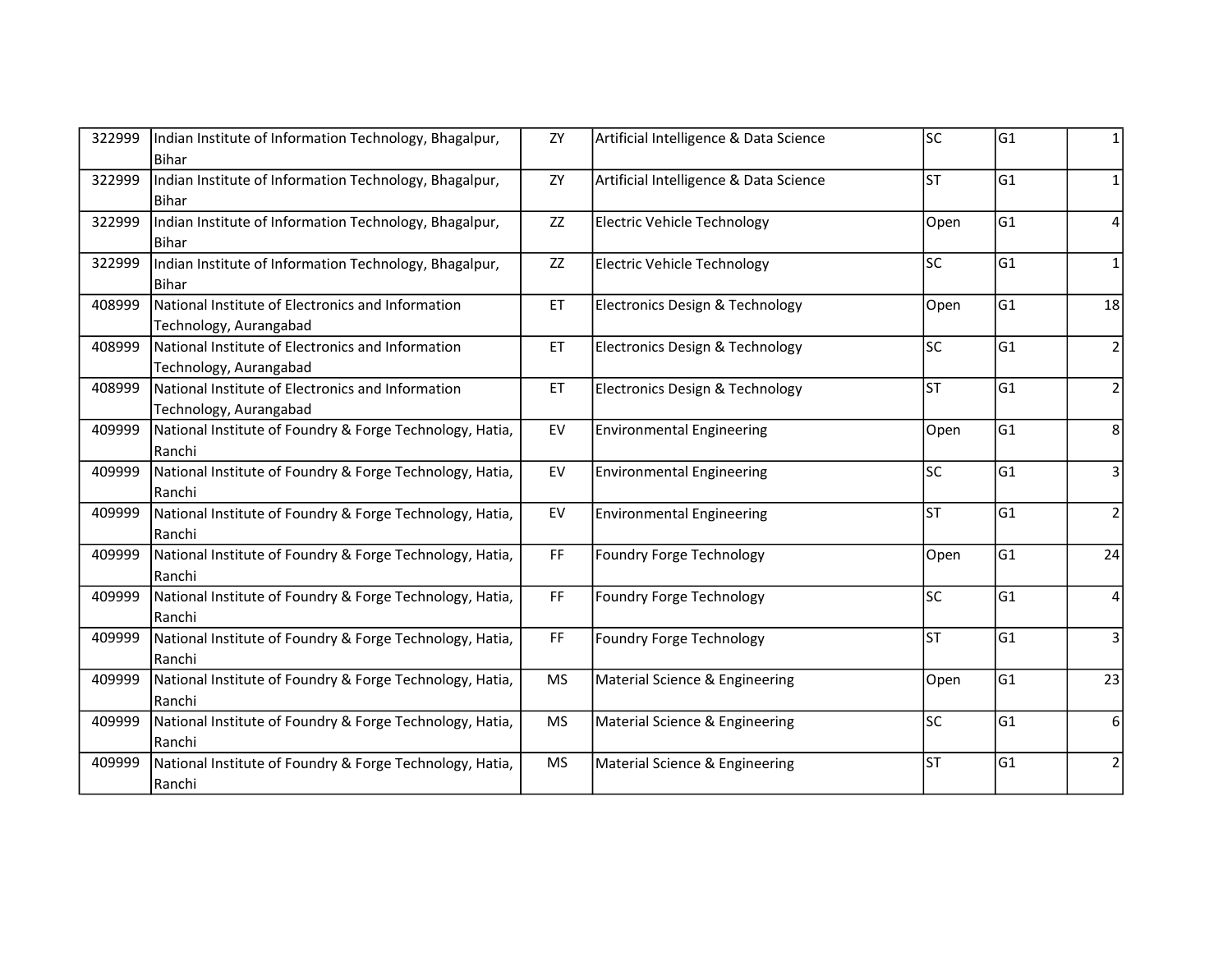| 409999 | National Institute of Foundry & Forge Technology, Hatia,<br>Ranchi | MU        | <b>Manufacturing Engineering</b>                 | Open      | G1  | 28             |
|--------|--------------------------------------------------------------------|-----------|--------------------------------------------------|-----------|-----|----------------|
| 409999 | National Institute of Foundry & Forge Technology, Hatia,<br>Ranchi | MU        | <b>Manufacturing Engineering</b>                 | lsc       | G1  | 6              |
| 409999 | National Institute of Foundry & Forge Technology, Hatia,<br>Ranchi | MU        | <b>Manufacturing Engineering</b>                 | lst       | lG1 | 3              |
| 410999 | Sant Longowal Institute of Engineering and Technology              | CE        | <b>Chemical Engineering</b>                      | Open      | lG1 | 12             |
| 410999 | Sant Longowal Institute of Engineering and Technology              | CE        | <b>Chemical Engineering</b>                      | lsc       | G1  | $\mathbf 2$    |
| 410999 | Sant Longowal Institute of Engineering and Technology              | CE        | <b>Chemical Engineering</b>                      | lst       | lG1 | $\mathbf{1}$   |
| 410999 | Sant Longowal Institute of Engineering and Technology              | EF        | <b>Electronics and Communication Engineering</b> | Open      | G1  | 14             |
| 410999 | Sant Longowal Institute of Engineering and Technology              | EF        | <b>Electronics and Communication Engineering</b> | lsc       | G1  | 4              |
| 410999 | Sant Longowal Institute of Engineering and Technology              | EF        | <b>Electronics and Communication Engineering</b> | lsт       | G1  | 1              |
| 410999 | Sant Longowal Institute of Engineering and Technology              | <b>FD</b> | Food Engineering & Technology                    | Open      | G1  | 17             |
| 410999 | Sant Longowal Institute of Engineering and Technology              | FD.       | Food Engineering & Technology                    | lsc       | lG1 | 4              |
| 410999 | Sant Longowal Institute of Engineering and Technology              | <b>FD</b> | Food Engineering & Technology                    | lsт       | G1  | $\overline{2}$ |
| 410999 | Sant Longowal Institute of Engineering and Technology              | IK        | Instrumentation & Control Engineering            | Open      | lG1 | 12             |
| 410999 | Sant Longowal Institute of Engineering and Technology              | IK        | Instrumentation & Control Engineering            | lsc       | G1  | $\overline{2}$ |
| 410999 | Sant Longowal Institute of Engineering and Technology              | IK        | Instrumentation & Control Engineering            | <b>ST</b> | G1  | 1              |
| 410999 | Sant Longowal Institute of Engineering and Technology              | MY        | Manufacturing System Engineering                 | Open      | G1  | 19             |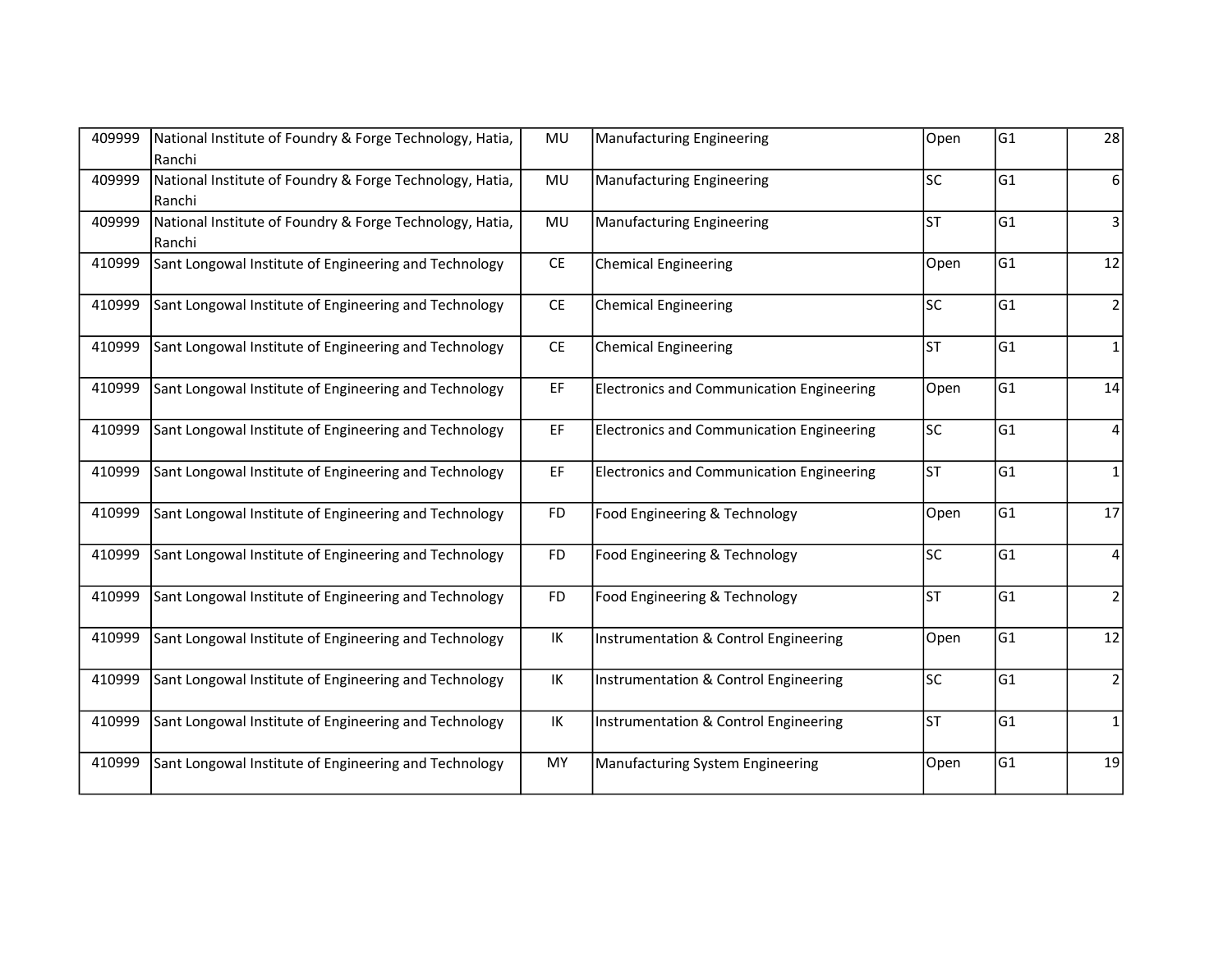| 410999 | Sant Longowal Institute of Engineering and Technology | MY | Manufacturing System Engineering                         | lsc       | G1             | 4              |
|--------|-------------------------------------------------------|----|----------------------------------------------------------|-----------|----------------|----------------|
| 410999 | Sant Longowal Institute of Engineering and Technology | MY | Manufacturing System Engineering                         | <b>ST</b> | G1             | $\overline{2}$ |
| 410999 | Sant Longowal Institute of Engineering and Technology | WF | <b>Welding &amp; Fabrication</b>                         | Open      | G1             | $11\,$         |
| 410999 | Sant Longowal Institute of Engineering and Technology | WF | Welding & Fabrication                                    | lsc       | lG1            | $\overline{2}$ |
| 410999 | Sant Longowal Institute of Engineering and Technology | WF | <b>Welding &amp; Fabrication</b>                         | lsт       | G1             | $\mathbf{1}$   |
| 410999 | Sant Longowal Institute of Engineering and Technology | XG | Computer Science & Engineering                           | Open      | G <sub>1</sub> | 15             |
| 410999 | Sant Longowal Institute of Engineering and Technology | XG | Computer Science & Engineering                           | lsc       | G1             | 3              |
| 410999 | Sant Longowal Institute of Engineering and Technology | XG | Computer Science & Engineering                           | lsт       | lG1            | $\overline{2}$ |
| 413999 | School of Planning and Architecture, Bhopal           | EA | M.Plan. (Environmental Planning)                         | Open      | G1             | 2              |
| 413999 | School of Planning and Architecture, Bhopal           | EA | M.Plan. (Environmental Planning)                         | <b>ST</b> | G1             | $\mathbf{1}$   |
| 413999 | School of Planning and Architecture, Bhopal           | LA | M.Arch. (Landscape)                                      | Open      | G1             | 3              |
| 413999 | School of Planning and Architecture, Bhopal           | LA | M.Arch. (Landscape)                                      | ST        | G1             | $\mathbf{1}$   |
| 413999 | School of Planning and Architecture, Bhopal           | TB | M.Plan. (Transport Planning and Logistics<br>Management) | lsc       | G1             | $\overline{2}$ |
| 413999 | School of Planning and Architecture, Bhopal           | TB | M.Plan. (Transport Planning and Logistics<br>Management) | <b>ST</b> | G1             | 1              |
| 413999 | School of Planning and Architecture, Bhopal           | UC | M.Plan. (Urban and Regional Planning)                    | Open      | lG1            | 1              |
| 413999 | School of Planning and Architecture, Bhopal           | UC | M.Plan. (Urban and Regional Planning)                    | <b>ST</b> | G1             | $\mathbf{1}$   |
| 413999 | School of Planning and Architecture, Bhopal           | ZB | M.Arch. (Conservation)                                   | Open      | G1             | 5              |
| 413999 | School of Planning and Architecture, Bhopal           | ZB | M.Arch. (Conservation)                                   | <b>ST</b> | G1             | $\mathbf{1}$   |
| 415999 | School of Planning & Architecture: Vijayawada         | AR | <b>Architectural Conservation</b>                        | Open      | G1             | $\mathbf 2$    |
| 415999 | School of Planning & Architecture: Vijayawada         | AR | <b>Architectural Conservation</b>                        | lsc       | lG1            | $\mathbf{1}$   |
| 415999 | School of Planning & Architecture: Vijayawada         | AR | <b>Architectural Conservation</b>                        | lst       | G1             | $\mathbf{1}$   |
| 415999 | School of Planning & Architecture: Vijayawada         | BM | <b>Building Engineering and Management</b>               | lsc       | G1             | $\mathbf 1$    |
| 415999 | School of Planning & Architecture: Vijayawada         | ВM | <b>Building Engineering and Management</b>               | <b>ST</b> | G1             | $\mathbf{1}$   |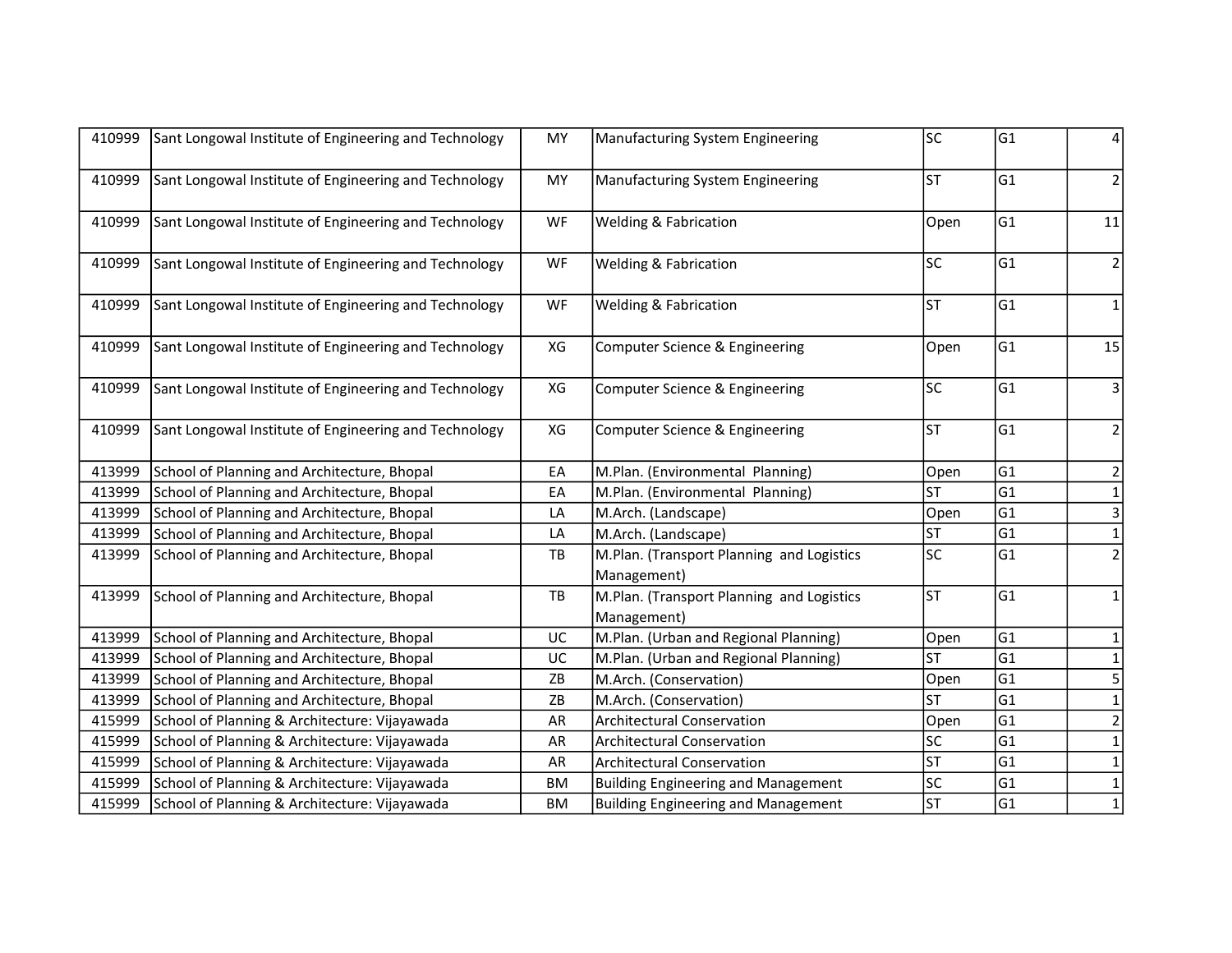| 415999 | School of Planning & Architecture: Vijayawada           | EZ        | Environmental Planning & Management              | <b>ST</b>                | G1              | 1              |
|--------|---------------------------------------------------------|-----------|--------------------------------------------------|--------------------------|-----------------|----------------|
| 415999 | School of Planning & Architecture: Vijayawada           | LP        | Landscape Architecture                           | lsт                      | lG1             | $\mathbf{1}$   |
| 415999 | School of Planning & Architecture: Vijayawada           | <b>SZ</b> | Sustainable Architecture                         | <b>ST</b>                | lG1             | $\mathbf{1}$   |
| 415999 | School of Planning & Architecture: Vijayawada           | TU        | <b>Transport Planning</b>                        | OBC-NCL                  | G1              | $\mathbf{1}$   |
| 415999 | School of Planning & Architecture: Vijayawada           | TU        | <b>Transport Planning</b>                        | lst                      | G1              | $\mathbf 1$    |
| 416999 | Shri Mata Vaishno Devi University, Katra                | EF        | <b>Electronics and Communication Engineering</b> | Open                     | G1              | 14             |
| 416999 | Shri Mata Vaishno Devi University, Katra                | EF        | <b>Electronics and Communication Engineering</b> | lsc                      | G1              | $\mathsf 3$    |
| 416999 | Shri Mata Vaishno Devi University, Katra                | EF        | <b>Electronics and Communication Engineering</b> | lsт                      | G1              | $\mathbf 1$    |
| 416999 | Shri Mata Vaishno Devi University, Katra                | ME        | <b>Mechanical Engineering</b>                    | Open                     | G1              | 15             |
| 416999 | Shri Mata Vaishno Devi University, Katra                | ME        | <b>Mechanical Engineering</b>                    | SC                       | G1              | $\mathbf 2$    |
| 416999 | Shri Mata Vaishno Devi University, Katra                | ME        | <b>Mechanical Engineering</b>                    | <b>ST</b>                | G1              | $\mathbf{1}$   |
| 416999 | Shri Mata Vaishno Devi University, Katra                | XG        | Computer Science & Engineering                   | Open                     | G1              | 13             |
| 416999 | Shri Mata Vaishno Devi University, Katra                | XG        | Computer Science & Engineering                   | lsc                      | G1              | $\mathbf{3}$   |
| 416999 | Shri Mata Vaishno Devi University, Katra                | XG        | Computer Science & Engineering                   | <b>ST</b>                | G1              | $\sqrt{2}$     |
| 420999 | International Institute of Information Technology, Naya | EF        | <b>Electronics and Communication Engineering</b> | Open                     | G1              | $\overline{3}$ |
|        | Raipur                                                  |           |                                                  |                          |                 |                |
| 420999 | International Institute of Information Technology, Naya | EF        | <b>Electronics and Communication Engineering</b> | lsc                      | G1              | $\mathbf{1}$   |
|        | Raipur                                                  |           |                                                  |                          |                 |                |
| 420999 | International Institute of Information Technology, Naya | EF        | Electronics and Communication Engineering        | lsт                      | G1              | $\mathbf{1}$   |
|        | Raipur                                                  |           |                                                  |                          |                 |                |
| 420999 | International Institute of Information Technology, Naya | XG        | Computer Science & Engineering                   | Open                     | G1              | $\overline{2}$ |
|        | Raipur                                                  |           |                                                  |                          |                 |                |
| 420999 | International Institute of Information Technology, Naya | XG        | Computer Science & Engineering                   | lsc                      | G1              | $\mathbf{1}$   |
|        | Raipur                                                  |           |                                                  |                          |                 |                |
| 421999 | University of Hyderabad                                 | Al        | Artificial Intelligence                          | <b>ST</b>                | G1              | $\overline{2}$ |
| 421999 | University of Hyderabad                                 | BI        | <b>Bio-informatics</b>                           | lsc                      | G1              | $\overline{3}$ |
| 421999 | University of Hyderabad                                 | BI        | <b>Bio-informatics</b>                           | $\overline{\mathsf{ST}}$ | $\overline{G1}$ | $\overline{2}$ |
| 421999 | University of Hyderabad                                 | IS.       | <b>Information Security</b>                      | Open                     | lG1             | $\sqrt{6}$     |
| 421999 | University of Hyderabad                                 | IS.       | <b>Information Security</b>                      | SC                       | lG1             | $\mathbf 2$    |
| 421999 | University of Hyderabad                                 | IS        | <b>Information Security</b>                      | lsт                      | lG1             | $\mathbf{1}$   |
| 421999 | University of Hyderabad                                 | IT        | <b>Information Technology</b>                    | Open                     | G1              | 18             |
| 421999 | University of Hyderabad                                 | IT        | <b>Information Technology</b>                    | lsc                      | G1              | $\mathbf 1$    |
| 421999 | University of Hyderabad                                 | IT.       | <b>Information Technology</b>                    | <b>ST</b>                | G1              | $\overline{3}$ |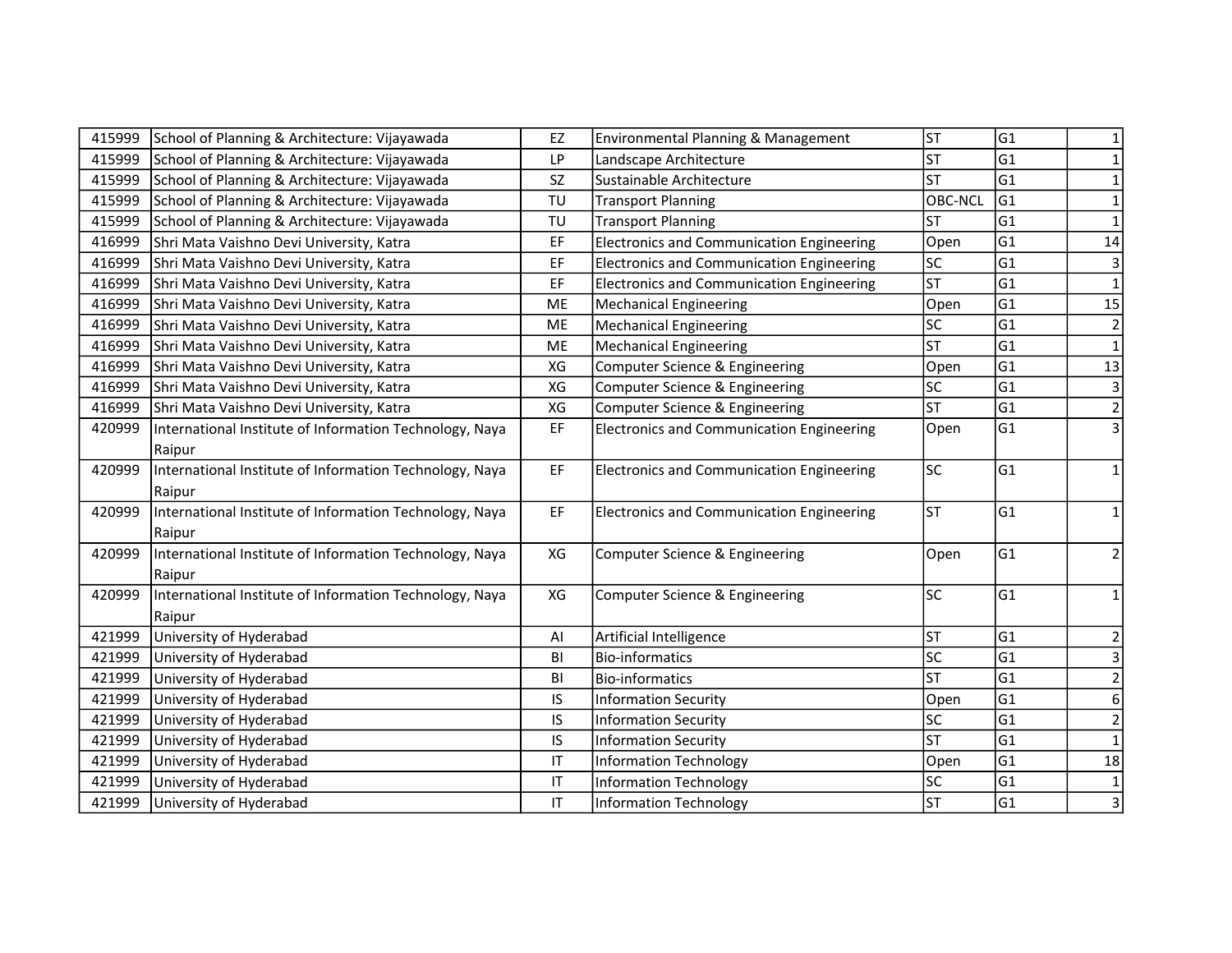| 421999 | University of Hyderabad                | M <sub>6</sub>         | Manufacturing Science and Engineering   | Open      | G <sub>1</sub> | 8                       |
|--------|----------------------------------------|------------------------|-----------------------------------------|-----------|----------------|-------------------------|
| 421999 | University of Hyderabad                | M <sub>6</sub>         | Manufacturing Science and Engineering   | <b>SC</b> | G1             | 3                       |
| 421999 | University of Hyderabad                | ML                     | <b>Materials Engineering</b>            | Open      | G1             | 8                       |
| 421999 | University of Hyderabad                | ML                     | <b>Materials Engineering</b>            | <b>SC</b> | G1             | 3                       |
| 421999 | University of Hyderabad                | <b>NU</b>              | Nanoscience and Technology              | Open      | G1             | 9                       |
| 421999 | University of Hyderabad                | <b>NU</b>              | Nanoscience and Technology              | lsc       | G1             | 3                       |
| 421999 | University of Hyderabad                | <b>NU</b>              | Nanoscience and Technology              | <b>ST</b> | G1             | $\mathbf{1}$            |
| 421999 | University of Hyderabad                | XS                     | Computer Science                        | <b>ST</b> | G1             | $\overline{\mathbf{3}}$ |
| 421999 | University of Hyderabad                | YT                     | <b>Integrated Circuits Technology</b>   | <b>SC</b> | G1             | $\overline{2}$          |
| 421999 | University of Hyderabad                | YT                     | <b>Integrated Circuits Technology</b>   | <b>ST</b> | G1             | $\mathbf 1$             |
| 422999 | Punjab Engineering College, Chandigarh | CQ                     | Computer Science & Information Security | Open      | G1             | 20 <sup>°</sup>         |
| 422999 | Punjab Engineering College, Chandigarh | CQ                     | Computer Science & Information Security | SC.       | G1             | 4                       |
| 422999 | Punjab Engineering College, Chandigarh | CQ                     | Computer Science & Information Security | <b>ST</b> | G1             | $\overline{2}$          |
| 422999 | Punjab Engineering College, Chandigarh | $\mathsf{E}\mathsf{G}$ | <b>Electronics Engineering</b>          | Open      | G1             | 22                      |
| 422999 | Punjab Engineering College, Chandigarh | EG                     | <b>Electronics Engineering</b>          | lsc       | G1             | $\overline{5}$          |
| 422999 | Punjab Engineering College, Chandigarh | EG                     | <b>Electronics Engineering</b>          | lst       | G1             | $\overline{2}$          |
| 422999 | Punjab Engineering College, Chandigarh | EV                     | <b>Environmental Engineering</b>        | Open      | G1             | $10\,$                  |
| 422999 | Punjab Engineering College, Chandigarh | EV                     | <b>Environmental Engineering</b>        | lsc       | G1             | $\mathbf 2$             |
| 422999 | Punjab Engineering College, Chandigarh | EV                     | <b>Environmental Engineering</b>        | lst       | G1             | $\overline{2}$          |
| 422999 | Punjab Engineering College, Chandigarh | IP                     | Production & Industrial Engineering     | Open      | G1             | $13\,$                  |
| 422999 | Punjab Engineering College, Chandigarh | $\sf IP$               | Production & Industrial Engineering     | lsc       | G1             | $\overline{3}$          |
| 422999 | Punjab Engineering College, Chandigarh | $\sf IP$               | Production & Industrial Engineering     | <b>ST</b> | G1             | $\mathbf 2$             |
| 422999 | Punjab Engineering College, Chandigarh | ME                     | <b>Mechanical Engineering</b>           | Open      | G1             | $18\,$                  |
| 422999 | Punjab Engineering College, Chandigarh | ME                     | <b>Mechanical Engineering</b>           | SC        | G1             | 4                       |
| 422999 | Punjab Engineering College, Chandigarh | ME                     | <b>Mechanical Engineering</b>           | <b>ST</b> | G1             | $\sqrt{2}$              |
| 422999 | Punjab Engineering College, Chandigarh | <b>MM</b>              | Industrial Materials & Metallurgy       | Open      | G1             | 15                      |
| 422999 | Punjab Engineering College, Chandigarh | <b>MM</b>              | Industrial Materials & Metallurgy       | <b>SC</b> | G1             | $\mathsf 3$             |
| 422999 | Punjab Engineering College, Chandigarh | <b>MM</b>              | Industrial Materials & Metallurgy       | <b>ST</b> | G1             | $\overline{2}$          |
| 422999 | Punjab Engineering College, Chandigarh | SU                     | <b>Structural Engineering</b>           | Open      | G1             | $\mathbf 1$             |
| 422999 | Punjab Engineering College, Chandigarh | SU                     | <b>Structural Engineering</b>           | <b>ST</b> | G1             | $\mathbf 1$             |
| 422999 | Punjab Engineering College, Chandigarh | TE                     | <b>Transportation Engineering</b>       | Open      | G1             | 8                       |
| 422999 | Punjab Engineering College, Chandigarh | TE                     | <b>Transportation Engineering</b>       | lsc       | G1             | $\overline{2}$          |
| 422999 | Punjab Engineering College, Chandigarh | <b>TE</b>              | <b>Transportation Engineering</b>       | <b>ST</b> | G1             | $\overline{2}$          |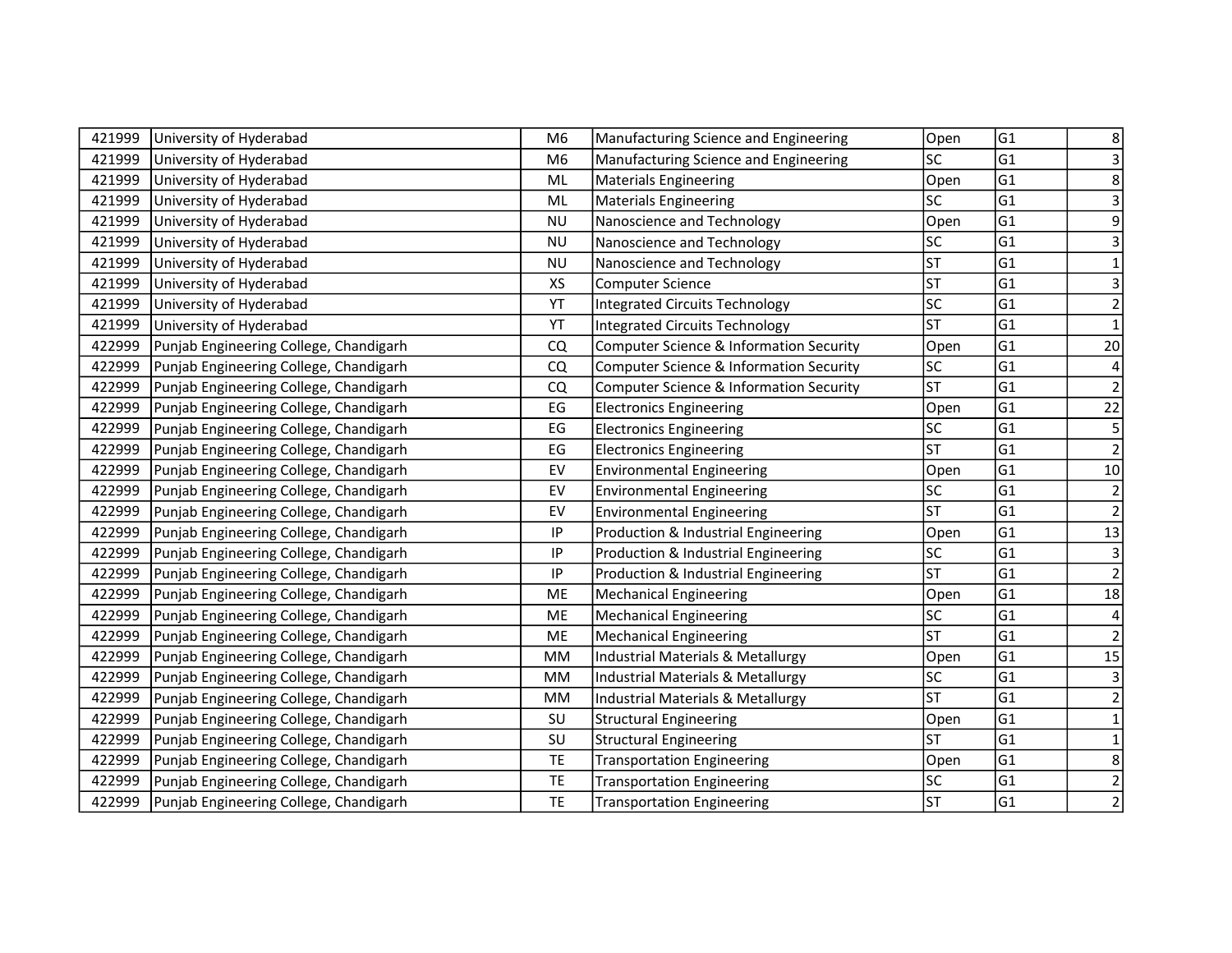| 422999 | Punjab Engineering College, Chandigarh                | VG        | Electronics (VLSI Design)                        | Open      | G1             | 3                       |
|--------|-------------------------------------------------------|-----------|--------------------------------------------------|-----------|----------------|-------------------------|
| 422999 | Punjab Engineering College, Chandigarh                | VG        | Electronics (VLSI Design)                        | SC        | G <sub>1</sub> | 2                       |
| 422999 | Punjab Engineering College, Chandigarh                | VG        | Electronics (VLSI Design)                        | lst       | lG1            | $\mathbf{1}$            |
| 422999 | Punjab Engineering College, Chandigarh                | <b>WA</b> | <b>Water Resource Engineering</b>                | Open      | G1             | 14                      |
| 422999 | Punjab Engineering College, Chandigarh                | <b>WA</b> | <b>Water Resource Engineering</b>                | lsc       | G1             | $\overline{\mathbf{3}}$ |
| 422999 | Punjab Engineering College, Chandigarh                | <b>WA</b> | <b>Water Resource Engineering</b>                | lst       | lG1            | $\overline{2}$          |
| 422999 | Punjab Engineering College, Chandigarh                | XG        | Computer Science & Engineering                   | Open      | G1             | $\overline{5}$          |
| 422999 | Punjab Engineering College, Chandigarh                | XG        | Computer Science & Engineering                   | SC        | G <sub>1</sub> | $\mathbf 2$             |
| 422999 | Punjab Engineering College, Chandigarh                | XG        | Computer Science & Engineering                   | <b>ST</b> | G1             | $\overline{2}$          |
| 422999 | Punjab Engineering College, Chandigarh                | YE        | <b>Electrical Engineering</b>                    | Open      | lG1            | 16                      |
| 422999 | Punjab Engineering College, Chandigarh                | YE        | <b>Electrical Engineering</b>                    | lsc       | G1             | $\sqrt{2}$              |
| 422999 | Punjab Engineering College, Chandigarh                | YE        | <b>Electrical Engineering</b>                    | <b>ST</b> | G1             | $\mathbf 2$             |
| 424999 | International Institute of Information Technology,    | XG        | Computer Science & Engineering                   | Open      | G1             | $\overline{18}$         |
|        | Bhubaneswar                                           |           |                                                  |           |                |                         |
| 424999 | International Institute of Information Technology,    | XG        | Computer Science & Engineering                   | <b>SC</b> | G1             | 4                       |
|        | Bhubaneswar                                           |           |                                                  |           |                |                         |
| 424999 | International Institute of Information Technology,    | XG        | Computer Science & Engineering                   | lsт       | G1             | $\overline{2}$          |
|        | Bhubaneswar                                           |           |                                                  |           |                |                         |
| 425999 | Central Institute of Technology, Kokrajhar            | <b>FD</b> | Food Engineering & Technology                    | Open      | G1             | 2                       |
| 425999 | Central Institute of Technology, Kokrajhar            | <b>FD</b> | Food Engineering & Technology                    | lst       | G1             | $\mathbf 1$             |
| 425999 | Central Institute of Technology, Kokrajhar            | GA        | <b>Green Energy Technology</b>                   | Open      | lG1            | 3                       |
| 425999 | Central Institute of Technology, Kokrajhar            | GA        | <b>Green Energy Technology</b>                   | <b>SC</b> | G1             | $\mathbf{1}$            |
| 425999 | Central Institute of Technology, Kokrajhar            | WH        | Water Resources and Hydraulics Engineering       | Open      | G1             | $\mathsf 3$             |
| 425999 | Central Institute of Technology, Kokrajhar            | XG        | Computer Science & Engineering                   | Open      | G1             | $\overline{\mathbf{3}}$ |
| 425999 | Central Institute of Technology, Kokrajhar            | XG        | Computer Science & Engineering                   | SC        | G1             | $\mathbf{1}$            |
| 428999 | Central University of Rajasthan                       | SZ        | Sustainable Architecture                         | Open      | G1             | 3                       |
| 428999 | Central University of Rajasthan                       | SZ        | Sustainable Architecture                         | lsc       | G <sub>1</sub> | $\mathbf 2$             |
| 428999 | Central University of Rajasthan                       | SZ        | Sustainable Architecture                         | <b>ST</b> | G <sub>1</sub> | $\mathbf 1$             |
| 428999 | Central University of Rajasthan                       | XG        | Computer Science & Engineering                   | Open      | G1             | 9                       |
| 428999 | Central University of Rajasthan                       | XG        | Computer Science & Engineering                   | lsc       | G <sub>1</sub> | $\overline{2}$          |
| 428999 | Central University of Rajasthan                       | XG        | Computer Science & Engineering                   | lst       | G <sub>1</sub> |                         |
| 433999 | National Institute of Technical Teachers Training and | A1        | <b>Electronics and Communication Engineering</b> | Open      | G1             | $\overline{18}$         |
|        | Research, Chandigarh                                  |           | (Artificial Intelligence)                        |           |                |                         |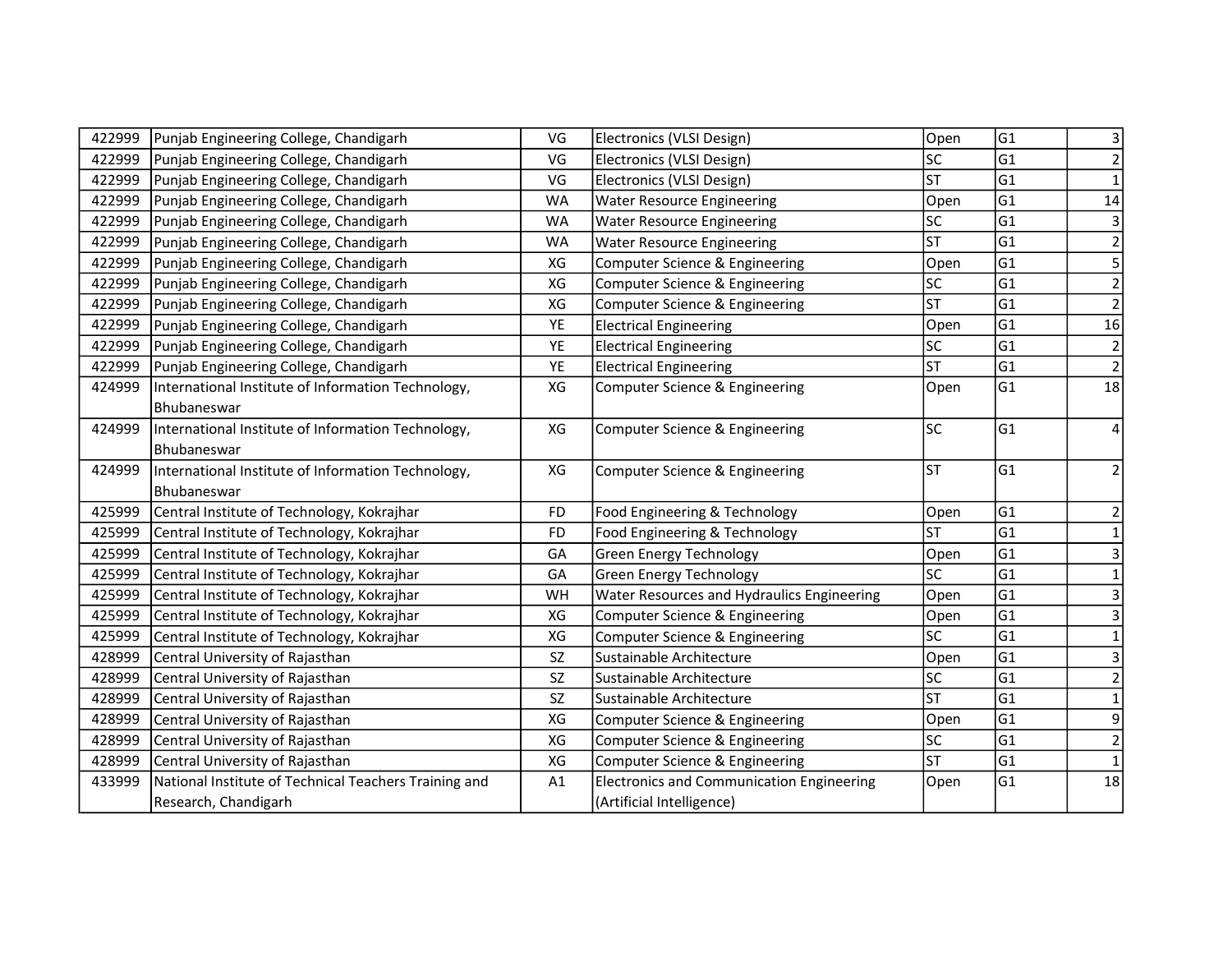| 433999 | National Institute of Technical Teachers Training and | A1        | <b>Electronics and Communication Engineering</b> | lsc       | lG1 | 3              |
|--------|-------------------------------------------------------|-----------|--------------------------------------------------|-----------|-----|----------------|
|        | Research, Chandigarh                                  |           | (Artificial Intelligence)                        |           |     |                |
| 433999 | National Institute of Technical Teachers Training and | A1        | <b>Electronics and Communication Engineering</b> | lsт       | G1  | $\overline{2}$ |
|        | Research, Chandigarh                                  |           | (Artificial Intelligence)                        |           |     |                |
| 433999 | National Institute of Technical Teachers Training and | A2        | Civil Engineering (Construction Technology)      | Open      | G1  | 11             |
|        | Research, Chandigarh                                  |           |                                                  |           |     |                |
| 433999 | National Institute of Technical Teachers Training and | A2        | Civil Engineering (Construction Technology)      | lsc       | lG1 | 3              |
|        | Research, Chandigarh                                  |           |                                                  |           |     |                |
| 433999 | National Institute of Technical Teachers Training and | A2        | Civil Engineering (Construction Technology)      | lst       | lG1 | $\overline{2}$ |
|        | Research, Chandigarh                                  |           |                                                  |           |     |                |
| 433999 | National Institute of Technical Teachers Training and | EF        | <b>Electronics and Communication Engineering</b> | Open      | G1  | 15             |
|        | Research, Chandigarh                                  |           |                                                  |           |     |                |
| 433999 | National Institute of Technical Teachers Training and | EF        | <b>Electronics and Communication Engineering</b> | lsc       | lG1 | 3              |
|        | Research, Chandigarh                                  |           |                                                  |           |     |                |
| 433999 | National Institute of Technical Teachers Training and | EF        | <b>Electronics and Communication Engineering</b> | <b>ST</b> | lG1 | $\overline{2}$ |
|        | Research, Chandigarh                                  |           |                                                  |           |     |                |
| 433999 | National Institute of Technical Teachers Training and | RB        | <b>Mechanical Engineering (Robotics)</b>         | Open      | lG1 | 17             |
|        | Research, Chandigarh                                  |           |                                                  |           |     |                |
| 433999 | National Institute of Technical Teachers Training and | RB        | <b>Mechanical Engineering (Robotics)</b>         | lsc       | lG1 | 3              |
|        | Research, Chandigarh                                  |           |                                                  |           |     |                |
| 433999 | National Institute of Technical Teachers Training and | <b>RB</b> | <b>Mechanical Engineering (Robotics)</b>         | lst       | lG1 | $\overline{2}$ |
|        | Research, Chandigarh                                  |           |                                                  |           |     |                |
| 433999 | National Institute of Technical Teachers Training and | UI        | Mechanical Engineering (Manufacturing            | Open      | G1  | 17             |
|        | Research, Chandigarh                                  |           | Technology)                                      |           |     |                |
| 433999 | National Institute of Technical Teachers Training and | UI        | <b>Mechanical Engineering (Manufacturing</b>     | lsc       | lG1 | 3              |
|        | Research, Chandigarh                                  |           | Technology)                                      |           |     |                |
| 433999 | National Institute of Technical Teachers Training and | UI        | <b>Mechanical Engineering (Manufacturing</b>     | lsт       | lG1 | $\overline{2}$ |
|        | Research, Chandigarh                                  |           | Technology)                                      |           |     |                |
| 433999 | National Institute of Technical Teachers Training and | X1        | Computer Science & Engineering (Internet of      | Open      | G1  | 18             |
|        | Research, Chandigarh                                  |           | Things)                                          |           |     |                |
| 433999 | National Institute of Technical Teachers Training and | X1        | Computer Science & Engineering (Internet of      | lsc       | lG1 | 3              |
|        | Research, Chandigarh                                  |           | Things)                                          |           |     |                |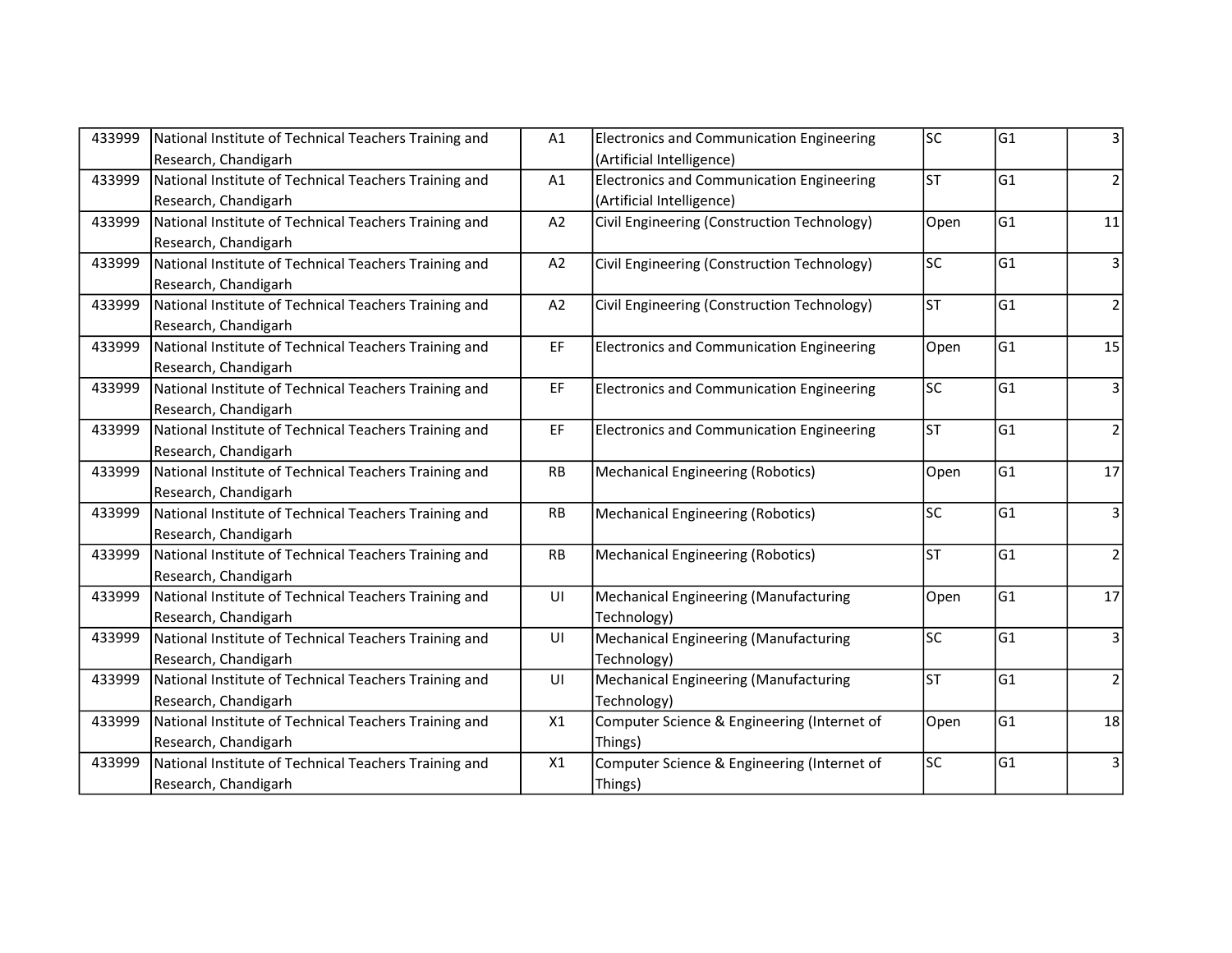| 433999 | National Institute of Technical Teachers Training and | X1             | Computer Science & Engineering (Internet of | lsт       | G1  | $\overline{2}$ |
|--------|-------------------------------------------------------|----------------|---------------------------------------------|-----------|-----|----------------|
|        | Research, Chandigarh                                  |                | Things)                                     |           |     |                |
| 433999 | National Institute of Technical Teachers Training and | XG             | Computer Science & Engineering              | Open      | G1  | 15             |
|        | Research, Chandigarh                                  |                |                                             |           |     |                |
| 433999 | National Institute of Technical Teachers Training and | XG             | Computer Science & Engineering              | lsc       | G1  | $\overline{2}$ |
|        | Research, Chandigarh                                  |                |                                             |           |     |                |
| 433999 | National Institute of Technical Teachers Training and | XG             | Computer Science & Engineering              | lsт       | G1  | 2              |
|        | Research, Chandigarh                                  |                |                                             |           |     |                |
| 433999 | National Institute of Technical Teachers Training and | YI             | Electrical Engineering (Instrumentation and | Open      | lG1 | 18             |
|        | Research, Chandigarh                                  |                | Control)                                    |           |     |                |
| 433999 | National Institute of Technical Teachers Training and | YI             | Electrical Engineering (Instrumentation and | <b>SC</b> | G1  | 3              |
|        | Research, Chandigarh                                  |                | Control)                                    |           |     |                |
| 433999 | National Institute of Technical Teachers Training and | YI             | Electrical Engineering (Instrumentation and | lsт       | lG1 | $\overline{2}$ |
|        | Research, Chandigarh                                  |                | Control)                                    |           |     |                |
| 434999 | Defence Institute of Advanced Technology (Deemed to   | A <sub>6</sub> | <b>Cyber Security</b>                       | lsт       | G1  | $\mathbf{1}$   |
|        | be University), Girinagar, Pune                       |                |                                             |           |     |                |
| 434999 | Defence Institute of Advanced Technology (Deemed to   | AF             | Aerospace Engineering (Guided Missiles)     | <b>SC</b> | lG1 | $\mathbf{1}$   |
|        | be University), Girinagar, Pune                       |                |                                             |           |     |                |
| 434999 | Defence Institute of Advanced Technology (Deemed to   | AF             | Aerospace Engineering (Guided Missiles)     | lsт       | G1  | 1              |
|        | be University), Girinagar, Pune                       |                |                                             |           |     |                |
| 434999 | Defence Institute of Advanced Technology (Deemed to   | Al             | Artificial Intelligence                     | lsc       | G1  | $\overline{2}$ |
|        | be University), Girinagar, Pune                       |                |                                             |           |     |                |
| 434999 | Defence Institute of Advanced Technology (Deemed to   | AI             | Artificial Intelligence                     | lsт       | G1  | $\mathbf{1}$   |
|        | be University), Girinagar, Pune                       |                |                                             |           |     |                |
| 434999 | Defence Institute of Advanced Technology (Deemed to   | AQ             | <b>Automation and Robotics</b>              | lsc       | G1  | 1              |
|        | be University), Girinagar, Pune                       |                |                                             |           |     |                |
| 434999 | Defence Institute of Advanced Technology (Deemed to   | AQ             | <b>Automation and Robotics</b>              | lsт       | G1  | $\overline{2}$ |
|        | be University), Girinagar, Pune                       |                |                                             |           |     |                |
| 434999 | Defence Institute of Advanced Technology (Deemed to   | AT             | Aerospace Engineering (UAVs)                | lsт       | G1  | $\overline{2}$ |
|        | be University), Girinagar, Pune                       |                |                                             |           |     |                |
| 434999 | Defence Institute of Advanced Technology (Deemed to   | ML             | <b>Materials Engineering</b>                | Open      | G1  | 10             |
|        | be University), Girinagar, Pune                       |                |                                             |           |     |                |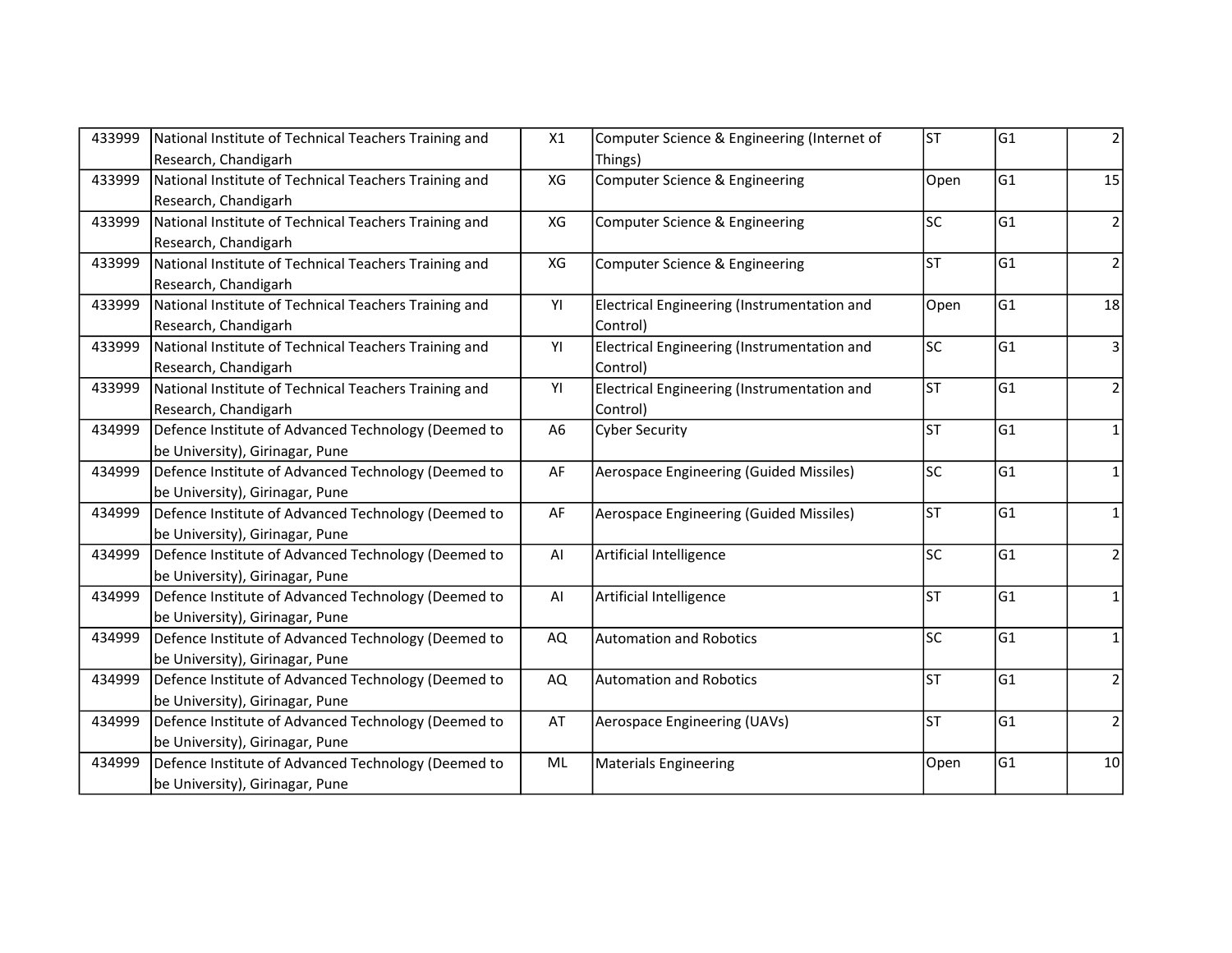| 434999 | Defence Institute of Advanced Technology (Deemed to | ML        | <b>Materials Engineering</b>              | lsc       | G1  | 3              |
|--------|-----------------------------------------------------|-----------|-------------------------------------------|-----------|-----|----------------|
|        | be University), Girinagar, Pune                     |           |                                           |           |     |                |
| 434999 | Defence Institute of Advanced Technology (Deemed to | ML        | <b>Materials Engineering</b>              | lsт       | G1  | 2              |
|        | be University), Girinagar, Pune                     |           |                                           |           |     |                |
| 434999 | Defence Institute of Advanced Technology (Deemed to | <b>NU</b> | Nanoscience and Technology                | Open      | G1  | 5              |
|        | be University), Girinagar, Pune                     |           |                                           |           |     |                |
| 434999 | Defence Institute of Advanced Technology (Deemed to | <b>NU</b> | Nanoscience and Technology                | lsc       | G1  | 3              |
|        | be University), Girinagar, Pune                     |           |                                           |           |     |                |
| 434999 | Defence Institute of Advanced Technology (Deemed to | <b>NU</b> | Nanoscience and Technology                | <b>ST</b> | G1  | $\mathbf{1}$   |
|        | be University), Girinagar, Pune                     |           |                                           |           |     |                |
| 434999 | Defence Institute of Advanced Technology (Deemed to | QB        | Sensor Technology                         | Open      | G1  | 10             |
|        | be University), Girinagar, Pune                     |           |                                           |           |     |                |
| 434999 | Defence Institute of Advanced Technology (Deemed to | QB        | Sensor Technology                         | lsт       | G1  | $\overline{2}$ |
|        | be University), Girinagar, Pune                     |           |                                           |           |     |                |
| 434999 | Defence Institute of Advanced Technology (Deemed to | QC        | <b>Quantum Computing</b>                  | Open      | G1  | 8              |
|        | be University), Girinagar, Pune                     |           |                                           |           |     |                |
| 434999 | Defence Institute of Advanced Technology (Deemed to | QC        | <b>Quantum Computing</b>                  | lsc       | G1  | $\overline{2}$ |
|        | be University), Girinagar, Pune                     |           |                                           |           |     |                |
| 434999 | Defence Institute of Advanced Technology (Deemed to | QC        | Quantum Computing                         | <b>ST</b> | G1  | $\overline{2}$ |
|        | be University), Girinagar, Pune                     |           |                                           |           |     |                |
| 434999 | Defence Institute of Advanced Technology (Deemed to | QD        | Electronics and Communication Engineering | Open      | lG1 | 6              |
|        | be University), Girinagar, Pune                     |           | (Radar and Communications)                |           |     |                |
| 434999 | Defence Institute of Advanced Technology (Deemed to | QD        | Electronics and Communication Engineering | lsc       | G1  | $\mathbf{1}$   |
|        | be University), Girinagar, Pune                     |           | (Radar and Communications)                |           |     |                |
| 434999 | Defence Institute of Advanced Technology (Deemed to | QD        | Electronics and Communication Engineering | <b>ST</b> | G1  | 1              |
|        | be University), Girinagar, Pune                     |           | (Radar and Communications)                |           |     |                |
| 434999 | Defence Institute of Advanced Technology (Deemed to | QE        | Electronics and Communication Engineering | Open      | G1  | 4              |
|        | be University), Girinagar, Pune                     |           | (Signal Processing and communication)     |           |     |                |
| 434999 | Defence Institute of Advanced Technology (Deemed to | QE        | Electronics and Communication Engineering | lsc       | G1  | $\overline{2}$ |
|        | be University), Girinagar, Pune                     |           | (Signal Processing and communication)     |           |     |                |
| 434999 | Defence Institute of Advanced Technology (Deemed to | QE        | Electronics and Communication Engineering | lst       | G1  | $\mathbf{1}$   |
|        | be University), Girinagar, Pune                     |           | (Signal Processing and communication)     |           |     |                |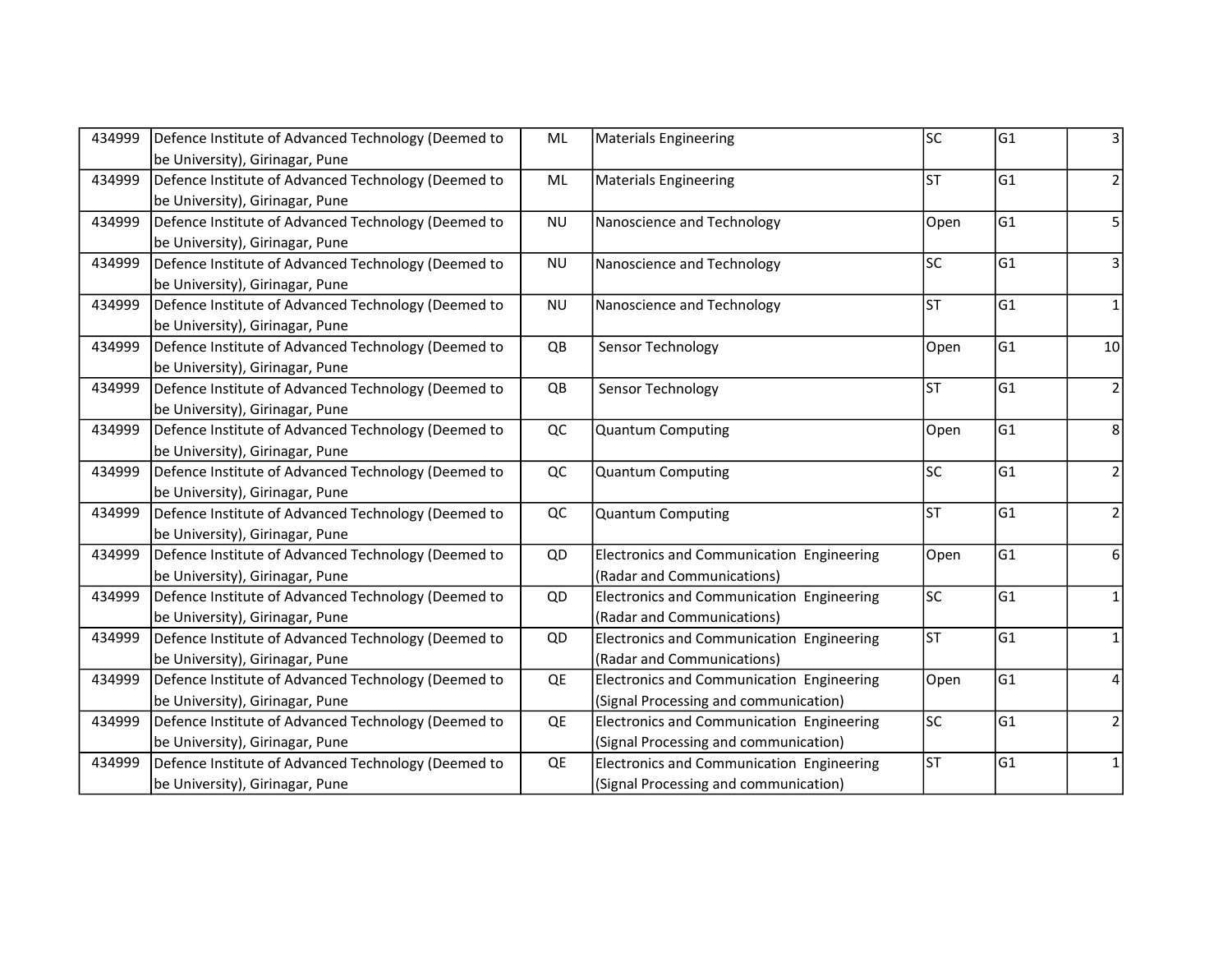| 434999 | Defence Institute of Advanced Technology (Deemed to | QG        | Electronics and Communication Engineering   | Open      | G1  |                |
|--------|-----------------------------------------------------|-----------|---------------------------------------------|-----------|-----|----------------|
|        | be University), Girinagar, Pune                     |           | (Defence Electronics System)                |           |     |                |
| 434999 | Defence Institute of Advanced Technology (Deemed to | QG        | Electronics and Communication Engineering   | lsc       | G1  | 2              |
|        | be University), Girinagar, Pune                     |           | (Defence Electronics System)                |           |     |                |
| 434999 | Defence Institute of Advanced Technology (Deemed to | QG        | Electronics and Communication Engineering   | lsт       | G1  | 1              |
|        | be University), Girinagar, Pune                     |           | (Defence Electronics System)                |           |     |                |
| 434999 | Defence Institute of Advanced Technology (Deemed to | QH        | Materials Science and Chemical Technology   | Open      | G1  | 5              |
|        | be University), Girinagar, Pune                     |           | (Corrosion Technology)                      |           |     |                |
| 434999 | Defence Institute of Advanced Technology (Deemed to | QH        | Materials Science and Chemical Technology   | lsc       | G1  | 1              |
|        | be University), Girinagar, Pune                     |           | (Corrosion Technology)                      |           |     |                |
| 434999 | Defence Institute of Advanced Technology (Deemed to | QI        | Materials Science and Chemical Technology   | Open      | G1  | 8              |
|        | be University), Girinagar, Pune                     |           | (Materials Science and Technology)          |           |     |                |
| 434999 | Defence Institute of Advanced Technology (Deemed to | QI        | Materials Science and Chemical Technology   | lsc       | lG1 | 2              |
|        | be University), Girinagar, Pune                     |           | (Materials Science and Technology)          |           |     |                |
| 434999 | Defence Institute of Advanced Technology (Deemed to | QI        | Materials Science and Chemical Technology   | lst       | lG1 | $\mathbf{1}$   |
|        | be University), Girinagar, Pune                     |           | (Materials Science and Technology)          |           |     |                |
| 434999 | Defence Institute of Advanced Technology (Deemed to | QJ        | Mechanical Engineering (Armament and Combat | <b>SC</b> | G1  | $\mathbf{1}$   |
|        | be University), Girinagar, Pune                     |           | Vehicles)                                   |           |     |                |
| 434999 | Defence Institute of Advanced Technology (Deemed to | QJ        | Mechanical Engineering (Armament and Combat | <b>ST</b> | lG1 | 1              |
|        | be University), Girinagar, Pune                     |           | Vehicles)                                   |           |     |                |
| 434999 | Defence Institute of Advanced Technology (Deemed to | QK        | Mechanical Engineering (Marine Engineering) | Open      | G1  | $\mathbf{1}$   |
|        | be University), Girinagar, Pune                     |           |                                             |           |     |                |
| 434999 | Defence Institute of Advanced Technology (Deemed to | QK        | Mechanical Engineering (Marine Engineering) | lsc       | G1  | $\overline{2}$ |
|        | be University), Girinagar, Pune                     |           |                                             |           |     |                |
| 434999 | Defence Institute of Advanced Technology (Deemed to | QK        | Mechanical Engineering (Marine Engineering) | <b>ST</b> | lG1 | 1              |
|        | be University), Girinagar, Pune                     |           |                                             |           |     |                |
| 434999 | Defence Institute of Advanced Technology (Deemed to | QL        | Mechanical Engineering (Mechanical System   | lst       | G1  | $\mathbf{1}$   |
|        | be University), Girinagar, Pune                     |           | Design)                                     |           |     |                |
| 434999 | Defence Institute of Advanced Technology (Deemed to | <b>QM</b> | Modeling and Simulation                     | lsc       | G1  | $\mathbf{1}$   |
|        | be University), Girinagar, Pune                     |           |                                             |           |     |                |
| 434999 | Defence Institute of Advanced Technology (Deemed to | <b>QM</b> | Modeling and Simulation                     | lst       | G1  | 1              |
|        | be University), Girinagar, Pune                     |           |                                             |           |     |                |